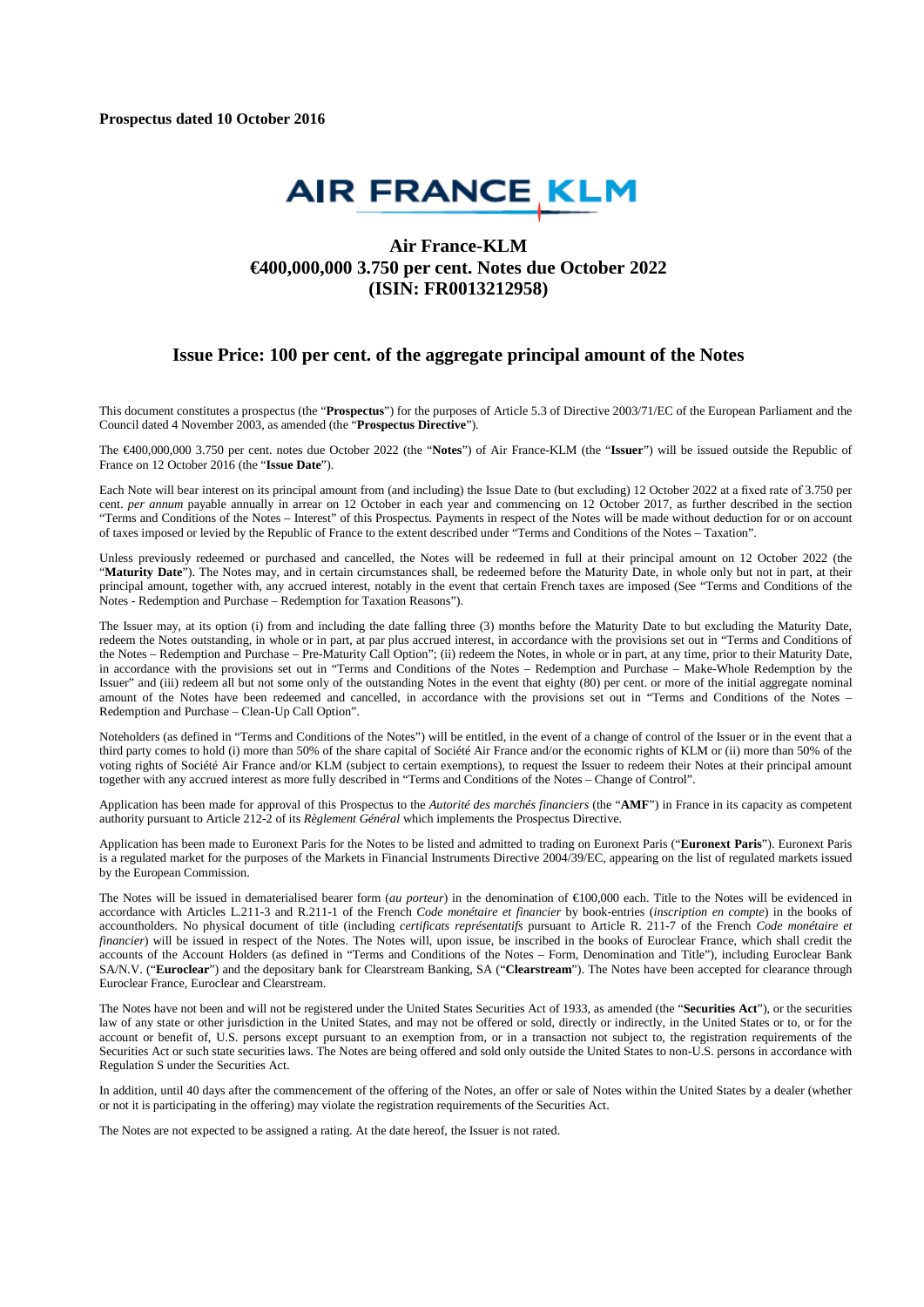# AMF SES MARGHES FINANCIERS

In accordance with Articles L. 412-1 and L. 621-8 of the French *Code monétaire et financier* and with the General Regulations (*Règlement général*) of the AMF, in particular Articles 211-1 to 216-1, the AMF has granted to this Prospectus the visa n°16-473 on 10 October 2016. This Prospectus has been prepared by the Issuer and its signatories assume responsibility for it. In accordance with Article L. 621-8-1-I of the French *Code monétaire et financier*, the visa has been granted following an examination by the AMF of "whether the document is complete and comprehensible, and whether the information in it is coherent". It does not imply that the AMF has verified the accounting and financial data set out in it and the appropriateness of the issue of the Notes.

An investment in the Notes involves certain risks. Potential investors should review all the information contained or incorporated by reference in this Prospectus and, in particular, the information set out in the section entitled "Risk Factors" before making a decision to invest in the Notes.

So long as any of the Notes remain outstanding, copies of this Prospectus and all documents incorporated by reference in this Prospectus will be available free of charge on request at the registered office of the Issuer during normal business hours and copies of this Prospectus, the 2014 Registration Document and the 2015 Registration Document are available on the website of the AMF (www.amf-france.org).

#### **Global Coordinators and Joint Lead Managers**

**HSBC Société Générale Corporate & Investment Banking**

**Joint Lead Managers**

**Citigroup CM-CIC Market Solutions**

**Commerzbank Goldman Sachs International**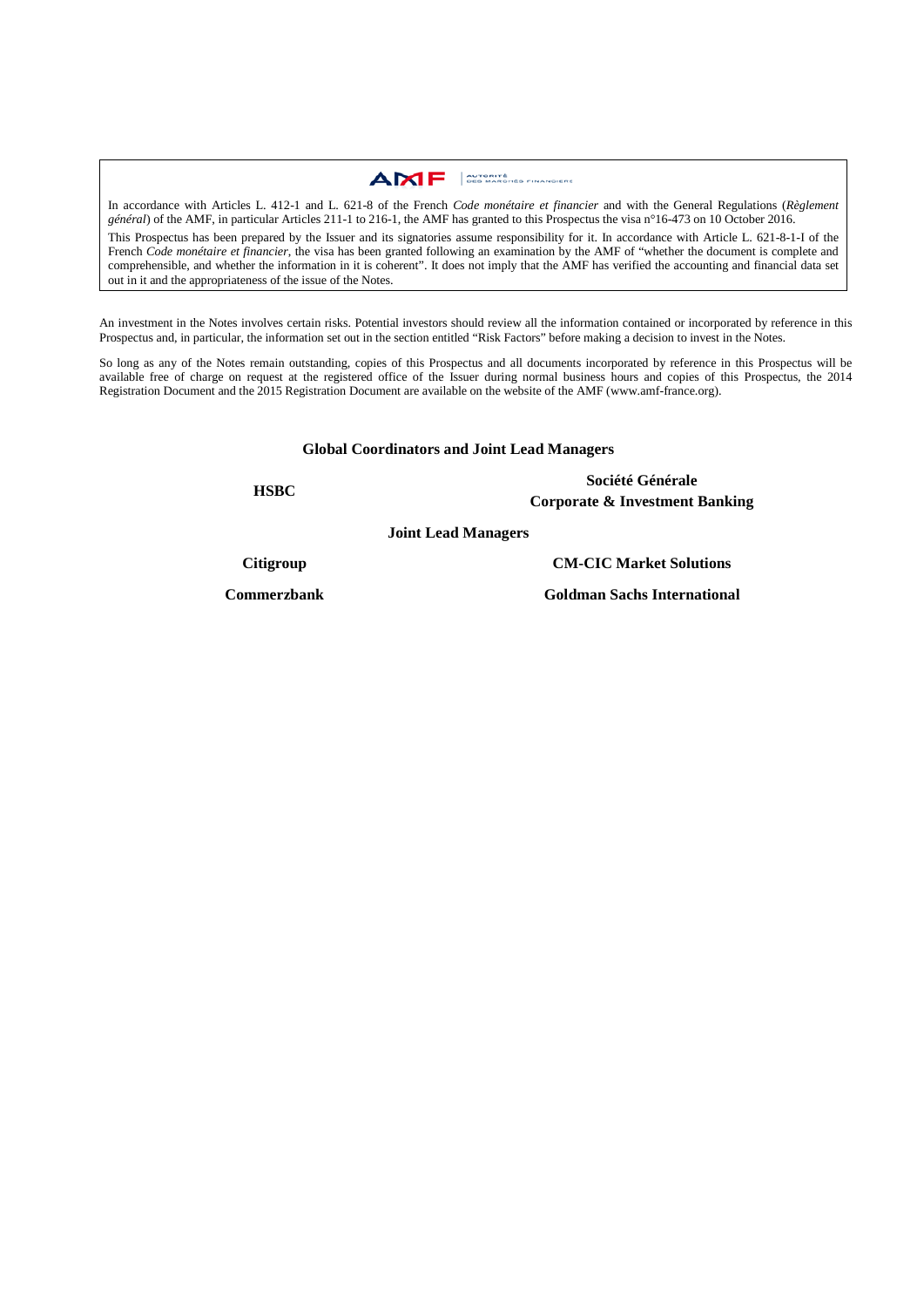*This Prospectus has been prepared for the purpose of giving information with respect to (i) the Issuer, (ii) the Issuer and its subsidiaries and affiliates taken as a whole (the "Group") and (iii) the Notes which is necessary to enable investors to make an informed assessment of the assets and liabilities, financial position and profit and losses of the Issuer.*

*This Prospectus does not constitute an offer of, or an invitation or solicitation by or on behalf of the Issuer or the Joint Lead Managers (as defined in "Subscription and Sale" below) to subscribe or purchase, any of the Notes in any jurisdiction to any person to whom it is unlawful to make the offer or solicitation in such jurisdiction. The distribution of this Prospectus and the offering of the Notes in certain jurisdictions, including, without limitation, the United States, the United Kingdom and the Republic of France, may be restricted by law. The Issuer and the Joint Lead Managers do not represent that this Prospectus may be lawfully distributed, or that any Notes may be lawfully offered, in compliance with any applicable registration or other requirements in any such jurisdiction, or pursuant to an exemption available thereunder, or assume any responsibility for facilitating any such distribution or offering. In particular, no action has been taken by the Issuer or the Joint Lead Managers which is intended to permit a public offering of any Notes or distribution of this Prospectus in any jurisdiction where action for that purpose is required. Accordingly, no Note may be offered or sold, directly or indirectly, and neither this Prospectus nor any offering material may be distributed or published in any jurisdiction, except under circumstances that will result in compliance with any applicable laws and regulations. Persons into whose possession this Prospectus comes are required by the Issuer and the Joint Lead Managers to inform themselves about and to observe any such restrictions. For a description of certain restrictions on offers and sales of Notes and distribution of this Prospectus, see "Subscription and Sale" below.*

*The Notes have not been and will not be registered under the United States Securities Act of 1933, as amended (the "Securities Act"), or the securities law of any state or other jurisdiction in the United States,*  and may not be offered or sold, directly or indirectly, in the United States or to, or for the account or benefit *of, U.S. persons except pursuant to an exemption from, or in a transaction not subject to, the registration requirements of the Securities Act or such state securities laws. The Notes are being offered and sold only outside the United States to non-U.S. persons in accordance with Regulation S under the Securities Act ("Regulation S").*

*In addition, until 40 days after the commencement of the offering of the Notes, an offer or sale of Notes within the United States by a dealer (whether or not it is participating in the offering) may violate the registration requirements of the Securities Act.*

*No person is authorised to give any information or to make any representation not contained in this Prospectus and any information or representation not so contained must not be relied upon as having been authorised by or on behalf of the Issuer or the Joint Lead Managers. Neither the delivery of this Prospectus nor any sale made in connection herewith shall, under any circumstances, create any implication that there has been no change in the affairs of the Issuer since the date hereof or the date upon which this Prospectus has been most recently amended or supplemented or that there has been no adverse change in the financial position of the Issuer since the date hereof or the date upon which this Prospectus has been most recently amended or supplemented or that the information contained in it or any other information supplied in connection with the Notes is correct as of any time subsequent to the date on which it is supplied or, if different, the date indicated in the document containing the same.*

*The Joint Lead Managers have not separately verified the information contained or incorporated by reference in this Prospectus. Accordingly, no representation, warranty or undertaking, express or implied, is made and no responsibility or liability is accepted by the Joint Lead Managers or any of them as to the accuracy or completeness of the information contained or incorporated by reference in this Prospectus or any other information provided by the Issuer in connection with the Notes or their distribution. Neither this Prospectus*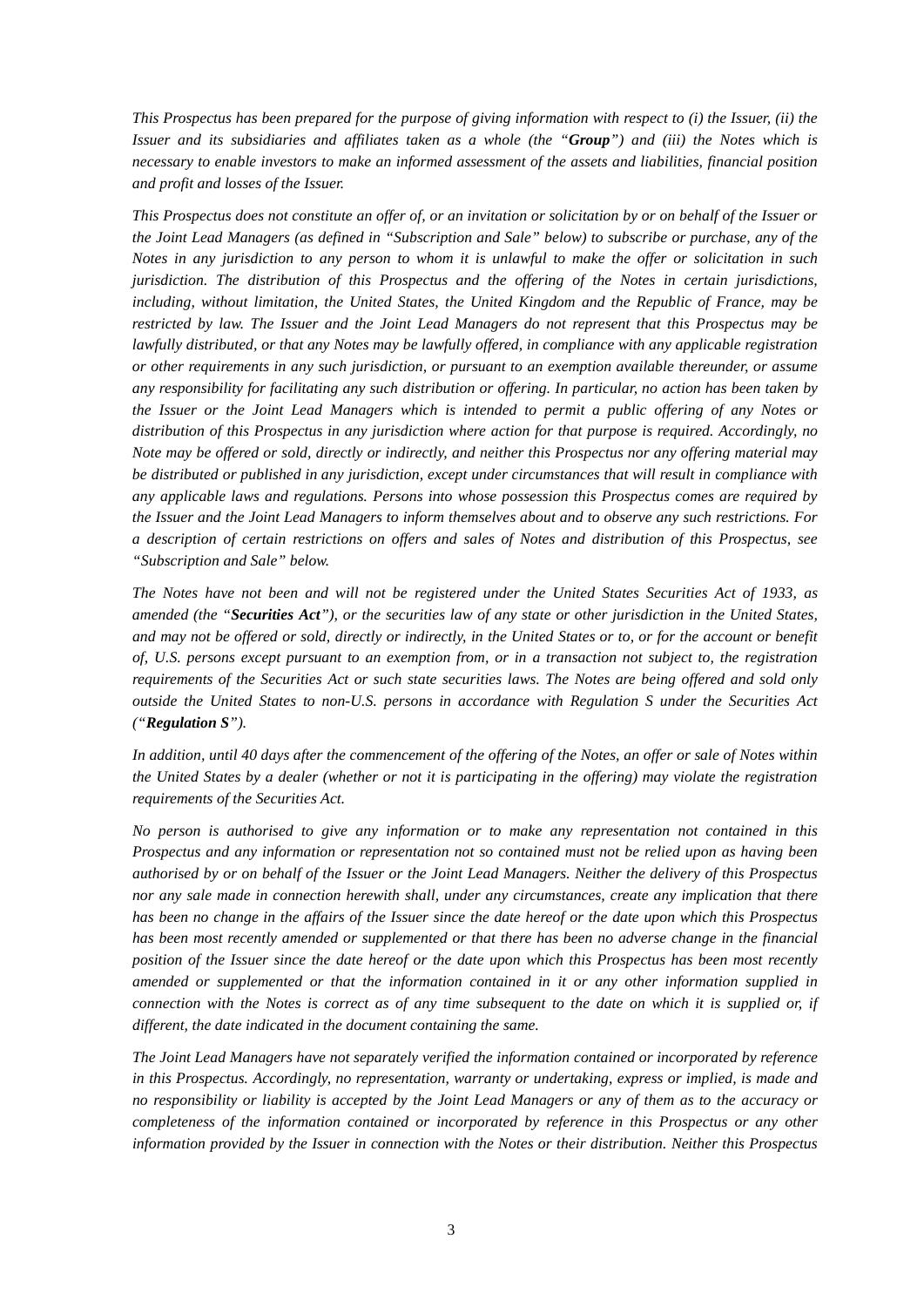*nor any other information supplied in connection with the offering of the Notes is intended to provide the basis of any credit or other evaluation and should not be considered as a recommendation by any of the Issuer or the Joint Lead Managers that any recipient of this Prospectus or any other financial statements should purchase the Notes.*

*In making an investment decision regarding the Notes, potential investors should rely on their own independent investigation and appraisal of the Issuer, its business and the terms of the offering, including the merits and risks involved. The contents of this Prospectus are not to be construed as legal, business or tax advice. Each prospective investor should consult its own advisers as to legal, tax, financial, credit and related aspects of an investment in the Notes.*

# *Potential investors should read carefully the section entitled "Risk factors" below for certain information relevant to an investment in the Notes and before making a decision to invest in the Notes.*

*In this Prospectus, unless otherwise specified or the context requires, references to "euro", "EUR" and "€" are to the single currency of the participating member states of the European Economic and Monetary Union and references to "dollars", "USD" or "\$" are to the single currency of the United States of America. References to "Air France" and "KLM" are respectively to Société Air France and KLM and their respective subsidiaries, unless the context otherwise requires.*

*In connection with the issue of the Notes, Société Générale (the "Stabilising Manager") (or any person acting on behalf of any Stabilising Manager) may over-allot Notes or effect transactions with a view to supporting the market price of the Notes at a level higher than that which might otherwise prevail. However, there is no assurance that the Stabilising Manager (or any persons acting on behalf of any Stabilising Manager) will undertake stabilisation action. Any stabilisation action may begin on or after the date on which adequate public disclosure of the final terms of the offer of the Notes is made and, if begun, may be ended at any time, but it must end no later than the earlier of 30 days after the issue date of the Notes and 60*  days after the date of the allotment of the Notes. Any stabilisation action or over-allotment must be conducted *by the relevant Stabilising Manager (or any person acting on behalf of any Stabilising Manager) in accordance with all applicable laws and rules.*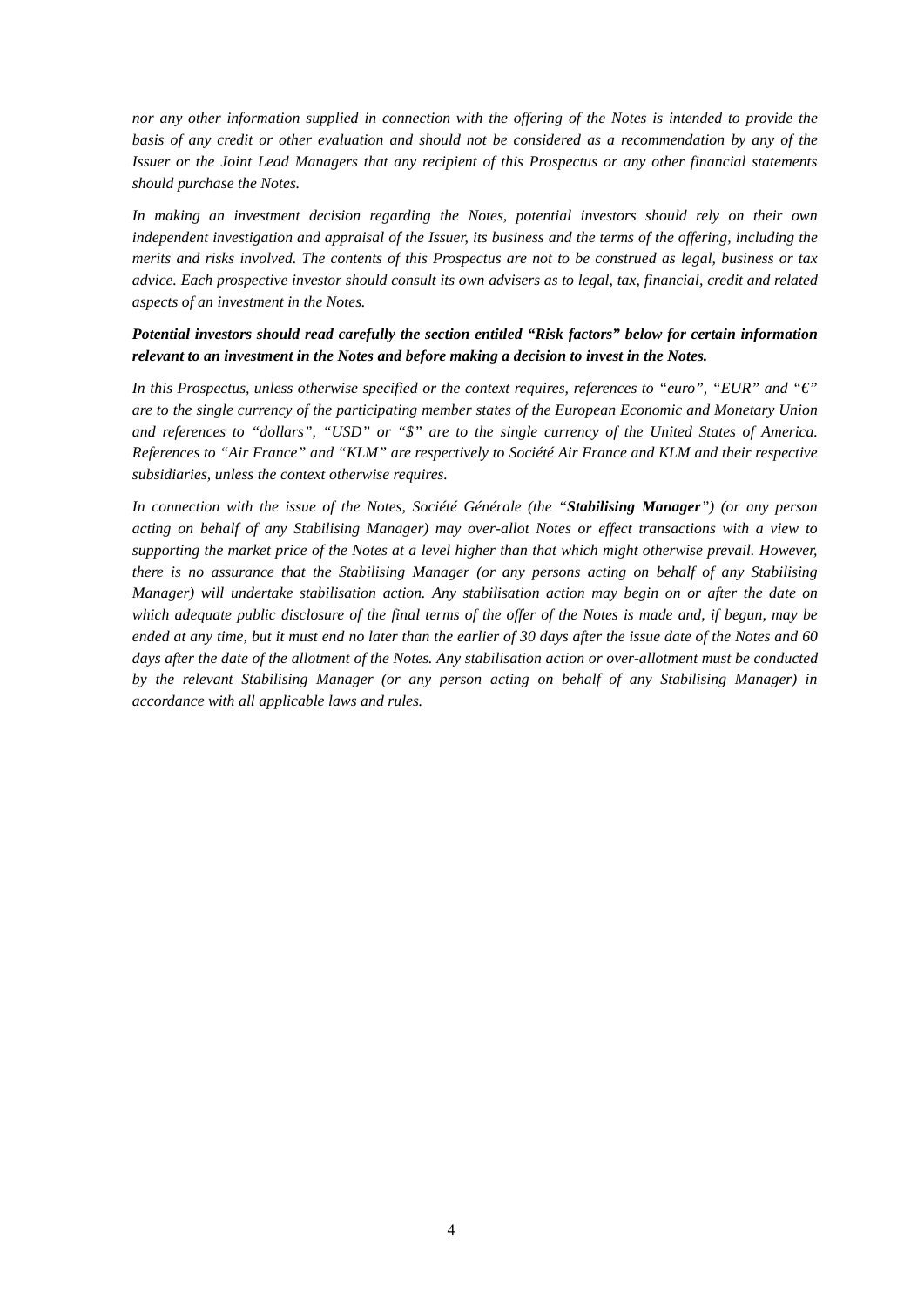# **FORWARD-LOOKING STATEMENTS**

*This Prospectus contains certain statements that are forward-looking including statements with respect to the Issuer's business strategies, results of operations, financial position, expansion and growth of operations, trends in its business, competitive advantage, and technological and regulatory changes, information on exchange rate risk and generally includes all statements preceded by, followed by or that include the words "believe", "expect", "project", "anticipate", "seek", "estimate" or similar expressions, and discussions of strategy, plans, objectives, goals, future events or intentions. Such forward-looking statements are not guarantees of future performance and involve risks and uncertainties, and actual results may differ materially from those in the forward-looking statements as a result of various factors. Potential investors are cautioned not to place undue reliance on forward- looking statements, which speak only as of the date hereof.*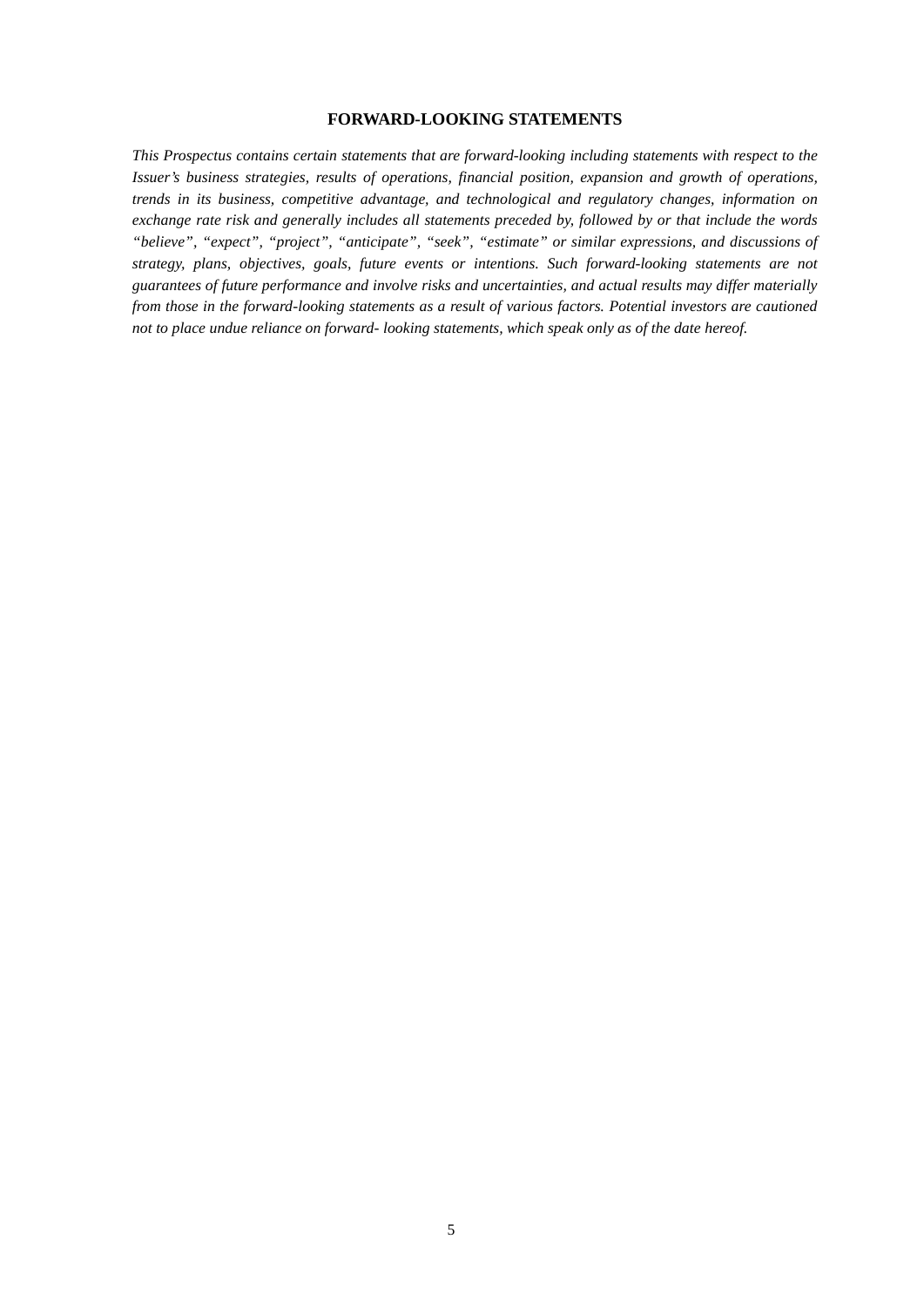# **TABLE OF CONTENTS**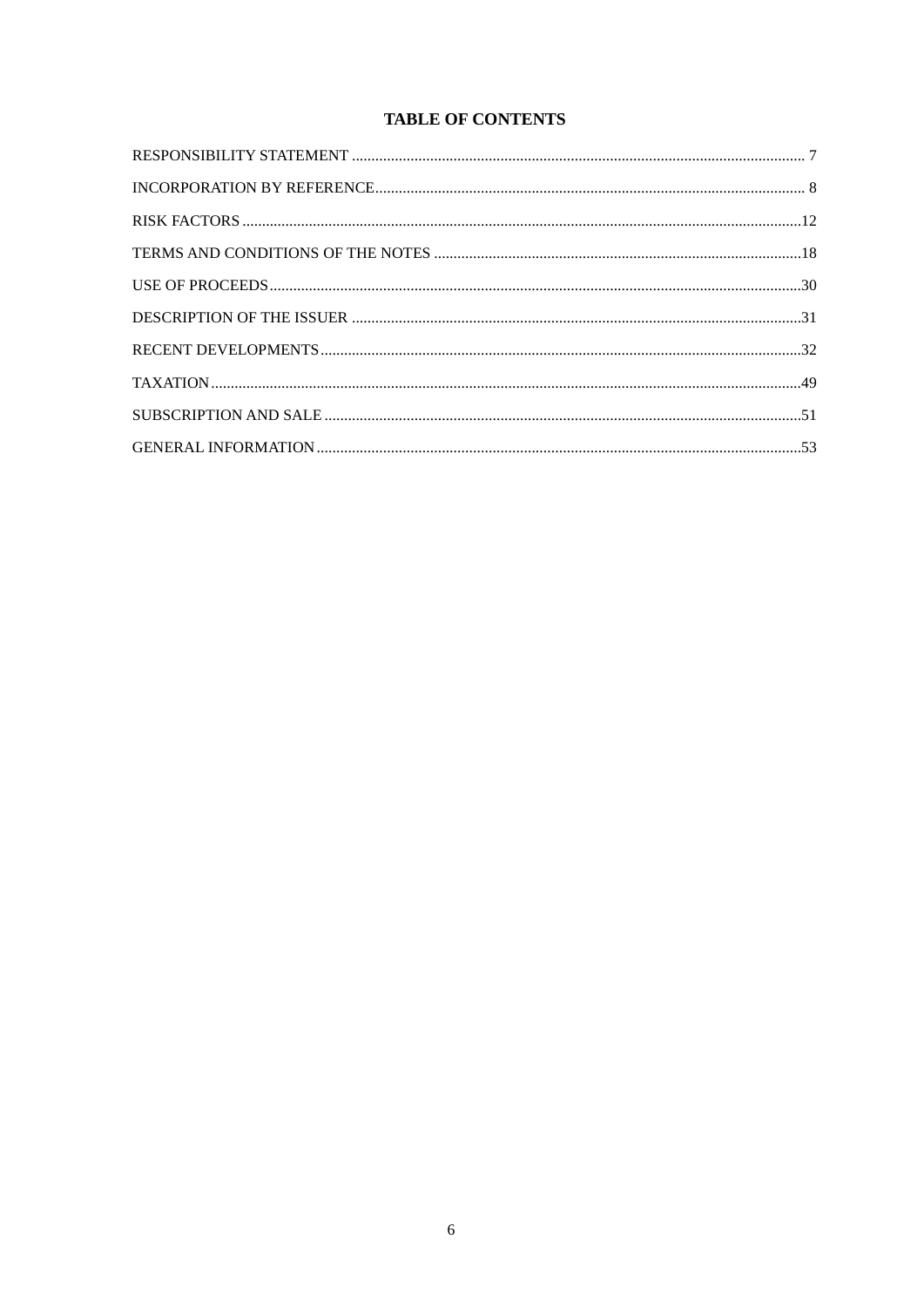# **RESPONSIBILITY STATEMENT**

#### <span id="page-6-0"></span>**Air France-KLM**

I declare, after taking all reasonable measures for this purpose and to the best of my knowledge, that the information contained or incorporated by reference in this Prospectus is in accordance with the facts and that it makes no omission likely to affect its import.

The statutory auditors' report on the consolidated financial statements of the Issuer for the year ended 31 December 2015 is included on pages 253 and 254 of the 2015 Registration Document (as defined in "*Incorporation by Reference*") and contains an observation on page 253 of the 2015 Registration Document.

**Air France – KLM** 2, rue Robert Esnault-Pelterie 75007 Paris France Duly represented by:

Jean-Marc Janaillac Chairman and Chief Executive Officer

on 10 October 2016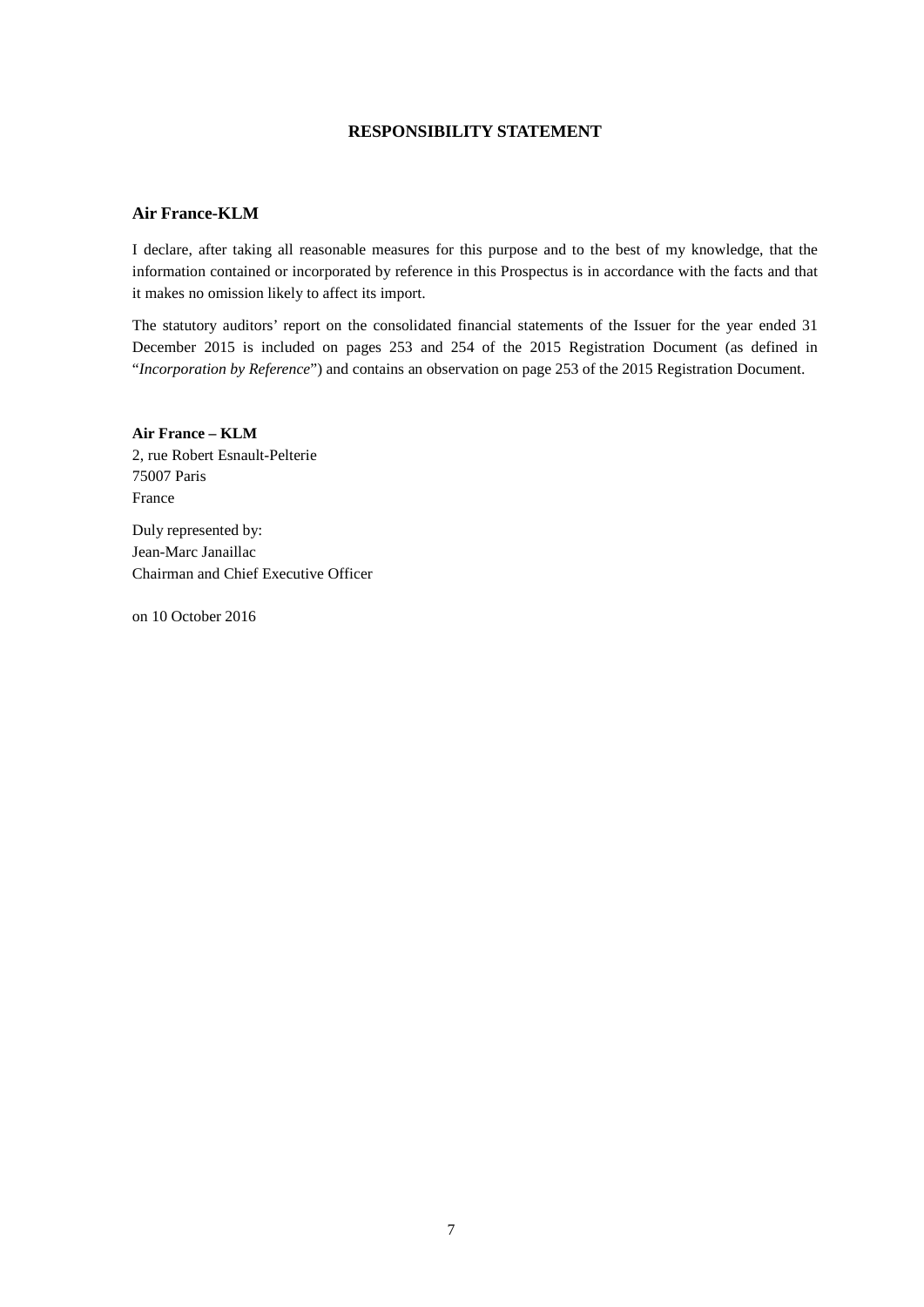# **INCORPORATION BY REFERENCE**

<span id="page-7-0"></span>This Prospectus should be read and construed in conjunction with the following sections identified in the cross-reference table below of the following documents (the "**Documents Incorporated by Reference**"), which have been previously published and have been filed with the AMF. Such sections shall be incorporated in, and shall be deemed to form part of, this Prospectus:

(i) the Issuer's 2014 Registration Document "Document de Référence" in the French language which was filed with the AMF on 8 April 2015 under number D15-0299, including the statutory audited consolidated financial statements of the Issuer as at, and for the year ended, 31 December 2014 and the related notes thereto and the related statutory auditors' report (the "**2014 Registration Document**"), except for the third paragraph of the section "Attestation du responsable" on page 304;

(ii) the Issuer's 2015 Registration Document "Document de Référence" in the French language which was filed with the AMF on 12 April 2016 under number D.16-0323, including the statutory audited consolidated financial statements of the Issuer as at, and for the year ended, 31 December 2015 and the related notes thereto and the related statutory auditors' report (the "**2015 Registration Document**"), except for the third paragraph of the section "Attestation du responsable" on page 290; and

(iii) the Issuer's 2016 First-Half Financial Report "Rapport Financier Semestriel" in the French language which was filed with the AMF on 28 July 2016, including the unaudited consolidated financial statements of the Issuer as at, and for the half-year ended, 30 June 2016 and the related notes thereto and the related statutory auditors' report (the "**2016 First-Half Financial Report**").

Free translations in the English language of the 2014 Registration Document, the 2015 Registration Document and the 2016 First-Half Financial Report are available on the Issuer's website (www.airfranceklm.com). These documents are available for information purposes only and are not incorporated by reference in this Prospectus. The only binding versions are the French language versions.

The Documents Incorporated by Reference shall be incorporated in and form part of this Prospectus, save that any statement contained in a Document Incorporated by Reference shall be modified or superseded for the purpose of this Prospectus to the extent that a statement contained herein modifies or supersedes such earlier statement (whether expressly, by implication or otherwise). Any statement so modified or superseded shall not, except as so modified or superseded, constitute a part of this Prospectus.

Copies of the Documents Incorporated by Reference are available free of charge (i) on the website of the Issuer (www.airfranceklm.com) and (ii) on request at the registered office of the Issuer or the Paying Agent during normal business hours so long as any of the Notes is outstanding, as described in the section "General Information" below. Copies of the 2014 Registration Document and the 2015 Registration Document are also available free of charge on the website of the AMF (www.amf-france.org).

For the purposes of the Prospectus Directive, information can be found in such Documents Incorporated by Reference or in this Prospectus in accordance with the following cross-reference table. Any information not listed in the cross-reference list but included in the Documents Incorporated by Reference is given for information purposes only.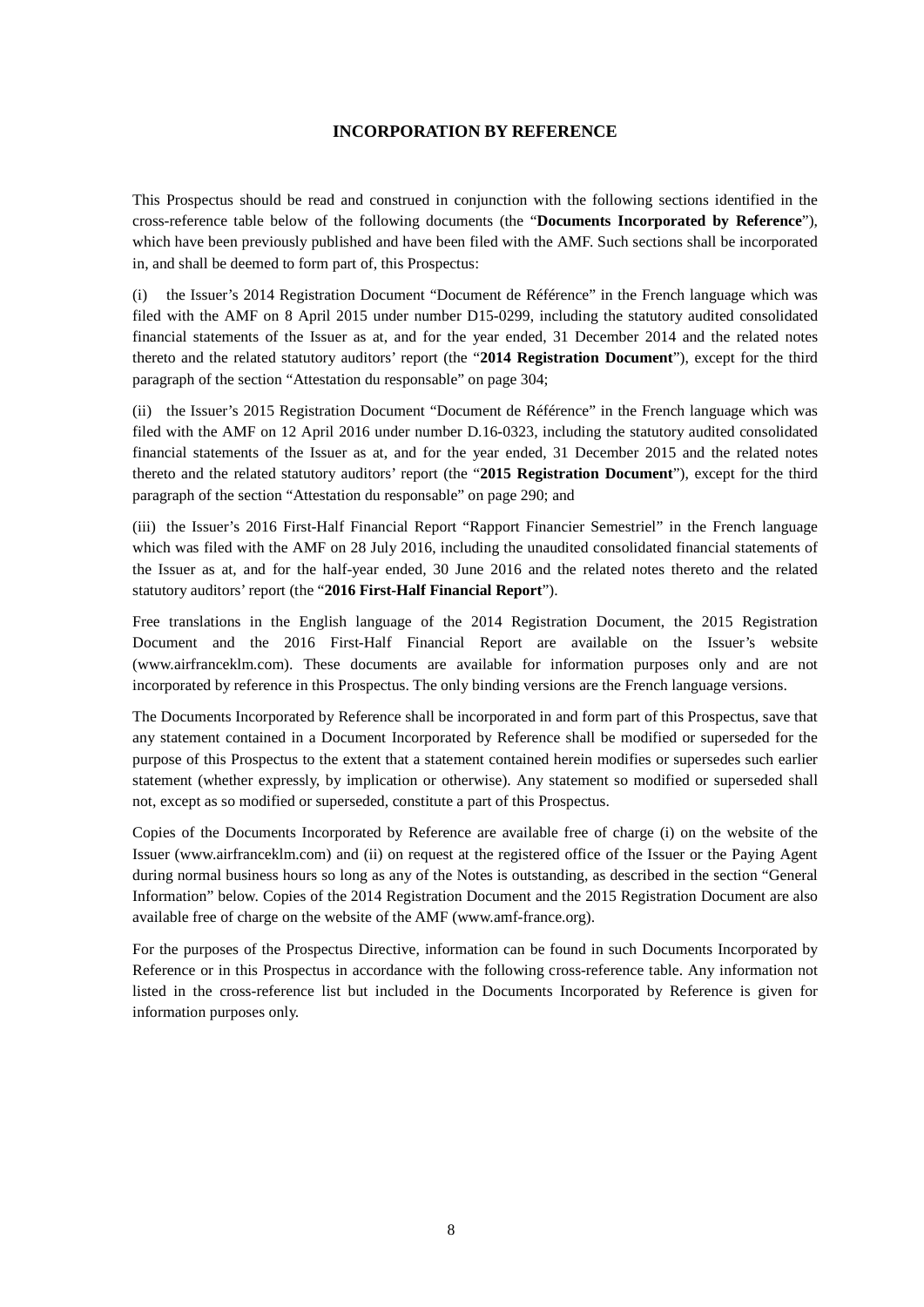# **CROSS-REFERENCE TABLE**

| <b>Annex IX of the European Regulation</b><br>809/2004/EC of 29 April 2004 (as<br>amended) |                                                                                                                                                           | Pages of the 2014<br><b>Registration</b><br><b>Document</b> | Pages of the 2015<br><b>Registration</b><br><b>Document</b> | Pages of the 2016<br><b>First-Half Financial</b><br><b>Report</b> |  |  |
|--------------------------------------------------------------------------------------------|-----------------------------------------------------------------------------------------------------------------------------------------------------------|-------------------------------------------------------------|-------------------------------------------------------------|-------------------------------------------------------------------|--|--|
| $\overline{2}$                                                                             | <b>Statutory auditors</b>                                                                                                                                 |                                                             |                                                             |                                                                   |  |  |
| 2.1                                                                                        | Names and addresses                                                                                                                                       | N/A                                                         | 291                                                         | N/A                                                               |  |  |
| 2.2                                                                                        | Change of situation of the                                                                                                                                |                                                             | N/A                                                         |                                                                   |  |  |
| auditors                                                                                   |                                                                                                                                                           |                                                             |                                                             |                                                                   |  |  |
| $\overline{\mathbf{3}}$                                                                    | <b>Risk factors</b>                                                                                                                                       |                                                             |                                                             |                                                                   |  |  |
| 3.1                                                                                        | <b>Risk factors</b>                                                                                                                                       | N/A                                                         | 76-96; 221-223                                              | 25; 61-62; 64-66                                                  |  |  |
| $\overline{\mathbf{4}}$                                                                    | <b>Information about the Issuer</b>                                                                                                                       |                                                             |                                                             |                                                                   |  |  |
| 4.1                                                                                        | History and development of the Issuer                                                                                                                     |                                                             |                                                             |                                                                   |  |  |
| 4.1.1                                                                                      | Legal and commercial name                                                                                                                                 | N/A                                                         | 274                                                         | N/A                                                               |  |  |
| 4.1.2                                                                                      | Place of registration and                                                                                                                                 | N/A                                                         | 274                                                         | N/A                                                               |  |  |
|                                                                                            | registration number                                                                                                                                       |                                                             |                                                             |                                                                   |  |  |
| 4.1.3                                                                                      | Date of incorporation and<br>term                                                                                                                         | N/A                                                         | 274                                                         | N/A                                                               |  |  |
| 4.1.4                                                                                      | Domicile, legal form,<br>jurisdictions governing its<br>activities, country of<br>incorporation, address and<br>telephone number                          | N/A                                                         | 274                                                         | N/A                                                               |  |  |
| 4.1.5                                                                                      | Recent events particular to the<br>Issuer which are to a material<br>extent relevant to the<br>evaluation of the Issuer's<br>solvency                     | N/A                                                         |                                                             |                                                                   |  |  |
| 5                                                                                          | <b>Business overview</b>                                                                                                                                  |                                                             |                                                             |                                                                   |  |  |
| 5.1                                                                                        | Principal activities                                                                                                                                      |                                                             |                                                             |                                                                   |  |  |
| 5.1.1                                                                                      | Description of the Issuer's<br>principal activities                                                                                                       | N/A                                                         | $4-6$ ; $46-72$ ;<br>152-164; 185-190                       | 11-24; 26-34; 47-51                                               |  |  |
| 5.1.2                                                                                      | The basis for any statements<br>in the registration document<br>made by the Issuer regarding<br>its competitive position                                  | N/A                                                         | 36-45                                                       | 10                                                                |  |  |
| 6                                                                                          | <b>Organisational structure</b>                                                                                                                           |                                                             |                                                             |                                                                   |  |  |
| 6.1                                                                                        | If the Issuer is part of a group, a<br>brief description of the group<br>and of the Issuer's position<br>within it.                                       | N/A                                                         | 87-90; 95; 156;<br>247-252; 262-264;<br>285-287             | 25-26; 47; 71                                                     |  |  |
| 6.2                                                                                        | If the Issuer is dependent upon<br>other entities within the group,<br>this must be clearly stated<br>together with an explanation of<br>this dependence. | N/A                                                         | 95; 156; 160; 272-<br>274                                   | N/A                                                               |  |  |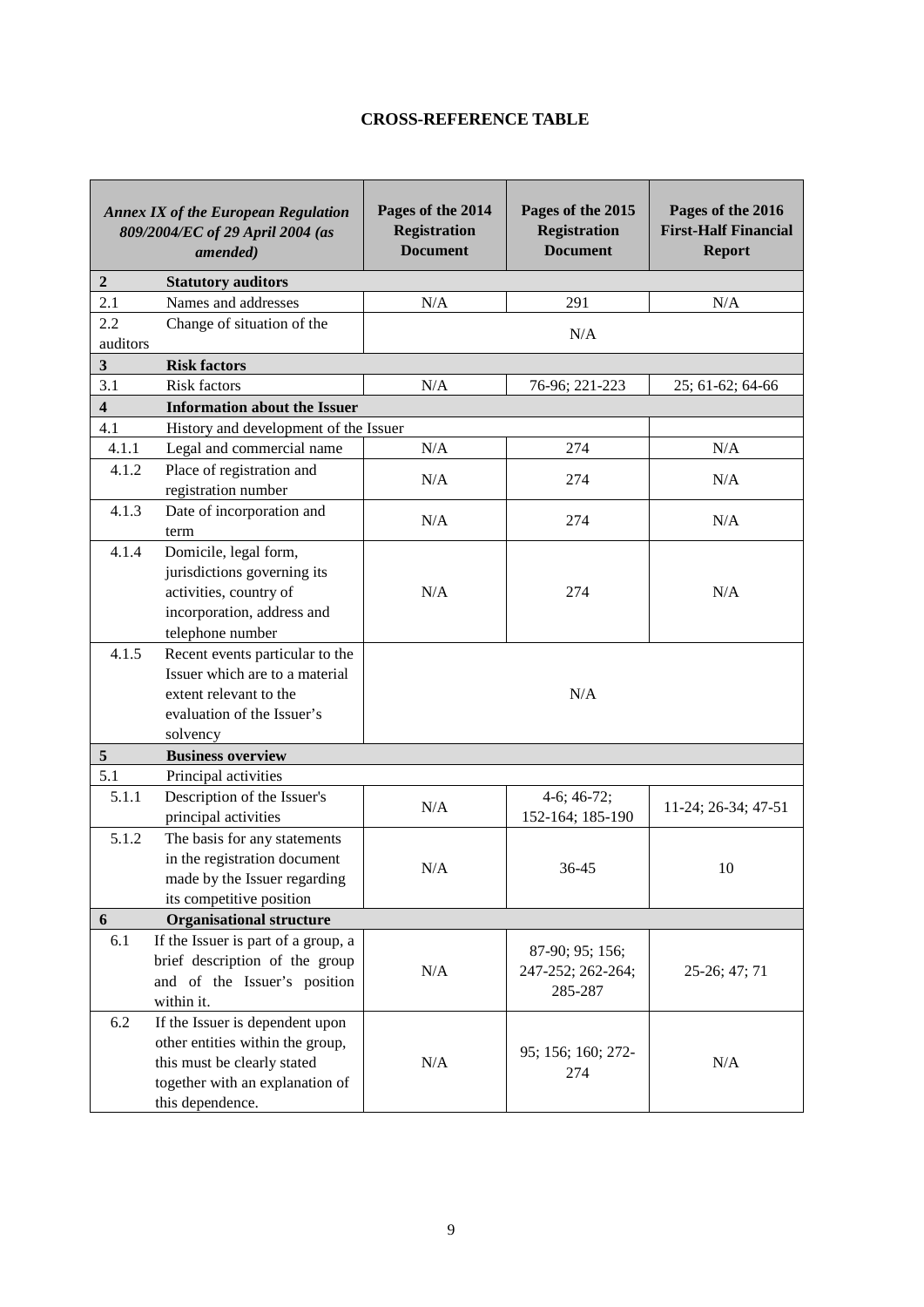|                                                                                                            | <b>Annex IX of the European Regulation</b><br>809/2004/EC of 29 April 2004 (as<br>amended) | Pages of the 2014<br><b>Registration</b><br><b>Document</b> | Pages of the 2015<br><b>Registration</b><br><b>Document</b> | Pages of the 2016<br><b>First-Half Financial</b><br><b>Report</b> |  |  |
|------------------------------------------------------------------------------------------------------------|--------------------------------------------------------------------------------------------|-------------------------------------------------------------|-------------------------------------------------------------|-------------------------------------------------------------------|--|--|
| $\overline{7}$                                                                                             | <b>Trend information</b>                                                                   |                                                             |                                                             |                                                                   |  |  |
| 7.1                                                                                                        | Statement of no material                                                                   |                                                             |                                                             |                                                                   |  |  |
|                                                                                                            | adverse change on the Issuer's                                                             |                                                             | N/A                                                         |                                                                   |  |  |
|                                                                                                            | prospects                                                                                  |                                                             |                                                             |                                                                   |  |  |
| 8                                                                                                          | <b>Profit forecast and estimate</b>                                                        |                                                             | N/A                                                         |                                                                   |  |  |
| $\boldsymbol{9}$                                                                                           | Administrative, management and supervisory bodies                                          |                                                             |                                                             |                                                                   |  |  |
| 9.1                                                                                                        | Information concerning the                                                                 |                                                             |                                                             |                                                                   |  |  |
|                                                                                                            | administrative, management                                                                 | N/A                                                         | $5; 8-34$                                                   | $4-7;12$                                                          |  |  |
|                                                                                                            | and supervisory bodies                                                                     |                                                             |                                                             |                                                                   |  |  |
| 9.2                                                                                                        | Conflicts of interests                                                                     | N/A                                                         | 24                                                          | N/A                                                               |  |  |
| 10                                                                                                         | <b>Major shareholders</b>                                                                  |                                                             |                                                             |                                                                   |  |  |
| 10.1                                                                                                       | Ownership and control                                                                      | N/A                                                         | 275-281                                                     | $8-9$                                                             |  |  |
| 10.2                                                                                                       | Description of arrangements                                                                |                                                             |                                                             |                                                                   |  |  |
|                                                                                                            | which may result in a change of                                                            | N/A                                                         | 278                                                         | N/A                                                               |  |  |
|                                                                                                            | control                                                                                    |                                                             |                                                             |                                                                   |  |  |
| Financial information concerning the Issuer's assets and liabilities, financial position and profits<br>11 |                                                                                            |                                                             |                                                             |                                                                   |  |  |
|                                                                                                            | and losses                                                                                 |                                                             |                                                             |                                                                   |  |  |
| 11.1                                                                                                       | Historical financial information                                                           |                                                             |                                                             |                                                                   |  |  |
|                                                                                                            | Audited consolidated financial statements                                                  |                                                             |                                                             |                                                                   |  |  |
|                                                                                                            | - Balance sheet (Statement of                                                              | 180-181                                                     | 168-169                                                     | N/A                                                               |  |  |
|                                                                                                            | financial position)                                                                        |                                                             |                                                             |                                                                   |  |  |
|                                                                                                            | - Income statement                                                                         | 178-179                                                     | 166-167                                                     | N/A                                                               |  |  |
|                                                                                                            | - Accounting policies and                                                                  | 185-263                                                     | 173-252                                                     | N/A                                                               |  |  |
|                                                                                                            | explanatory notes                                                                          |                                                             |                                                             |                                                                   |  |  |
|                                                                                                            | - Auditors' report                                                                         | 264-265                                                     | 253-254                                                     | N/A                                                               |  |  |
|                                                                                                            | Audited non-consolidated financial statements                                              |                                                             |                                                             |                                                                   |  |  |
|                                                                                                            | - Balance sheet (Statement of                                                              | 267                                                         | 256                                                         | N/A                                                               |  |  |
|                                                                                                            | financial position)                                                                        |                                                             |                                                             |                                                                   |  |  |
|                                                                                                            | - Income statement                                                                         | 266                                                         | 255                                                         | N/A                                                               |  |  |
|                                                                                                            | - Accounting policies and                                                                  | 268-276                                                     | 257-265                                                     | N/A                                                               |  |  |
|                                                                                                            | explanatory notes                                                                          |                                                             |                                                             |                                                                   |  |  |
|                                                                                                            | - Auditors' report                                                                         | 278-279                                                     | 267-268                                                     | N/A                                                               |  |  |
|                                                                                                            | Unaudited half-year consolidated financial statements                                      |                                                             |                                                             |                                                                   |  |  |
|                                                                                                            | - Interim balance sheet                                                                    | N/A                                                         |                                                             | 38-39                                                             |  |  |
|                                                                                                            | (Statement of financial position)                                                          |                                                             |                                                             |                                                                   |  |  |
|                                                                                                            | - Interim income statement                                                                 | N/A                                                         |                                                             | 36-37                                                             |  |  |
|                                                                                                            | - Accounting policies and                                                                  | N/A                                                         |                                                             | 43-71                                                             |  |  |
|                                                                                                            | explanatory notes                                                                          |                                                             |                                                             |                                                                   |  |  |
|                                                                                                            | - Auditors' limited review                                                                 | N/A                                                         | 72-73                                                       |                                                                   |  |  |
|                                                                                                            | report                                                                                     |                                                             |                                                             |                                                                   |  |  |
| 11.2                                                                                                       | <b>Financial statements</b>                                                                | 178-263; 266-276                                            | 166-252; 255-265                                            | N/A                                                               |  |  |
| 11.3                                                                                                       | Auditing of historical annual financial information                                        |                                                             |                                                             |                                                                   |  |  |
|                                                                                                            | 11.3.1 Statement of audit of the                                                           |                                                             |                                                             |                                                                   |  |  |
|                                                                                                            | historical annual financial                                                                | 264-265; 278-279                                            | 253-254; 267-268                                            | N/A                                                               |  |  |
|                                                                                                            | information                                                                                |                                                             |                                                             |                                                                   |  |  |
|                                                                                                            | 11.3.2 Other audited information                                                           |                                                             | N/A                                                         |                                                                   |  |  |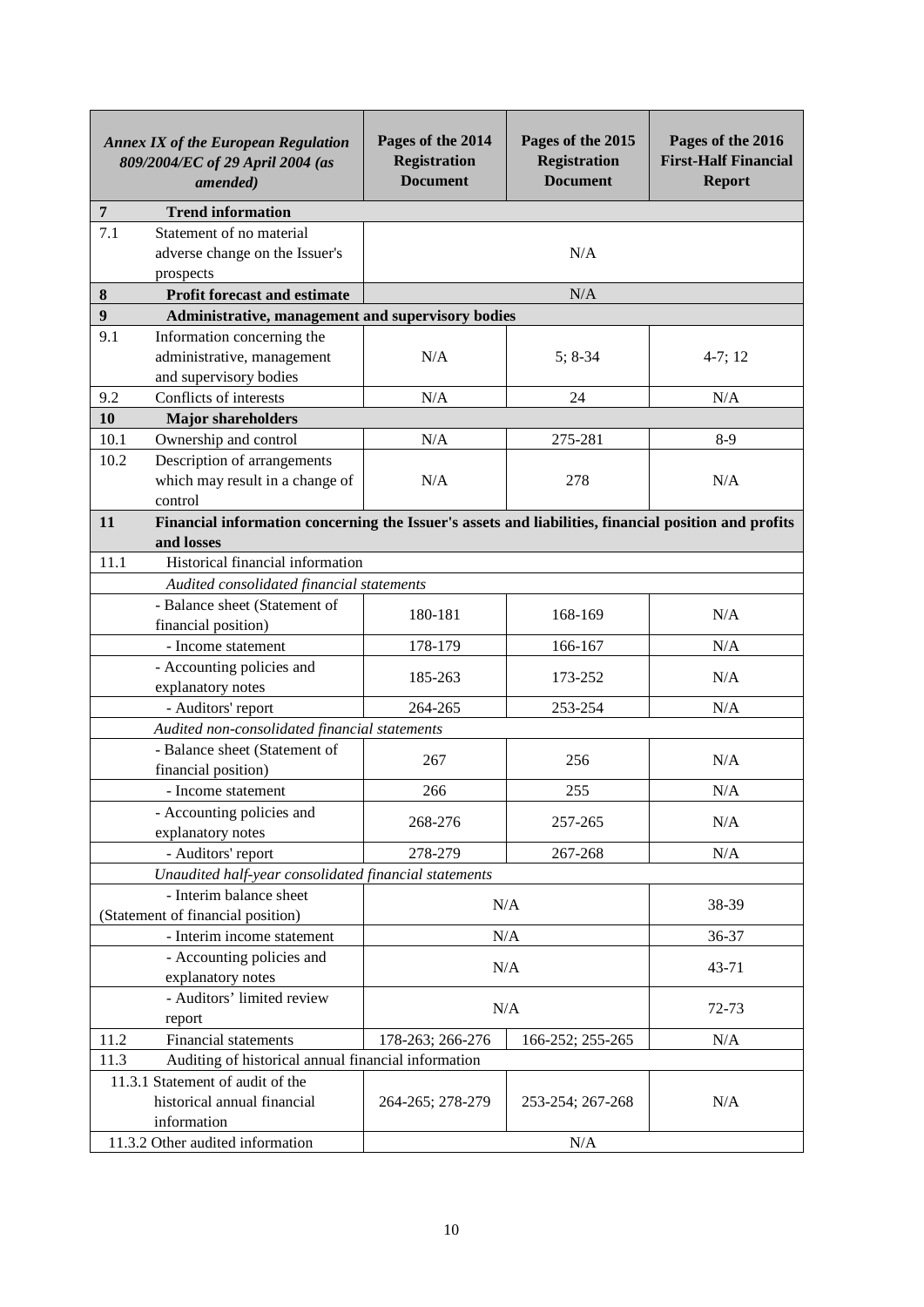|      | <b>Annex IX of the European Regulation</b><br>809/2004/EC of 29 April 2004 (as<br><i>amended</i> ) | Pages of the 2014<br>Pages of the 2015<br><b>Registration</b><br><b>Registration</b><br><b>Document</b><br><b>Document</b> |                           | Pages of the 2016<br><b>First-Half Financial</b><br><b>Report</b> |  |  |
|------|----------------------------------------------------------------------------------------------------|----------------------------------------------------------------------------------------------------------------------------|---------------------------|-------------------------------------------------------------------|--|--|
|      | 11.3.3 Unaudited data                                                                              |                                                                                                                            | N/A                       |                                                                   |  |  |
| 11.4 | Age of latest financial information                                                                |                                                                                                                            |                           |                                                                   |  |  |
|      | 11.4.1 Age of latest financial<br>information                                                      | N/A                                                                                                                        | 253-254; 267-268          | N/A                                                               |  |  |
| 11.5 | Legal and arbitration<br>proceedings                                                               | N/A                                                                                                                        | 82; 222; 223; 264-<br>265 | 64-66                                                             |  |  |
| 11.6 | Significant change in the<br>Issuer's financial position                                           | N/A                                                                                                                        | 73-74; 175                | 24; 45                                                            |  |  |
| 12   | <b>Material contracts</b>                                                                          |                                                                                                                            |                           |                                                                   |  |  |
| 12.1 | <b>Material</b> contracts                                                                          |                                                                                                                            | N/A                       |                                                                   |  |  |
| 13   | Third party information                                                                            |                                                                                                                            |                           |                                                                   |  |  |
| 13.1 | Statements by experts                                                                              | N/A                                                                                                                        |                           |                                                                   |  |  |
| 13.2 | Statements by third parties                                                                        | N/A                                                                                                                        |                           |                                                                   |  |  |
| 14   | <b>Documents on display</b>                                                                        |                                                                                                                            |                           |                                                                   |  |  |
| 14.1 | Documents on display                                                                               |                                                                                                                            | N/A                       |                                                                   |  |  |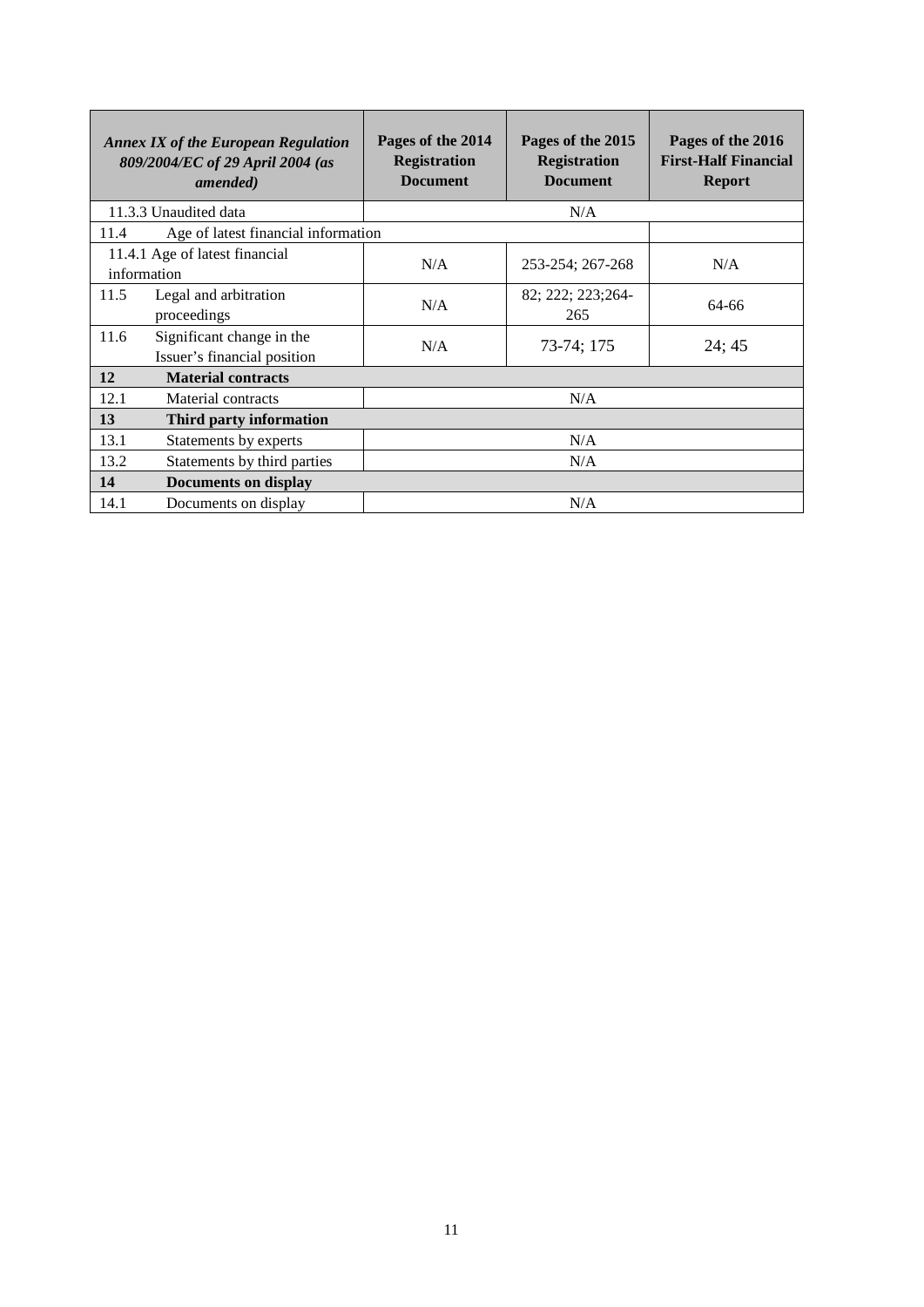#### **RISK FACTORS**

<span id="page-11-0"></span>*The Issuer believes that the following factors may affect its ability to fulfil its obligations under the Notes. All of these factors are contingencies which may or may not occur and the Issuer is not in a position to express a view on the likelihood of any such contingency occurring.*

*Factors which the Issuer believes may be material for the purpose of assessing the market risks associated with the Notes are also described below.*

*The Issuer believes that the factors described below represent the principal risks inherent in investing in the Notes, but the Issuer may be unable to pay interest, principal or other amounts on or in connection with the Notes for other reasons and the Issuer does not represent that the statements below regarding the risks of holding the Notes are exhaustive. Prospective investors should make their own independent evaluations of all risk factors and should also read the detailed information set out elsewhere in this Prospectus. Terms defined in "Terms and Conditions of the Notes" below shall have the same meaning in the following section.*

# **RISK FACTORS RELATING TO THE ISSUER**

The risk factors relating to the Issuer are set out in pages 76 to 96 and 221 to 223 of the 2015 Registration Document and pages 25, 61, 62 and 64 to 66 of the 2016 First-Half Financial Report incorporated by reference in this Prospectus, as described in the section "*Incorporation by Reference*".

The attention of the investors is drawn to the risks associated with the Group's main commitments in terms of defined benefit schemes (see "*Risks linked to the Group's activity – Pension plans*" page 82 of the 2015 Registration Document, Note 18 to the consolidated financial statements for the 6-month period ending on 30 June 2016 on pages 61 and 62 of the 2016 First-Half Financial Report and the press release dated 27 September 2016 on page 48 of this Prospectus). Should the discussion with the VNV (the Dutch Airline Pilots' Association) fail to achieve a suitable solution, the Group could have to derecognize the net pension assets associated with the KLM Flight Deck Crew plan with an estimated impact on the income statement (based on 30 June 2016 figures) of Eur (553) million after tax. Should the discussion with the VNV fail to achieve a suitable solution and should the decision of the Court of Amsterdam rendered on 27 September 2016 further be overruled, the Group could need, if there is no change in market conditions, to make an additional contribution to the fund by the end of the year to achieve indexation of the KLM Flight Deck Crew Plan that could be significant.

# **RISK FACTORS RELATING TO THE NOTES**

#### **Notes may not be a suitable investment for all investors**

Each potential investor in the Notes must determine the suitability of that investment in light of such investor's own circumstances. In particular, each potential investor should:

- (i) be experienced with respect to transactions on capital markets and notes and understand the risks of transactions involving the Notes;
- (ii) reach an investment decision only after careful consideration of the information set forth in this Prospectus and general information relating to Notes;
- (iii) have sufficient knowledge and experience to make a meaningful evaluation of the Notes, the merits and risks of investing in the Notes and the information contained or incorporated by reference in this Prospectus;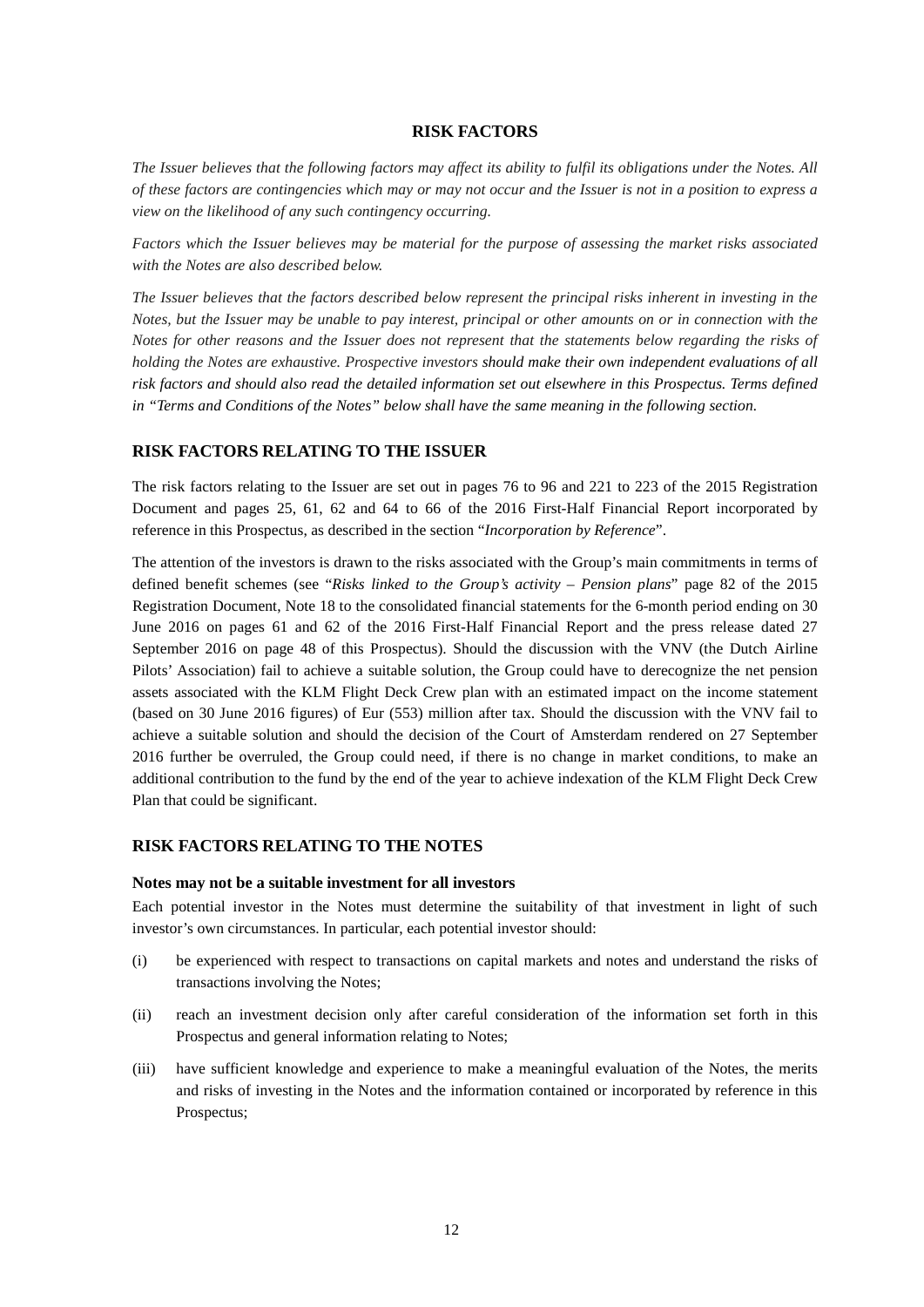- (iv) have access to, and knowledge of, appropriate analytical tools to evaluate, in the context of its particular financial situation, an investment in the Notes and the impact such investment will have on its overall investment portfolio;
- (v) have sufficient financial resources and liquidity to bear all of the risks of an investment in the Notes;
- (vi) understand thoroughly the terms of the Notes;
- (vii) be able to evaluate (either alone or with the help of a financial adviser) possible scenarios for economic, interest rate and other factors that may affect its investment and its ability to bear the relevant risks;
- (viii) make their own assessment of the legal, tax, accounting and regulatory aspects of purchasing the Notes; and
- (ix) consult its legal advisers on legal, tax and related aspects of investment in the Notes.

Some potential investors are subject to restricting investment regulations. These potential investors should consult their legal counsel in order to determine whether investment in the Notes is authorised by law, whether such investment is compatible with their other borrowings or whether the Notes can be used as collateral for such borrowings and whether other selling restrictions are applicable to them.

#### **No Limitation on Issuing Debt**

There is no restriction on the amount of debt which the Issuer may issue or guarantee. The Issuer and its subsidiaries may incur additional indebtedness or grant guarantees in respect of indebtedness of third parties, including indebtedness or guarantees that rank senior in priority of payment to the Notes. If the Issuer's financial condition were to deteriorate, the Noteholders could suffer direct and materially adverse consequences, including non-payment of the interest and, if the Issuer or the Principal Subsidiaries were liquidated (whether voluntarily or involuntarily), loss of their entire investment.

#### **Redemption Risk**

The Notes may at the option of the Issuer, and shall in certain circumstances, be redeemed, in whole but not in part, at their principal amount together with accrued interest for certain tax reasons (see "Terms and Conditions of the Notes – Redemption and Purchase"). In such circumstances, any early redemption of the Notes may result, for the Noteholders, in a yield that is considerably lower than anticipated. An investor generally would not be able to reinvest the redemption proceeds at an effective interest rate as high as the interest rate on the Notes being redeemed and may only be able to do so at a significantly lower rate.

In addition, the Issuer may, at its option (i) from and including the date falling three (3) months before the Maturity Date to but excluding the Maturity Date, redeem the Notes outstanding, in whole or in part, at par plus accrued interest, as provided in Condition 5(c) (Pre-Maturity Call Option); (ii) redeem the Notes, in whole or in part, at any time, prior to their Maturity Date, at the relevant make-whole redemption amount, as provided in Condition 5(d) (Make-Whole Redemption by the Issuer) and (iii) redeem all but not some only of the outstanding Notes in the event that eighty (80) per cent. or more of the initial aggregate nominal amount of the Notes have been redeemed and cancelled, as provided in Condition 5(e) (Clean-Up Call Option). Accordingly, the Issuer may choose to redeem the Notes at times when prevailing interest rates may be relatively low. In such circumstances, an investor may not be able to reinvest the redemption proceeds in a comparable security at an effective interest rate as high as that of the Notes.

Potential investors should consider reinvestment risk in light of other investments available at that time.

In particular, with respect to the Clean-Up Call Option at the option of the Issuer provided in Condition 5(e), there is no obligation under the Terms and Conditions of the Notes for the Issuer to inform investors if and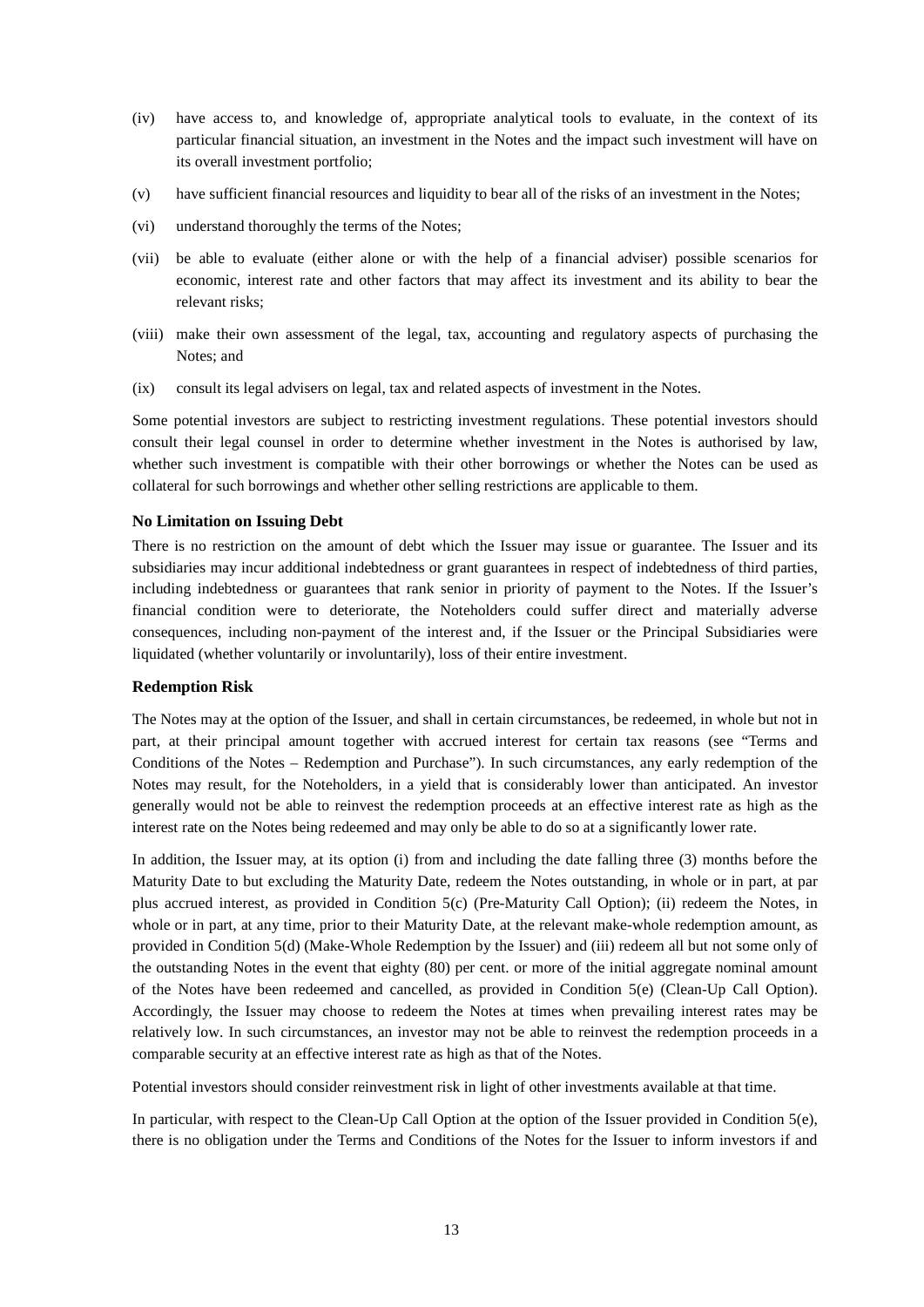when the threshold of 80% of the initial aggregate nominal amount of the Notes has been reached or is about to be reached, and the Issuer's right to redeem will exist notwithstanding that immediately prior to the serving of a notice in respect of the exercise of the Clean-Up Call Option, the Notes may have been trading significantly above par, thus potentially resulting in a loss of capital invested.

Furthermore, the Issuer may be unable to redeem the Notes at the Maturity Date. The Issuer could also be compelled to redeem the Notes if an event of default, Change of Control or Share Transfer (as defined in "Terms and Conditions of the Notes – Change of Control") were to occur. If the Noteholders, upon an event of default, a Change of Control or a Share Transfer, were to require from the Issuer the redemption of their Notes, the Issuer cannot guarantee that it will be able to pay the whole required amount. The Issuer's capacity to redeem the Notes will in particular depend on its financial situation at the time of the redemption and may be limited by any applicable legislation, by the conditions of its indebtedness and also by any new financings in place at that date and which shall replace, add or modify the existing or future debt of the Issuer. Furthermore, the Issuer's failure to redeem the Notes may result in an event of default pursuant to the terms and conditions of another loan.

In addition, in case of partial redemption of Notes by the Issuer or the Noteholders, any trading market in respect of those Notes that have not been so redeemed may become illiquid.

# **Exchange rate risk and exchange controls**

The Issuer will pay principal and interest on the Notes in euro. This presents certain risks relating to currency conversions if an investor's financial activities are denominated principally in a currency or currency unit other than euro (the "**Investor's Currency**"). These include the risk that exchange rates may significantly change (including changes due to devaluation of Euro or revaluation of the Investor's Currency) and the risk that authorities with jurisdiction over the Investor's Currency may impose or modify exchange controls. As a result, investors may receive less interest or principal than expected.

#### **Fixed Rate**

The Notes bearing interest at a fixed rate, investment in the Notes involves the risk that subsequent changes in market interest rates may adversely affect the value of the Notes. While the nominal interest rate of a fixed interest rate note is fixed during the life of such a note or during a certain period of time, the current interest rate on the capital market (market interest rate) typically changes on a daily basis. As the market interest rate changes, the price of such note changes in the opposite direction. If the market interest rate increases, the price of such note typically falls, until the yield of such note is approximately equal to the market interest rate. If the market interest rate decreases, the price of a fixed rate note typically increases, until the yield of such note is approximately equal to the market interest rate. Noteholders should be aware that movements of the market interest rate can adversely affect the price of the Notes and can lead to losses for the Noteholders if they sell Notes during the period in which the market interest rate exceeds the fixed rate of the Notes.

#### **An active trading market for the Notes may not develop (liquidity risk)**

There can be no assurance that an active trading market for the Notes will develop, or, if one does develop, that it will be maintained. If an active trading market for the Notes does not develop or is not maintained, the market or trading price and liquidity of the Notes may be adversely affected. The Issuer is entitled to buy and sell the Notes for its own account or for the account of others, and to issue further Notes. Such transactions may favourably or adversely affect the price development of the Notes. If additional and competing products are introduced in the markets, this may adversely affect the value of the Notes.

#### **Market Value of the Notes**

The market value of the Notes will be affected by the creditworthiness of the Issuer and a number of additional factors, including, but not limited to, market interest and yield rates and the time remaining to the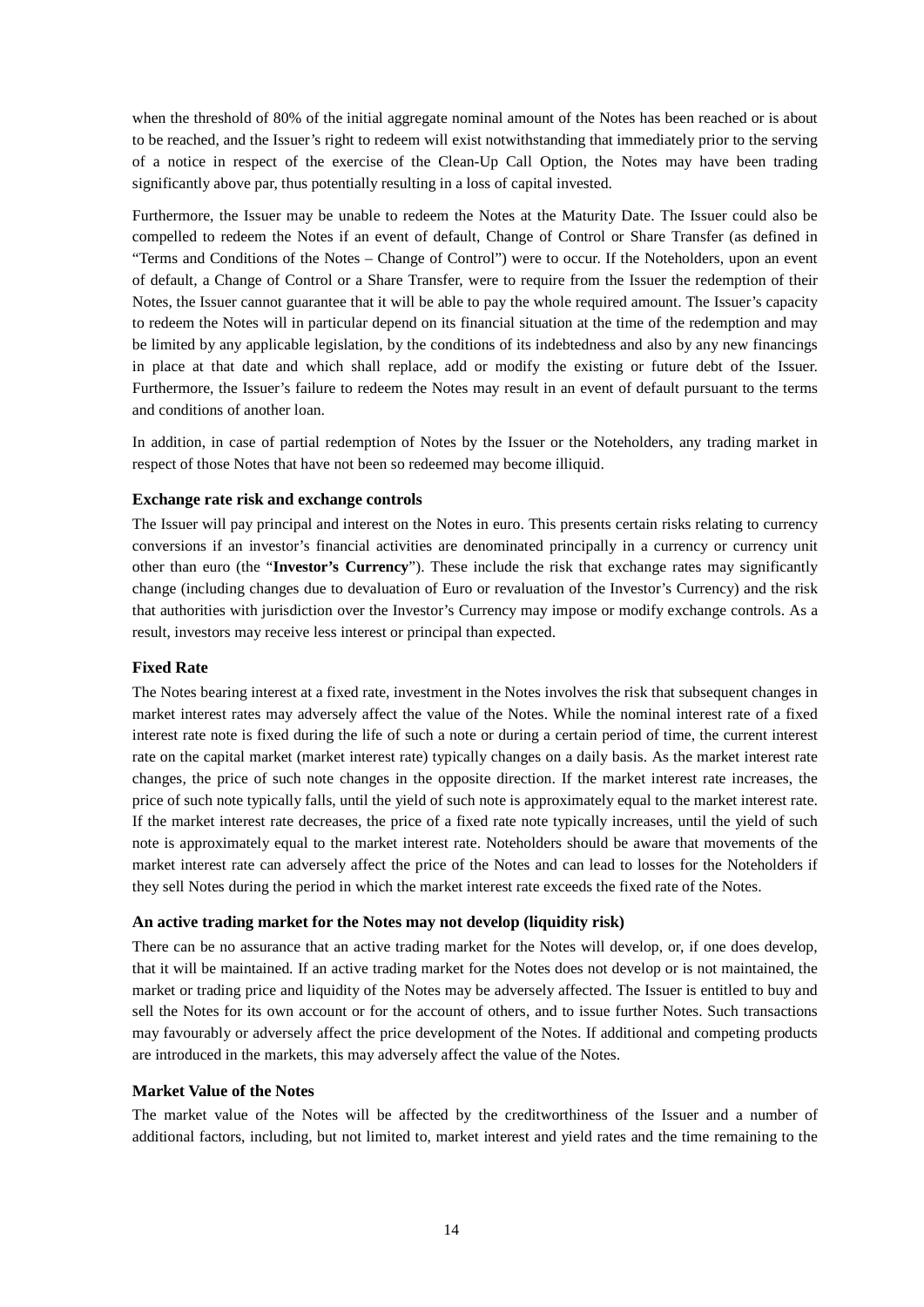Maturity Date. The value of the Notes depends on a number of interrelated factors, including economic, financial and political events in France or elsewhere, including factors affecting capital markets generally and the stock exchanges on which the Notes are traded. The price at which a Noteholder may be able to sell the Notes prior to maturity may be at a discount, which could be substantial, from the issue price or the purchase price paid by such Noteholder.

# **Modification of the Terms and Conditions of the Notes**

Noteholders will be grouped automatically for the defence of their common interests in a *Masse*, as defined in Condition 11 ("Representation of the Noteholders") of the Terms and Conditions of the Notes, and a general meeting of Noteholders can be held. The Terms and Conditions of the Notes permit in certain cases defined majorities to bind all Noteholders including Noteholders who did not attend and vote at the relevant general meeting and Noteholders who voted in a manner contrary to the majority.

# **The Notes are effectively subordinated to subsidiary debt**

The Issuer is a holding company with no material assets other than its shareholdings in its subsidiaries including in particular Soci été Air France ("SAF") and Koninklijke Luchtvaart Maatschappij N.V. ("KLM"). Accordingly, the Notes will effectively be subordinated to claims of all creditors of the Issuer's subsidiaries, including trade creditors, secured creditors and creditors holding indebtedness and guarantees issued by the subsidiaries.

# **Change of Law**

The Terms and Conditions of the Notes are based on French law in effect as at the date of this Prospectus. No assurance can be given as to the impact of any possible judicial decision or change in French law or the official application or interpretation of French law after the date of this Prospectus.

#### **Taxation**

Potential purchasers and sellers of the Notes should be aware that they may be required to pay taxes or other documentary charges or duties in accordance with the laws and practices of the country where the Notes are transferred or other jurisdictions. In some jurisdictions, no official statements of the tax authorities or court decisions may be available for financial notes such as the Notes. Potential investors are advised not to rely upon the tax section contained in this prospectus but to ask for their own tax adviser's advice on their individual taxation with respect to the acquisition, sale and redemption of the Notes. Only these advisors are in a position to duly consider the specific situation of the potential investor. This investment consideration has to be read in connection with the taxation sections of this Prospectus.

Each prospective investor should consult its own advisers as to legal, tax and related aspects of an investment in the Notes.

A Noteholder's effective yield on the Notes may be diminished by the tax impact on that Noteholder of its investment in the Notes.

#### **The proposed financial transactions tax ("FTT")**

On 14 February 2013, the European Commission published a proposal (the "**Commission's Proposal**") for a Directive for a common financial transactions tax (the "**FTT**") to be implemented under the enhanced cooperation procedure by eleven Member States (Austria, Belgium, Estonia, France, Germany, Greece, Italy, Portugal, Spain, Slovenia and Slovakia (the "Participating Member States")). However, Estonia has since stated that it will not participate.

The proposed FTT has very broad scope and could, if introduced in its current form, apply to certain dealings in Notes (including secondary market transactions) in certain circumstances. It would call for the Participating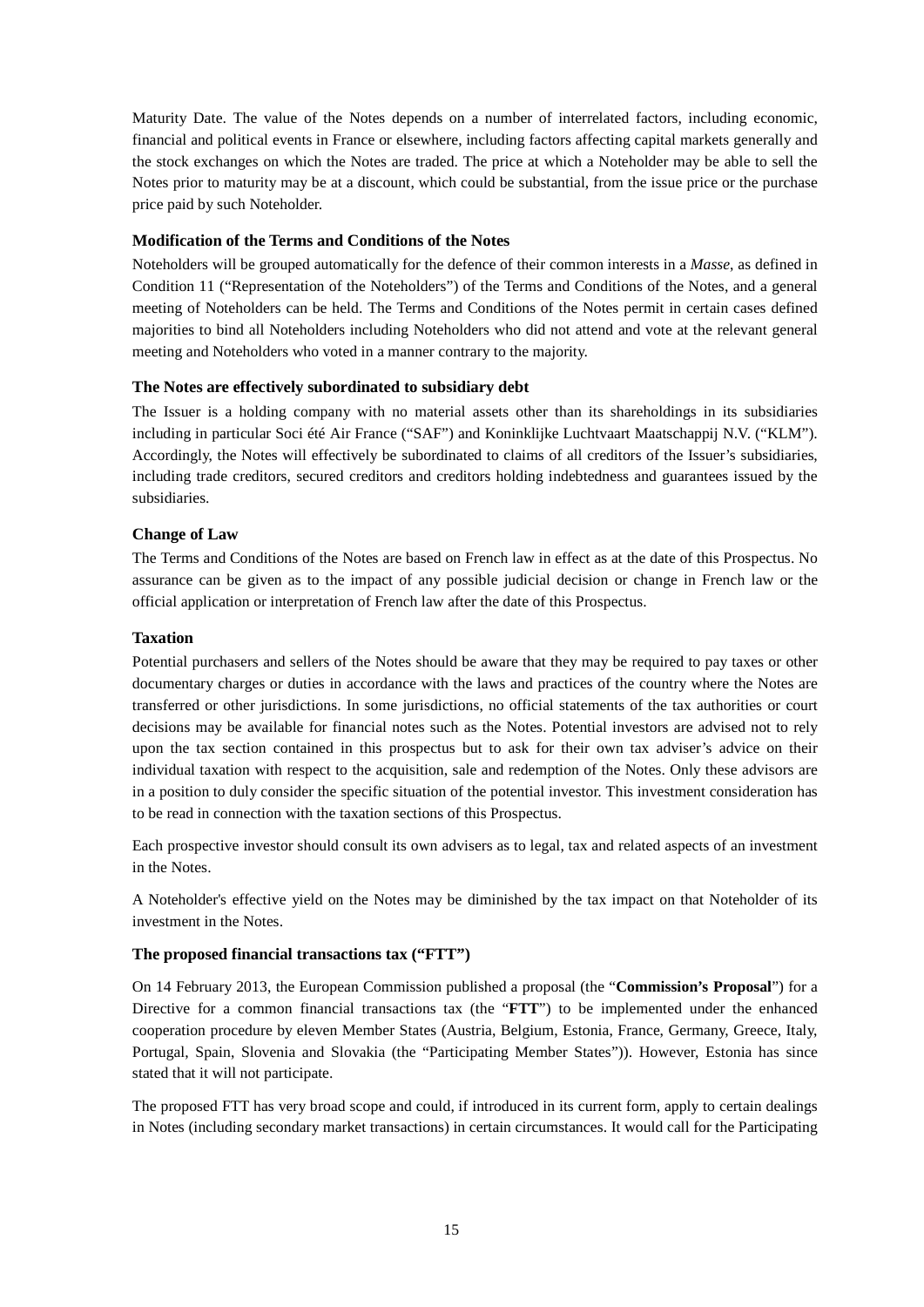Member States to impose a tax of generally at least 0.1% on all such transactions, generally determined by reference to the amount of consideration paid. The mechanism by which the tax would be applied and collected is not yet known, but if the proposed directive or any similar tax is adopted, transactions in the Notes would be subject to higher costs, and the liquidity of the market for the Notes may be diminished.

Under the Commission's Proposal, the FTT could apply in certain circumstances to persons both within and outside of the Participating Member States. Generally, it would apply to certain dealings in Notes where at least one party is a financial institution, and at least one party is established in a Participating Member State. A financial institution may be, or deemed to be, "established" in a Participating Member State in a broad range of circumstances, including (a) by transacting with a person established in a Participating Member State or (b) where the financial instrument which is subject to the dealings is issued in a Participating Member State.

The FTT proposal remains subject to negotiation between the Participating Member States. It may therefore be altered prior to any implementation, the timing of which remains uncertain. Additional EU Member States may decide to participate and/or certain of the Participating Member States may decide to withdraw. The ECOFIN Council indicated in June 2016 that work on the FTT would continue during the second half of 2016.

Prospective holders of Notes are advised to seek their own professional advice in relation to the consequences of the FTT associated with subscribing for, purchasing, and disposing of the Notes.

# **Change of Control**

In the event of a change of control of the Issuer or in the event that a third party comes to hold (i) more than 50% of the share capital of Société Air France and/or the economic rights of KLM or (ii) more than 50% of the voting rights of Société Air France and/or KLM (subject to certain exemptions, all as more fully described in "Terms and Conditions of the Notes – Change of Control"), each Noteholder will have the right to request the Issuer to redeem all or part of its Notes at their principal amount together with any accrued interest. In such case, any trading market in respect of those Notes in respect of which such redemption right is not exercised may become illiquid. In addition, investors may not be able to reinvest the moneys they receive upon such early redemption in securities with the same yield as the redeemed Notes.

# **French insolvency law**

Under French insolvency law as amended by ordinance no.2008-1345 dated 18 December 2008 which came into force on 15 February 2009 and related order no.2009-160 dated 12 February 2009, law no.2010-1249 dated 22 October 2010 which came into force on 1 March 2011 and related order no.2011-236 dated 3 March 2011 and ordinance no. 2014-326 dated 12 March 2014 which came into force on 1 July 2014, holders of debt securities are automatically grouped into a single assembly of holders (the "**Assembly**") in order to defend their common interests if a safeguard procedure (*procédure de sauvegarde*), an accelerated safeguard procedure (*procédure de sauvegarde accélérée*), an accelerated financial safeguard procedure (*procédure de sauvegarde financière accélérée*) or a judicial reorganisation procedure (*procédure de redressement judiciaire*) is opened in France with respect to the Issuer. The Assembly comprises holders of all debt securities issued by the Issuer (including the Notes), whether or not under a debt issuance programme (EMTN) and regardless of their governing law. The Assembly deliberates on the proposed safeguard plan (*projet de plan de sauvegarde*), proposed accelerated safeguard plan (*projet de plan de sauvegarde accélérée*), proposed accelerated financial safeguard plan (*projet de plan de sauvegarde financière accélérée*) or proposed judicial reorganisation plan (*projet de plan de redressement*) applicable to the Issuer and may further agree to:

• increase the liabilities (*charges*) of holders of debt securities (including the Noteholders) by rescheduling due payments and/or partially or totally writing off receivables in form of debt securities;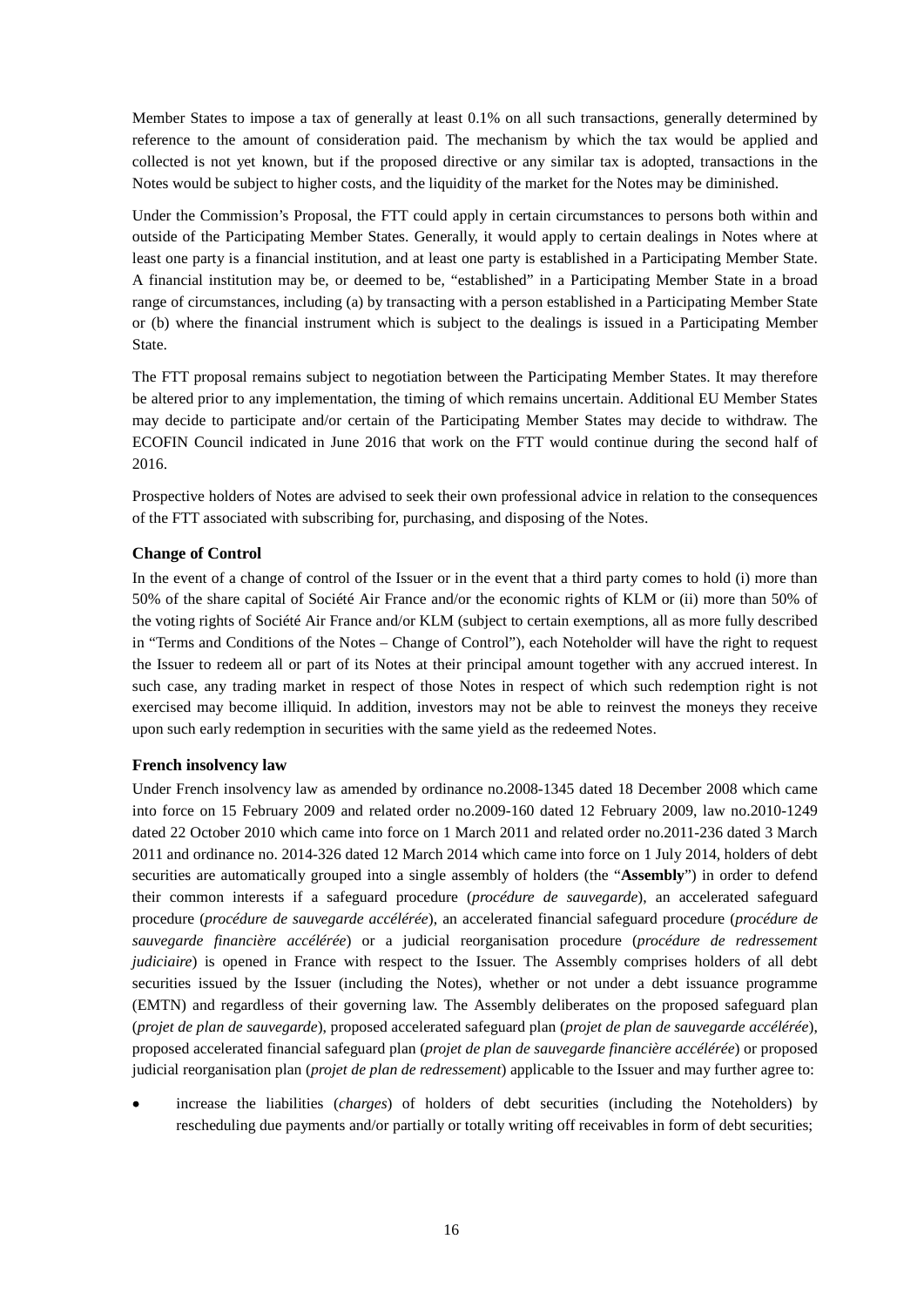- establish an unequal treatment between holders of debt securities (including the Noteholders) as appropriate under the circumstances; and/or
- decide to convert debt securities (including the Notes) into securities that give or may give right to share capital.

Decisions of the Assembly will be taken by a two-third majority (calculated as a proportion of the amount of debt securities held by the holders expressing a vote). No quorum is required.

For the avoidance of doubt, the provisions relating to the representation of the Noteholders described in this Prospectus would not be applicable with respect to the Assembly to the extent they are not in compliance with compulsory insolvency law provisions that apply in these circumstances.

#### **Rating**

Neither the Notes nor the long-term debt of the Issuer are rated. One or more independent credit rating agencies may assign credit ratings to the Notes. The ratings may not reflect the potential impact of all risks related to structure, market, additional factors discussed above, and other factors that may affect the value of the Notes. A rating or the absence of a rating is not a recommendation to buy, sell or hold securities.

#### **Creditworthiness of the Issuer**

The price of the Notes will also depend on the creditworthiness of the Issuer. If the creditworthiness of the Issuer deteriorates, (i) the Issuer may not be able to fulfil all or part of its payment obligations under the Notes and (ii) the value of the Notes may decrease, and investors may lose all or part of their investment.

#### **Potential conflict of interest**

Certain of the Joint Lead Managers and their affiliates have engaged, and may in the future engage, in investment banking and/or commercial banking transactions with, and may perform services for, the Issuer and its affiliates in the ordinary course of business. In addition, in the ordinary course of their business activities, the Joint Lead Managers and their affiliates may make or hold a broad array of investments and actively trade debt and equity securities (or related derivative securities) and financial instruments (including bank loans) for their own account and for the accounts of their customers. Such investments and securities activities may involve securities and/or instruments of the Issuer or Issuer's affiliates. Certain of the Joint Lead Managers or their affiliates that have a lending relationship with the Issuer routinely hedge their credit exposure to the Issuer consistent with their customary risk management policies. Typically, such Joint Lead Managers and their affiliates would hedge such exposure by entering into transactions which consist of either the purchase of credit default swaps or the creation of short positions in securities, including potentially the Notes to be issued hereunder. Any such short positions could adversely affect future trading prices of Notes to be issued hereunder. The Joint Lead Managers and their affiliates may also make investment recommendations and/or publish or express independent research views in respect of such securities or financial instruments and may hold, or recommend to clients that they acquire, long and/or short positions in such securities and instruments.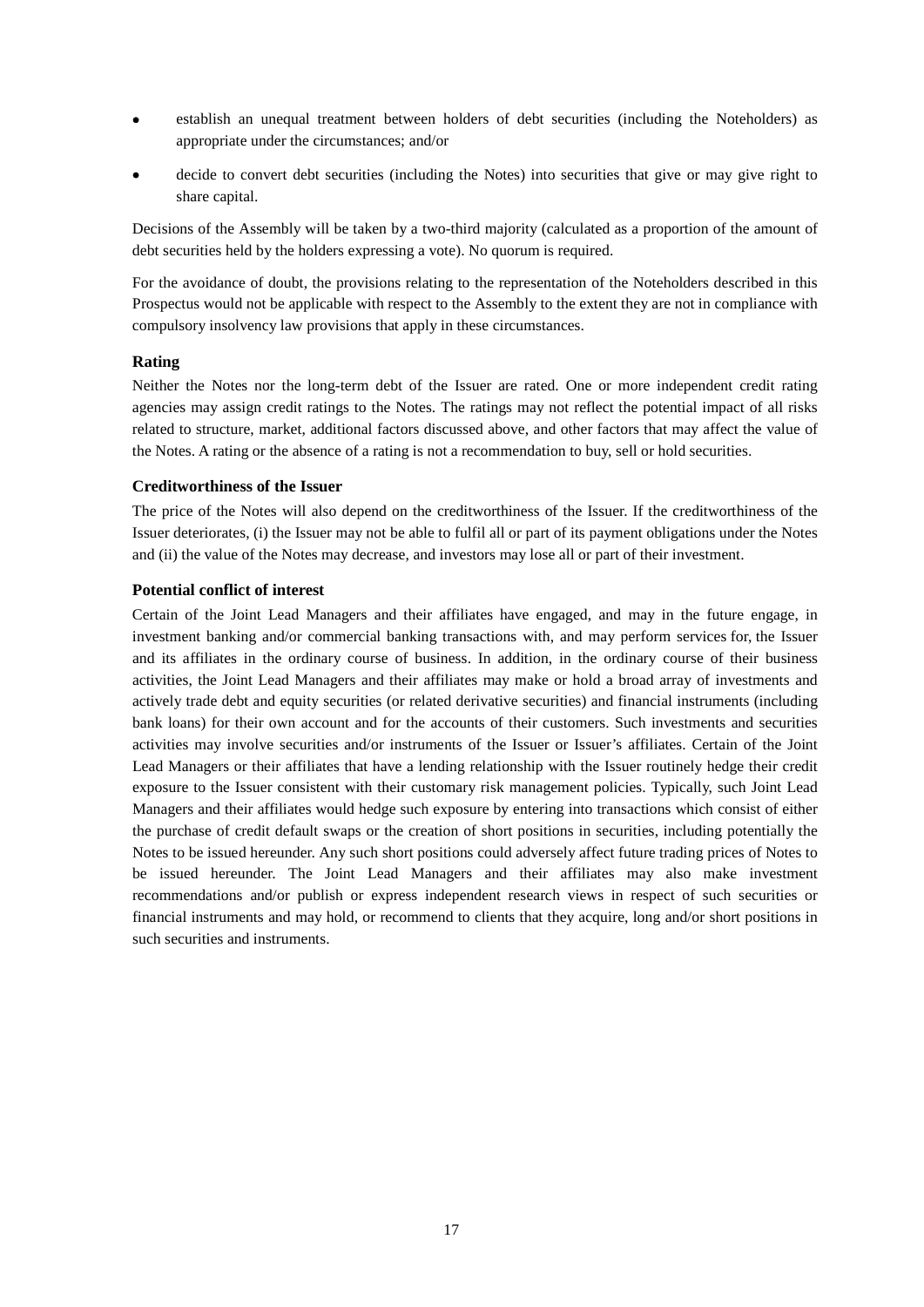# **TERMS AND CONDITIONS OF THE NOTES**

<span id="page-17-0"></span>The issue outside the Republic of France of the  $\bigoplus 00,000,000$  3.750 per cent. Notes due October 2022 (the "**Notes**") by Air France-KLM (the "**Issuer**") has been authorised pursuant to a resolution of the Board of Directors (*Conseil d'administration*) of the Issuer dated 15 March 2016 and a decision of its *Président Directeur général* dated 5 October 2016. The Issuer has entered into a fiscal agency agreement dated 10 October 2016 as amended and supplemented from time to time (the "**Fiscal Agency Agreement**") with BNP Paribas Securities Services as fiscal agent, paying agent, calculation agent and put agent (the "**Fiscal Agent**", the "**Paying Agent**", the "**Calculation Agent**" and the "**Put Agent**" which expressions shall, where the context so admits, include any successor for the time being as fiscal agent, paying agent, calculation agent and put agent). Copies of the Fiscal Agency Agreement are available for inspection during normal business hours at the specified offices of the Paying Agent. References below to "**Conditions**" are, unless the context otherwise requires, to the numbered paragraphs below. In these Conditions, "**holder of Notes**", "**holder of any Note**" or "**Noteholder**" means the person whose name appears in the account of the relevant Account Holder as being entitled to such Notes.

#### **1 Form, Denomination and Title**

The Notes are issued in dematerialised bearer form (*au porteur*) in the denomination of  $\epsilon$ 100,000 each. Title to the Notes will be evidenced in accordance with Articles L.211-3 and R.211-1 of the French *Code monétaire et financier* by book-entries (*inscription en compte*). No physical document of title (including *certificats représentatifs* pursuant to Article R.211-7 of the French *Code monétaire et financier*) will be issued in respect of the Notes.

The Notes will, upon issue, be inscribed in the books of Euroclear France, which shall credit the accounts of the Account Holders. For the purpose of these Conditions, "**Account Holders**" shall mean any authorised financial intermediary institution entitled to hold, directly or indirectly, accounts on behalf of its customers with Euroclear France, and includes Euroclear Bank S.A./N.V. ("**Euroclear**") and the depositary bank for Clearstream Banking, SA ("**Clearstream**").

Title to the Notes shall be evidenced by entries in the books of Account Holders and will pass upon, and transfer of Notes may only be effected through, registration of the transfer in such books.

#### **2 Status of the Notes**

The Notes and the interest thereon constitute direct, general, unconditional, unsubordinated and (subject to Condition 3 below) unsecured obligations of the Issuer and rank and will rank all times *pari passu* without any preference among themselves and (subject to such exceptions as are from time to time mandatory under French law) equally and rateably with any other unsubordinated and unsecured obligations, present or future, of the Issuer.

#### **3 Negative Pledge**

So long as any of the Notes remains outstanding (as defined below), the Issuer undertakes not to, and undertakes to ensure that none of its Principal Subsidiaries (as defined below), grant to holders of other present or future notes (*obligations*), any mortgage (*hypothèque*) over the Issuer's or its Principal Subsidiaries' present or future assets or real property interests, nor any pledge (*nantissement*) on all or part of the Issuer's or its Principal Subsidiaries' business (*fonds de commerce*), nor any other security (*sûreté réelle, gage or nantissement*) on its present or future assets or income, unless the Issuer's obligations under the Notes are equally and rateably secured so as to rank *pari passu* with such other present or future notes (*obligations*)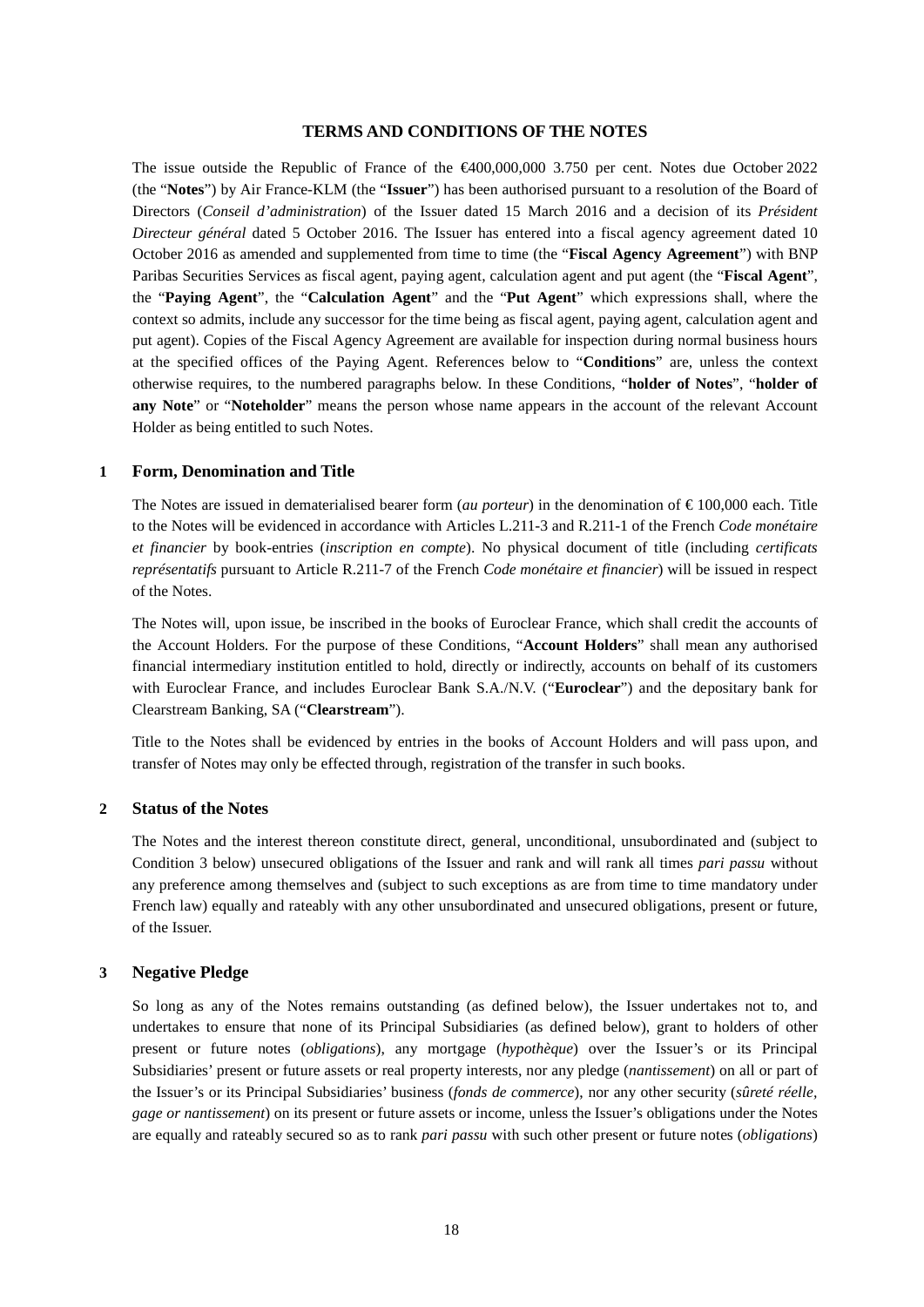so secured. Such undertaking is given only in relation to security interests given for the benefit of holders of notes (*obligations*) and does not affect in any way the right of the Issuer to dispose of its assets or to grant any security in respect of such assets in any other circumstance.

For the purposes of these Conditions:

"**Principal Subsidiary**" means at any time relevant:

- (a) Société Air France ("**SAF**"); or
- (b) Koninklijke Luchtvaart Maatschappij N.V. ("**KLM**"); or
- (c) any Subsidiary of the Issuer (other than SAF and KLM) to which is transferred all or substantially all the assets and undertakings of a Subsidiary which immediately prior to such transfer is a Principal Subsidiary.

"**outstanding**" means in relation to the Notes, all the Notes issued other than (i) those which have been redeemed on their due date or otherwise in accordance with the Conditions, (ii) those in respect of which the date for redemption in accordance with the Conditions has occurred and the redemption moneys (including all interest accrued on such Notes to the date for such redemption and any interest payable under Condition 4 after such date) have been duly paid to the Fiscal Agent, (iii) those which have become void or in respect of which claims have become prescribed and (iv) those which have been purchased and cancelled as provided in the Conditions.

"**Subsidiary**" means in relation to any person or entity at any time, a subsidiary as defined in Article L.233-1 of the French *Code de commerce* or any other person or entity controlled directly or indirectly by such person or entity within the meaning of Article L.233-3 I.1 and I.2 of the French *Code de commerce*.

#### **4 Interest**

#### *(a) Interest Payment Dates*

The Notes bear interest from, and including, 12 October 2016 (the "**Issue Date**") to but excluding 12 October 2022 at the rate of 3.750 per cent. *per annum* payable annually in arrear on 12 October in each year (each an "**Interest Payment Date**"), commencing on 12 October 2017.

# *(b) Interest Payments*

Each Note will cease to bear interest from the due date for redemption, unless payment of principal is improperly withheld or refused on such date. In such event, interest on such Note shall continue to accrue at such rate until, and including, whichever is the earlier of (i) the day on which all sums due in respect of such Note up to that day are received by or on behalf of the relevant holder and (ii) the day of receipt by or on behalf of Euroclear France of all sums due in respect of all the Notes.

Interest shall be calculated on an Actual/Actual – ICMA basis, as follows:

- (i) if the Accrual Period is equal to or shorter than the Determination Period during which it falls, the Actual/Actual-ICMA basis will be the number of days in the Accrual Period divided by the product of (x) the number of days in such Determination Period and (y) the number of Determination Periods normally ending in any year; and
- (ii) if the Accrual Period is longer than one Determination Period, the Actual/Actual- ICMA basis will be the sum of: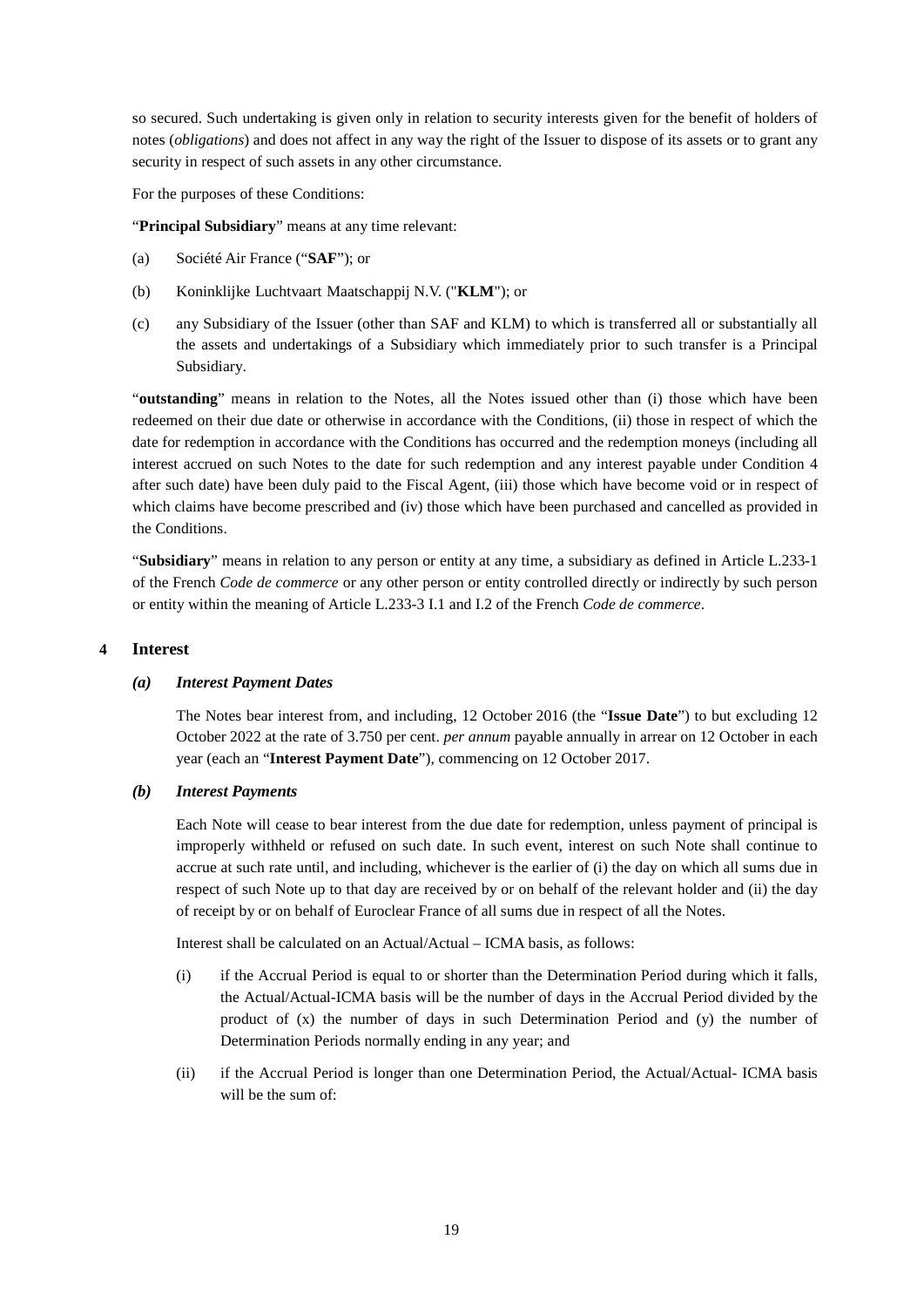- (a) the number of days in such Accrual Period falling in the Determination Period in which it begins divided by the product of (1) the number of days in such Determination Period and (2) the number of Determination Periods normally ending in any year; and
- (b) the number of days in such Accrual Period falling in the next Determination Period divided by the product of (1) the number of days in such Determination Period and (2) the number of Determination Periods normally ending in any year

where

"**Accrual Period**" means the relevant period for which interest is to be calculated (from and including the first such day to but excluding the last); and

"**Determination Period**" means the period from, and including, the Issue Date to, but excluding, the first Interest Payment Date and each successive period from, and including, an Interest Payment Date to, but excluding, the next succeeding Interest Payment Date.

# **5 Redemption and Purchase**

The Notes may not be redeemed otherwise than in accordance with this Condition and with Conditions 8 and 9.

#### *(a) Final Redemption*

Unless previously redeemed or purchased and cancelled as provided below, the Notes will be redeemed by the Issuer at their principal amount on 12 October 2022 (the "**Maturity Date**").

#### *(b) Redemption for Taxation Reasons*

- (i) If, by reason of a change in any law or regulation of the Republic of France or any political subdivision or authority therein or thereof having power to tax, or any change in the official application or interpretation of such law or regulation (including a holding by a competent court), becoming effective on or after the Issue Date, the Issuer would, on the occasion of the next payment of principal or interest due in respect of the Notes, not be able to make such payment without having to pay additional amounts as specified in Condition 7, the Issuer may, at its sole discretion, at any time, subject to having given not more than sixty (60) nor less than thirty (30) days' prior notice to the Noteholders in accordance with Condition 12 (which notice shall be irrevocable), redeem all, but not some only, of the Notes at their principal amount, together with all interest accrued to the date set for redemption, provided that the due date for redemption of which notice hereunder may be given shall be no earlier than the latest practicable date on which the Issuer could make payment of principal or interest without withholding for French taxes.
- (ii) If the Issuer would on the next payment of principal or interest in respect of the Notes be prevented by French law from making payment to the Noteholders of the full amount then due and payable, notwithstanding the undertaking to pay additional amounts contained in Condition 7, then the Issuer shall forthwith give notice of such fact to the Fiscal Agent and the Issuer shall, subject to having given not less than seven (7) calendar days' prior notice to the Noteholders in accordance with Condition 12 (which notice shall be irrevocable), redeem all, but not some only, of the Notes at their principal amount, together with all interest accrued to the date fixed for redemption of which notice hereunder may be given, provided that the due date for redemption shall be no earlier than the latest practicable date on which the Issuer could make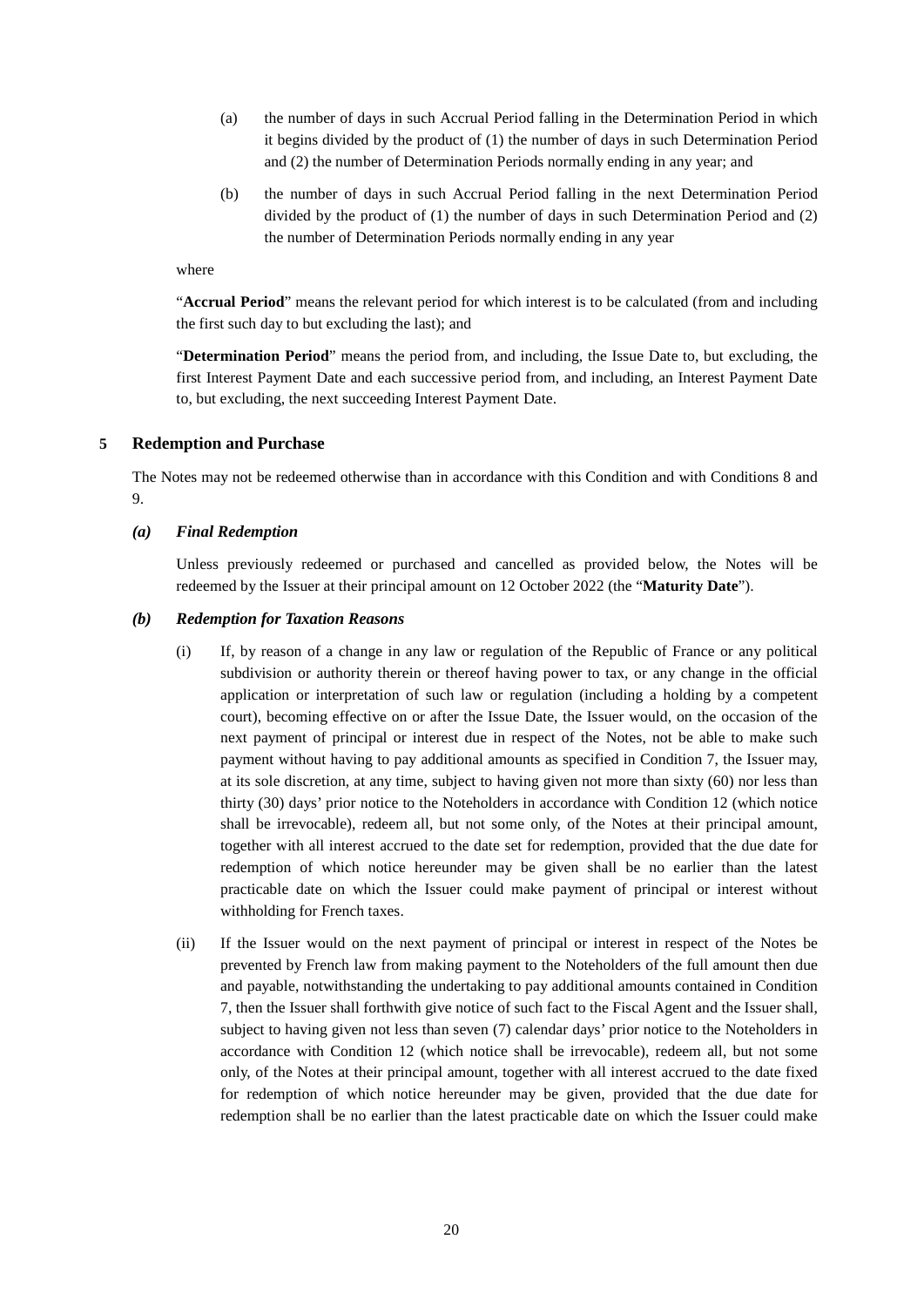payment of the full amount of principal or interest payable in respect of the Notes or, if such date has passed, as soon as practicable thereafter.

#### *(c) Pre-Maturity Call Option*

The Issuer may, at its option, from and including the date falling three (3) months before the Maturity Date to but excluding the Maturity Date, subject to having given not more than thirty (30) nor less than fifteen (15) calendar days' prior notice to the Noteholders in accordance with Condition 12 (Notices) (which notice shall be irrevocable), redeem the outstanding Notes, in whole or in part, at their principal amount together with all interest accrued up to but excluding the date set for redemption.

### *(d) Make-Whole Redemption by the Issuer*

The Issuer will, subject to compliance by the Issuer with all relevant laws, regulations and directives and subject to having given not more than thirty (30) nor less than fifteen (15) calendar days' prior notice to the Noteholders in accordance with Condition 12 (Notices), (which notice shall be irrevocable), have the option to redeem the Notes, in whole or in part, at any time prior to their Maturity Date (the "**Optional Make-Whole Redemption Date**") at their Optional Redemption Amount (as defined below) together with any accrued and unpaid interest up to, but excluding, the Optional Make-Whole Redemption Date.

The Optional Redemption Amount will be calculated by the Calculation Agent and will be an amount in Euro rounded to the nearest cent (half a cent being rounded upwards) being the greater of  $(x)$  100 per cent. of the principal amount of the Notes so redeemed and (y) the sum of the then present values on the relevant Optional Make-Whole Redemption Date of (i) the principal amount of each Note and (ii) the remaining scheduled payments of interest on such Note for the remaining term of such Note (determined on the basis of the interest rate applicable to such Note from the relevant Optional Make-Whole Redemption Date (excluding any interest accruing on such Note to, but excluding, such Optional Make-Whole Redemption Date)), discounted from the Maturity Date to such Optional Make-Whole Redemption Date on an annual basis at the Early Redemption Rate plus the Early Redemption Margin.

The determination of any rate or amount, the obtaining of each quotation and the making of each determination or calculation by the Calculation Agent shall (in the absence of wilful default, bad faith or manifest error) be final and binding upon all parties. The Calculation Agent shall act as an independent expert and not as agent of the Issuer or the Noteholders.

For this purpose of this Condition 5(d) (*Make-Whole Redemption by the Issuer*):

"**Business Day**" means a day, not being a Saturday or a Sunday, on which (i) Euroclear France, Euroclear and Clearstream are open for business, (ii) commercial banks and foreign exchange markets are open for business in Paris, and (iii) on which the TARGET System is operating, and "**TARGET System**" means the Trans-European Automated Real-Time Gross Settlement Express Transfer (known as TARGET2) System or any successor thereto.

"**Early Redemption Margin**" means 0.60 per cent. *per annum*.

"**Early Redemption Rate**" means the average of the four (4) quotations given by the Reference Dealers of the mid-market annual yield to maturity of the Reference Benchmark Security on the fourth Business Day in Paris preceding the relevant Optional Make-Whole Redemption Date at 11.00 a.m. (Central European time (CET)).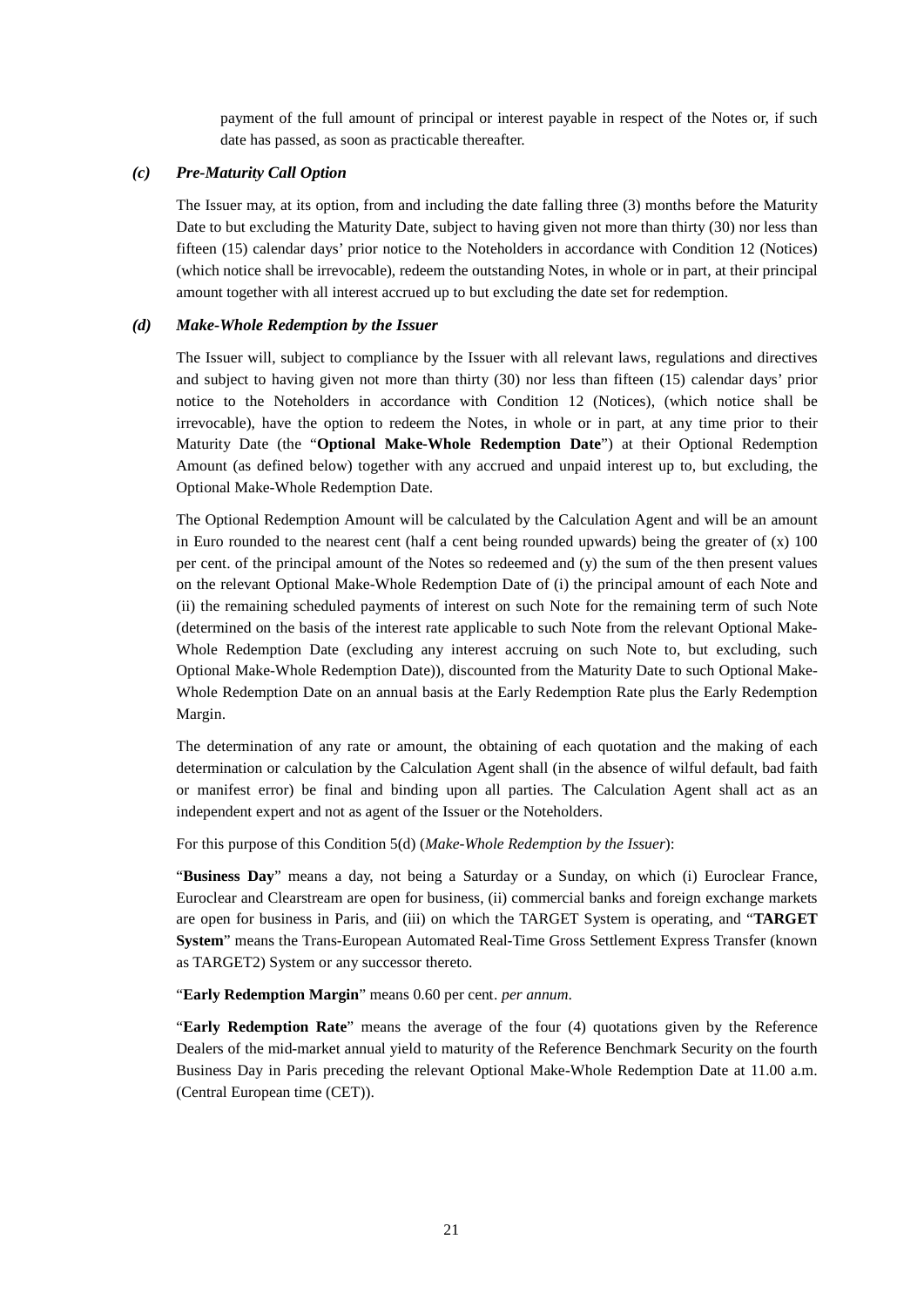If the Reference Benchmark Security is no longer outstanding, a Similar Security will be chosen by the Calculation Agent after prior consultation with the Issuer if practicable under the circumstances, at 11.00 a.m. (Central European time (CET)) on the third Business Day in Paris preceding the Optional Make-Whole Redemption Date, quoted in writing by the Calculation Agent to the Issuer.

"**Reference Benchmark Security**" means the OAT (*Obligation Assimilable du Trésor*) issued by the French State at a rate of 2.25 per cent. per annum and due October 2022 with ISIN FR0011337880.

"**Reference Dealers**" means each of the four banks (that may include the managers of the issue), selected by the Calculation Agent which are primary European government security dealers, and their respective successors, or market makers in pricing corporate bond issues.

"**Similar Security**" means the OAT (*Obligation Assimilable du Trésor*) issued by the French State having an actual or interpolated maturity comparable with the remaining term of the Notes that would be utilised, at the time of selection and in accordance with customary financial practice, in pricing new issues of corporate debt securities of comparable maturity to the remaining term of the Notes.

For the purposes of Conditions 5(c) and 5(d), in the case of a partial redemption, the redemption may be effected, at the option of the Issuer, either (i) by reducing the nominal amount of all such Notes in proportion to the aggregate nominal amount redeemed or (ii) by redeeming in full only part of such Notes and, in such latter case, the choice between those Notes that will be fully redeemed and those Notes that will not be redeemed shall be made in accordance with Article R.213-16 of the French *Code monétaire et financier*, subject, in each case, to compliance with any applicable laws and regulated market or stock exchange requirements.

So long as the Notes are admitted to trading on Euronext Paris and the rules of that stock exchange so require, the Issuer shall, each year in which there has been a partial redemption of the Notes, cause to be published in accordance with Articles 221-3 and 221-4 of the General Regulations (*Règlement Général*) of the *Autorité des marchés financiers*, a notice specifying the aggregate nominal amount of Notes outstanding.

# *(e) Clean-Up Call Option*

In the event that eighty (80) per cent. or more of the initial aggregate nominal amount of the Notes (including any further notes to be consolidated and form a single series with the Notes pursuant to Condition 13) have been redeemed and cancelled other than by way of a redemption at the option of the Issuer in accordance with Condition 5(d) (*Make-Whole Redemption by the Issuer*), the Issuer may, at its option, subject to having given not more than forty-five (45) nor less than fifteen (15) calendar days' prior notice to the Noteholders in accordance with Condition 12 (which notice shall be irrevocable), redeem the outstanding Notes, in whole but not in part, at their principal amount plus accrued interest up to but excluding the date fixed for redemption.

#### *(f) Purchase*

The Issuer may at any time purchase Notes in the open market or otherwise (including by way of tender or exchange offer) at any price. Notes so purchased by the Issuer may be cancelled or held and resold in accordance with Articles L.213-1 A and D.213-1-A of the French Code *monétaire et financier* and the applicable provisions of the *Règlement général* of the *Autorité des marchés financiers* for the purpose of enhancing the liquidity of the Notes.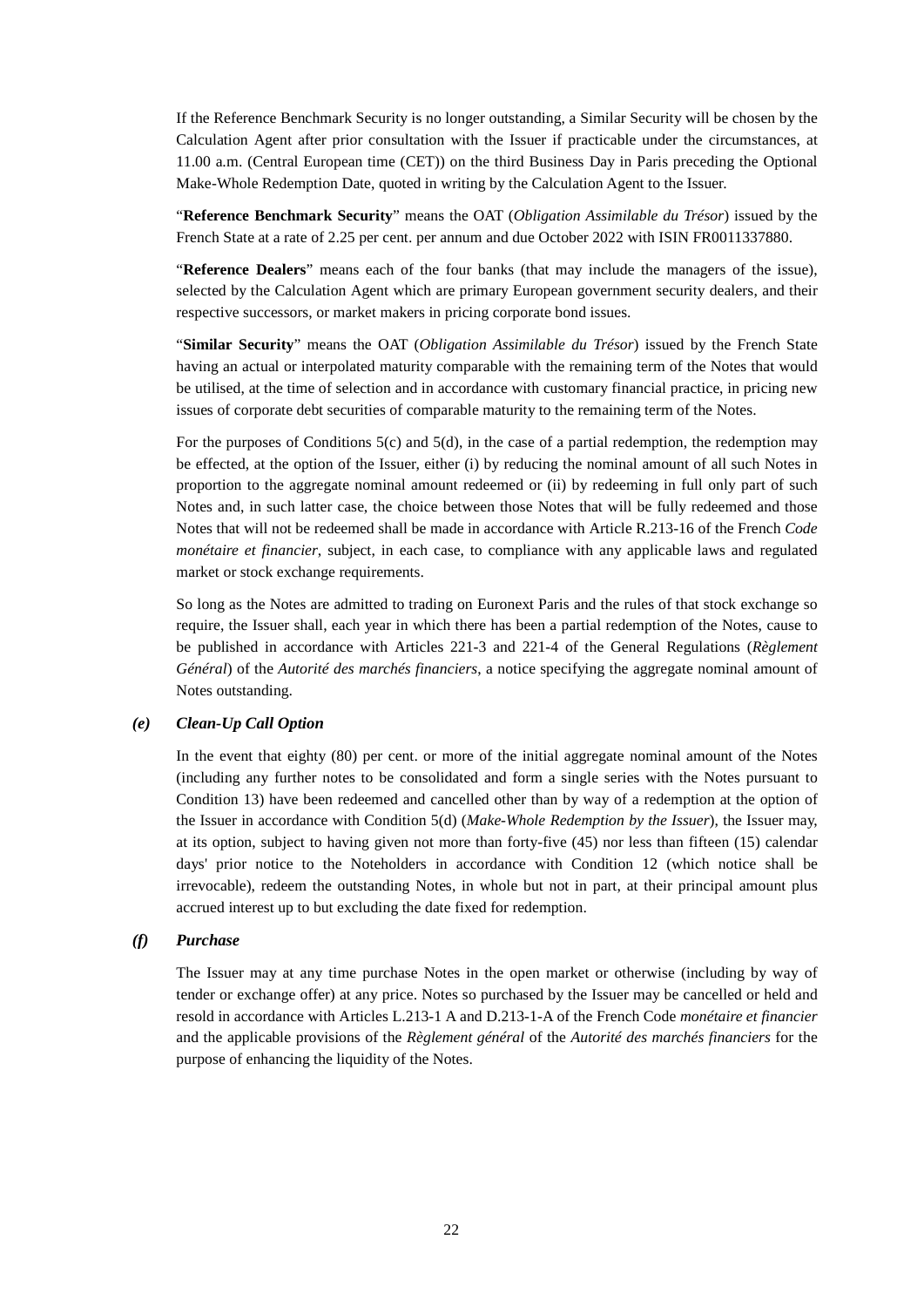### *(g) Cancellation*

All Notes which are purchased for cancellation by, or on behalf of, the Issuer pursuant to this Condition 5 or redeemed by the Issuer pursuant to Conditions 8 and 9 shall be immediately cancelled (together with rights to interest any other amounts relating thereto) by transfer to an account in accordance with the rules and procedures of Euroclear France and may not be re-issued or resold.

#### **6 Payments**

#### *(a) Method of Payment*

Payments of principal, interest and other amounts in respect of the Notes will be made in euro, by credit or transfer to an account denominated in euro (or any other account to which euro may be credited or transferred) specified by the payee with a bank in a city in which banks use the TARGET System (as defined in Condition 5(d) (*Make-Whole Redemption by the Issuer*) above). Such payments shall be made for the benefit of the Noteholders to the Account Holders and all payments made to such Account Holders in favour of Noteholders will be an effective discharge of the Issuer and the Fiscal Agent, as the case may be, in respect of such payments.

Payments of principal, interest and other amounts in respect of the Notes will be made subject to any fiscal or other laws and regulations or orders of courts of competent jurisdiction applicable thereto, but without prejudice to the provisions described in Condition 7. No commission or expenses shall be charged to the Noteholders in respect of such payments.

#### *(b) Payments on Business Days*

If the due date for payment of any amount of principal or interest in respect of any Note is not a Business Day (as defined in Condition 5(d) (*Make-Whole Redemption by the Issuer*) above), payment shall not be made of the amount due and credit or transfer instructions shall not be given in respect thereof until the next following Business Day and the relevant Noteholder shall not be entitled to any interest or other sums in respect of such postponed payment.

# *(c) Fiscal Agent, Paying Agents, Calculation Agent and Put Agent*

The name and specified offices of the initial Fiscal Agent, initial Put Agent, initial Calculation Agent and other initial Paying Agent are as follows:

#### **FISCAL AGENT, PAYING AGENT, CALCULATION AGENT AND PUT AGENT**

**BNP Paribas Securities Services** Les Grands Moulins de Pantin 9, rue du Débarcadère 93500 Pantin France

The Issuer reserves the right at any time to vary or terminate the appointment of the Fiscal Agent, the Put Agent, the Calculation Agent or any Paying Agent and/or appoint a substitute Fiscal Agent, Calculation Agent or Put Agent and additional or other Paying Agents or approve any change in the office through which the Fiscal Agent, the Put Agent, the Calculation Agent or any Paying Agent acts, provided that, so long as any Note is outstanding, there will at all times be (i) a Fiscal Agent having a specified office in a major European city, (ii) so long as the Notes are admitted to trading on Euronext Paris and the rules applicable to such stock exchange so require, at least one Paying Agent having a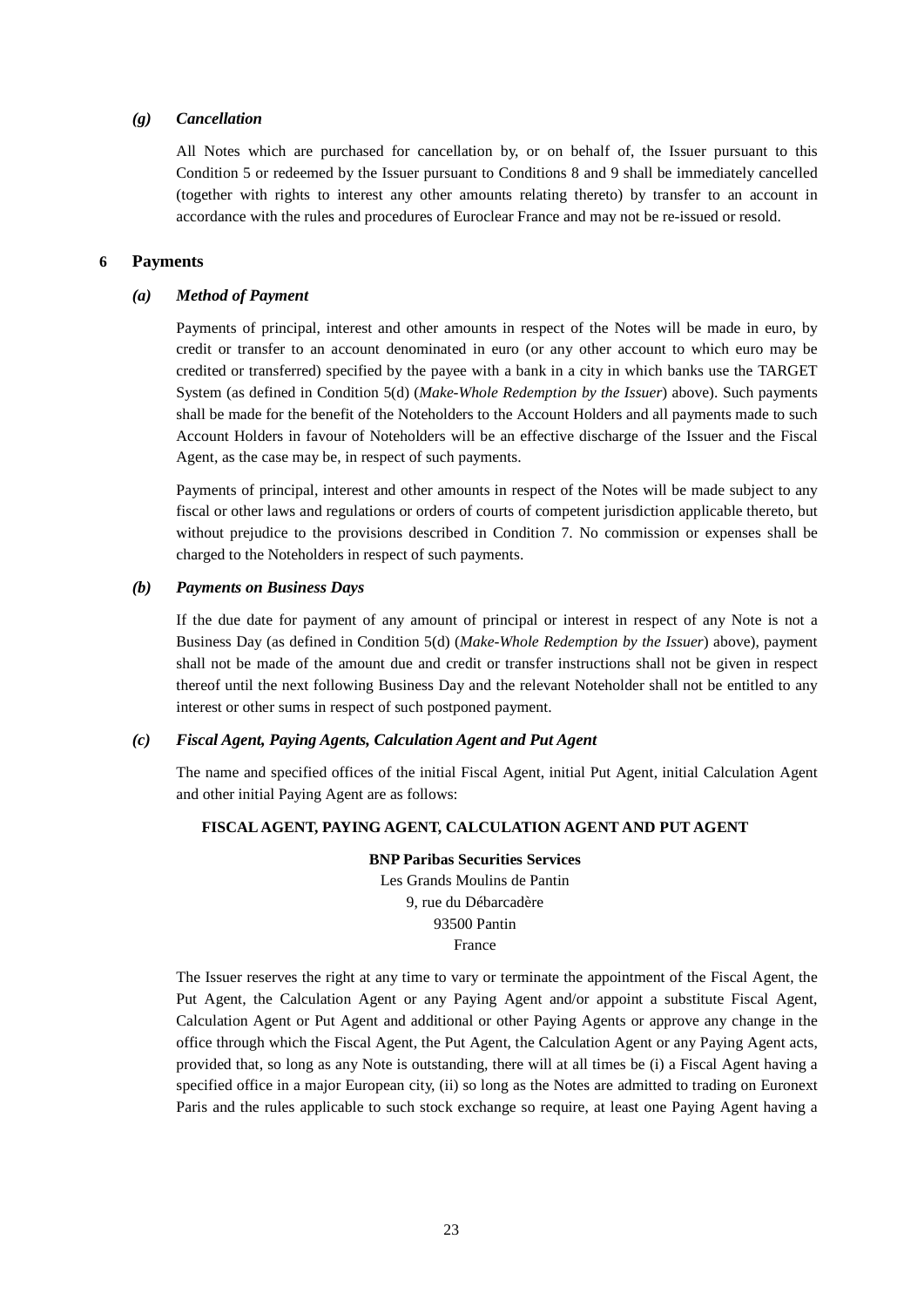specified office in a European city and ensuring financial services in the Republic of France (which may be the Fiscal Agent) and (iii) a Calculation Agent.

Such appointment or termination shall be notified to the Noteholders in accordance with Condition 12.

# **7 Taxation**

# *(a) Withholding Tax*

All payments of principal, interest and other revenues by or on behalf of the Issuer in respect of the Notes shall be made free and clear of, and without withholding or deduction for, any taxes or duties of whatever nature imposed, levied or collected by or on behalf of France or any authority therein or thereof having power to tax, unless such withholding or deduction is required by law.

# *(b) Additional Amounts*

If any French law or regulation should require that any payment of principal or interest in respect of the Notes be subject to deduction or withholding with respect to any present or future taxes, duties, assessments or other governmental charges of whatever nature imposed or levied by or on behalf of the Republic of France or any political subdivision or authority therein or thereof having power to tax, the Issuer will, to the fullest extent then permitted by law, pay such additional amounts as may be necessary in order that the Noteholders, after such deduction or withholding, receive the full amount provided in such Notes to be then due and payable; provided, however, that the Issuer shall not be liable to pay any such additional amounts in respect of any Note to a holder (or beneficial owner (*ayant droit*)) who would not be liable or subject to such withholding or deduction by making a declaration of non-residence or other similar claim for exemption to the relevant tax authority or who is subject to such taxes, duties, assessments or other governmental charges, in respect of such Note by reason of his having some connection with the Republic of France other than the mere holding of such Note.

Any reference in these Conditions to principal and/or interest shall be deemed to include any additional amounts which may be payable under this Condition 7.

# **8 Change of Control**

In the event of a Change of Control, as defined below, or in the event that a person, other than an entity controlled directly or indirectly by the Issuer (within the meaning of Article L.233-3 of the French *Code de commerce*), came to hold (via purchase, subscription or any other means) (i) more than 50% of the share capital of Société Air France and/or the economic rights of KLM or (ii) more than 50% of the voting rights of Société Air France and/or KLM (a "**Share Transfer**"), each Noteholder may at its sole option require the early redemption of all or part of its Notes, subject to the conditions set out below.

The Notes will be redeemed at their principal amount plus interest accrued since the last Interest Payment Date (or, as the case may be, since the Issue Date).

In the event of a Change of Control or Share Transfer, the Issuer will inform the Noteholders, no later than thirty (30) calendar days following the effective Change of Control or Share Transfer, by means of a notice in accordance with Condition 12. This notice will remind Noteholders that they are entitled to require the early redemption of all or part of their Notes and will indicate (i) the date which has been set for the early redemption, such date should fall between the twenty-fifth (25th) and the thirtieth (30th) Business Day following the date of the publication of the notice, (ii) the redemption amount and (iii) the period of at least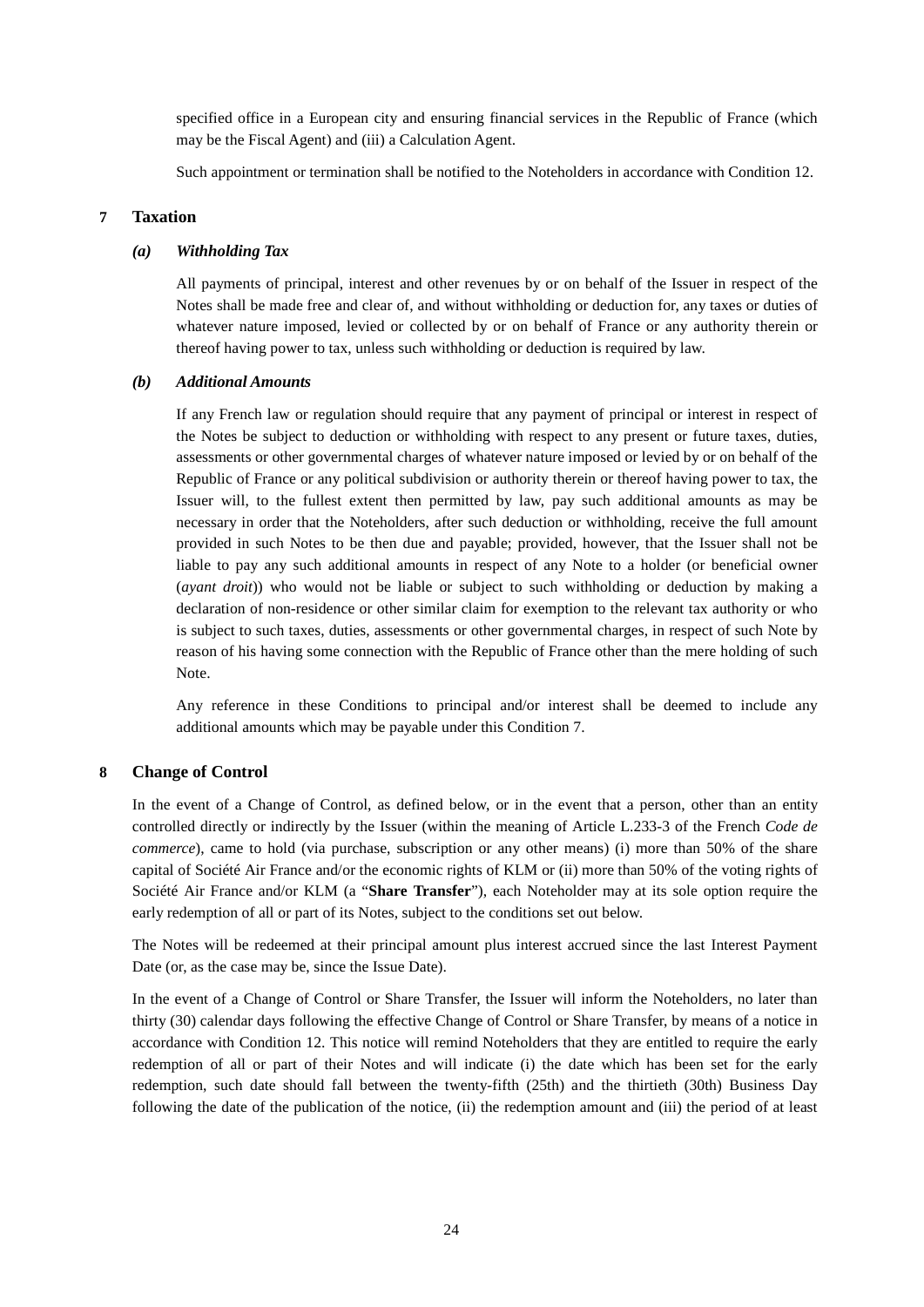fifteen (15) Business Days, during which early redemption requests and the corresponding Notes should be transmitted to the Put Agent.

The Noteholders seeking early redemption of their Notes must make such request to the financial intermediary through whose books the Notes are held. Once received by the financial intermediary through whose books the Notes are held, the request for early redemption will be irrevocable.

Redemption requests and the corresponding Notes shall be submitted to the Put Agent between the 20th and the fifth (5th) Business Day before the early redemption date.

A form of redemption request will be obtainable from the specified office of any Paying Agent.

The date of the early redemption request shall correspond to the Business Day during the course of which the last of conditions (1) and (2) below is met, at the latest at 5 p.m. Paris time or the next following Business Day if such condition is met after 5 p.m. Paris time:

- (1) the Put Agent would have received the early redemption request from the financial intermediary through whose books the Notes are held;
- (2) the Notes would have been transferred to the Put Agent by the relevant financial intermediary.

For the purposes of this Condition 8, "**Change of Control**" means, for one or more individuals or entities acting alone or in concert, acquiring the control of the Issuer, being specified that "**control**" means, for the purpose of the present definition, the holding (directly or indirectly via entities controlled by the relevant person(s)) of  $(x)$  the majority of the voting rights of the shares of the Issuer or  $(y)$  more than 40% of such voting rights if no other shareholder of the Issuer, acting alone or in concert, holds (directly or indirectly via entities controlled by such shareholder(s)) a percentage of voting rights in excess of the above stake.

#### **9 Events of Default**

The Representative (as defined in Condition 11 below), acting on behalf of the *Masse* (as defined in Condition 11 below), may, upon written notice to the Issuer (copy to the Fiscal Agent) before all defaults shall have been cured, cause all, but not some only, of the Notes to become immediately due and payable, at their principal amount together with any accrued interest thereon, upon the occurrence of any of the following events:

- (a) the Issuer fails to make payment of any sum due in respect of the Notes and if the Issuer does not remedy such default within fifteen (15) calendar days from such due date; or
- (b) the Issuer breaches any of the other provisions relating to the Notes, as the case may be, and does not remedy such breach within thirty (30) calendar days from the date the Issuer receives written notice of such breach from the Representative; or
- (c) a payment default by the Issuer and/or any of its Principal Subsidiaries occurs in relation to any payment of any other borrowed money or loans guaranteed by the Issuer and/or any of its Principal Subsidiaries for an amount equal to or in excess of €125 million, or its equivalent in any other currency, on their due date, or on such date as may have been extended by any applicable grace period, unless the Issuer and/or its relevant Principal Subsidiary challenges such default in good faith before a competent court, in which case an early redemption of the Notes will be mandatory only if the court has decided on the merits of the case (*statué au fond*); or
- (d) judgment is rendered ordering the liquidation or transfer of the entirety of the assets of the Issuer or any of its Principal Subsidiaries, or any equivalent procedure; if the Issuer or any of its Principal Subsidiaries is subject to a conciliation procedure (*procédure de conciliation*) as provided under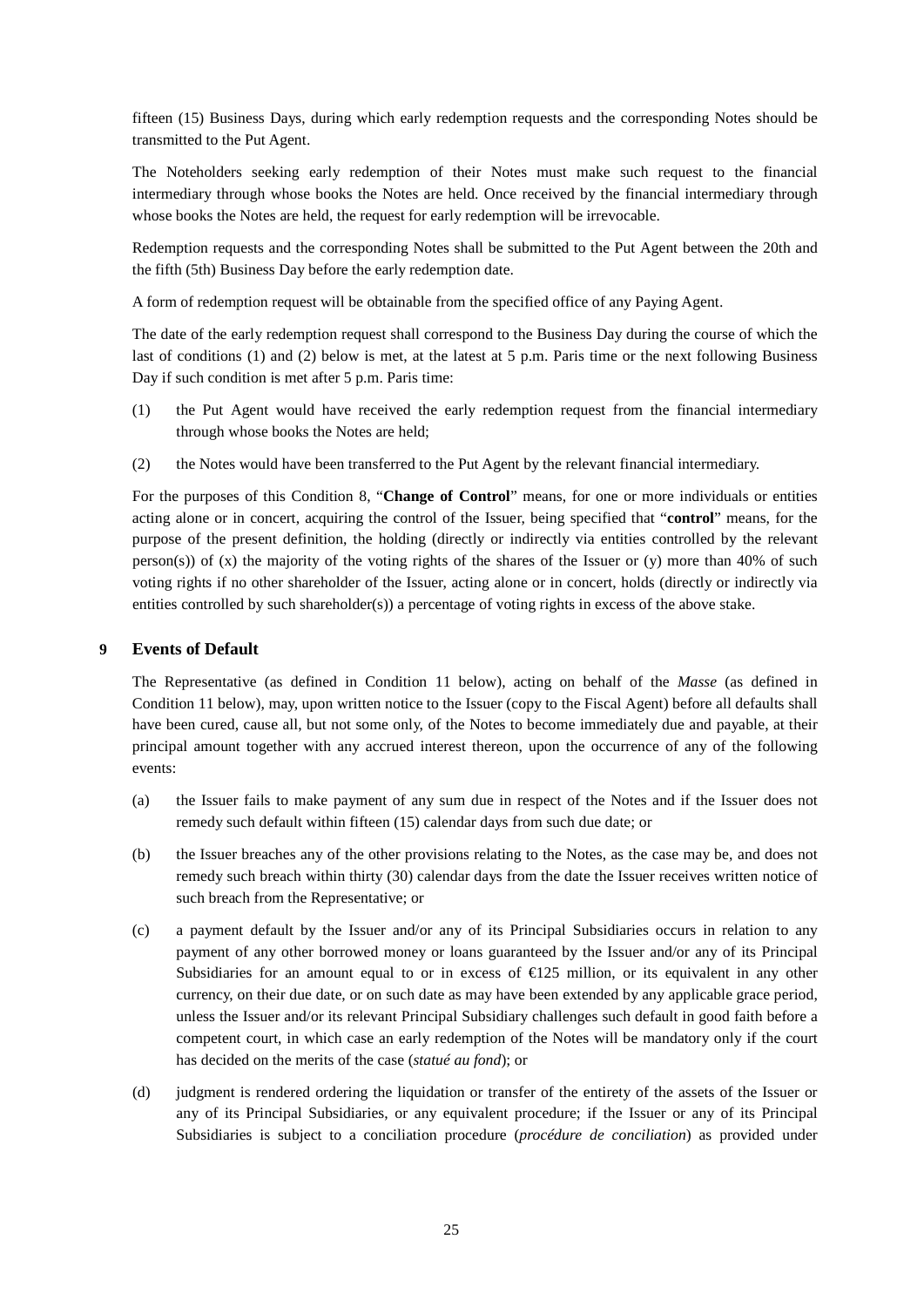Articles L.611-4 *et seq.* of the French *Code de commerce*, or any equivalent procedure, are in a state of suspension of payments (*cessation de paiements*) or any similar state, or subject to judicial liquidation proceedings (*procédure de liquidation judiciaire*) or any equivalent procedure.

# **10 Prescription**

Claims against the Issuer for the payment of principal and interest in respect of the Notes shall become prescribed 10 years (in the case of principal) and 5 years (in the case of interest) from the due date for payment thereof.

# **11 Representation of the Noteholders**

The Noteholders will be grouped automatically for the defence of their respective common interests in a *masse* (hereinafter referred to as the "*Masse*").

The *Masse* will be governed in accordance with Article L.228-90 of the French *Code de commerce* (the "**Code**") by the provisions of the Code applicable to the *Masse* (with the exception of the provisions of Articles L.228-48, L.228-59, L.228-65 I 1°, L.228-65 II, L.228-71, R.228-67, R.228-69, R.228-72 and R.228- 79 thereof), and by the provisions set out below:

# *(a) Legal Personality*

The *Masse* will be a separate legal entity, by virtue of Article L.228-46 of the Code, acting in part through a representative (the "**Representative**") and in part through a general assembly of Noteholders.

The *Masse* alone, to the exclusion of all individual Noteholders, shall exercise the common rights, actions and benefits which now or in the future may accrue with respect to the Notes.

#### *(b) Representative*

The office of Representative may be conferred on a person of any nationality. However, the following persons may not be chosen as Representative:

- (i) the Issuer, the members of its Board of Directors (*Conseil d'administration*), its general managers (*directeurs généraux*), its statutory auditors, its employees and their ascendants, descendants and spouses;
- (ii) companies guaranteeing all or part of the obligations of the Issuer, their respective managers (*gérants*), general managers (*directeurs généraux*), members of their board of directors, executive board (*directoire*) or supervisory board (*conseil de surveillance*), their statutory auditors, employees and their ascendants, descendants and spouses;
- (iii) companies of which the Issuer possesses at least ten (10) per cent. of the share capital or companies possessing at least ten (10) per cent. of the share capital of the Issuer; or
- (iv) persons to whom the practice of banker is forbidden or who have been deprived of the right of directing, administering or managing a business in whatever capacity.

The Representative shall be

MASSQUOTE S.A.S.U. RCS 529 065 880 Nanterre 7bis rue de Neuilly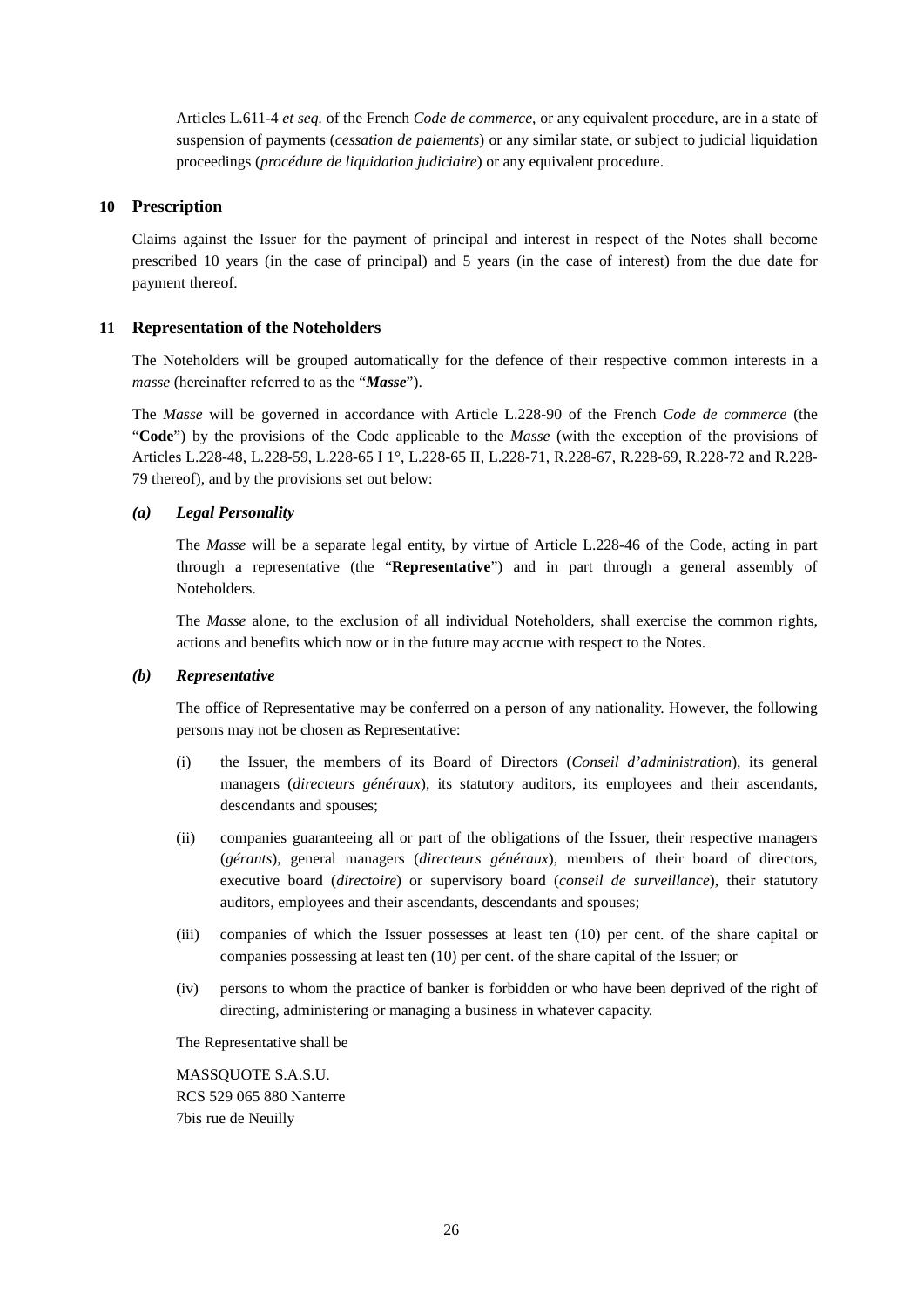F-92110 Clichy France

Mailing address: 33, rue Anna Jacquin 92100 Boulogne Billancourt

Represented by its Chairman

The alternative representative (the "**Alternative Representative**") shall be

Gilbert Labachotte 8 Boulevard Jourdan 75014 Paris

The Representative will be entitled to a remuneration of €500 (VAT excluded) per year, payable on each Interest Payment Date with the first payment at the Issue Date.

In the event of death, incompatibility, resignation or revocation of the Representative, such Representative will be replaced by the Alternative Representative. The Alternative Representative shall have the same powers as the Representative.

In the event of death, incompatibility, resignation or revocation of the Alternative Representative, a replacement will be elected by a meeting of the general assembly of the Noteholders.

The appointment of the Representative shall terminate automatically on the date of final redemption in full of the Notes. Such appointment shall, if applicable, be automatically extended until the final resolution of any proceedings in which the Representative may be involved and the enforcement of any judgements or settlements relating thereto.

All interested parties will have the right to obtain the names and the addresses of the Representative and Alternative Representative at the head office of the Issuer and at the offices of any of the Paying Agents.

#### *(c) Powers of the Representative*

The Representative shall, in the absence of any decision to the contrary of the general assembly of the Noteholders, have the power to take all acts of management to defend the common interests of the Noteholders.

All legal proceedings against the Noteholders or initiated by them, in order to be valid, must be brought against the Representative or by it.

The Representative may not interfere in the management of the affairs of the Issuer.

#### *(d) General Assemblies of Noteholders*

General assemblies of Noteholders may be held at any time, on convocation either by the Issuer or by the Representative. One or more Noteholders, holding together at least one-thirtieth (1/30) of the outstanding principal amount of the Notes may address to the Issuer and the Representative a demand for convocation of the general assembly; if such general assembly has not been convened within two (2) months from such demand, such Noteholders may commission one of themselves to petition the competent court in Paris to appoint an agent (*mandataire*) who will call the meeting.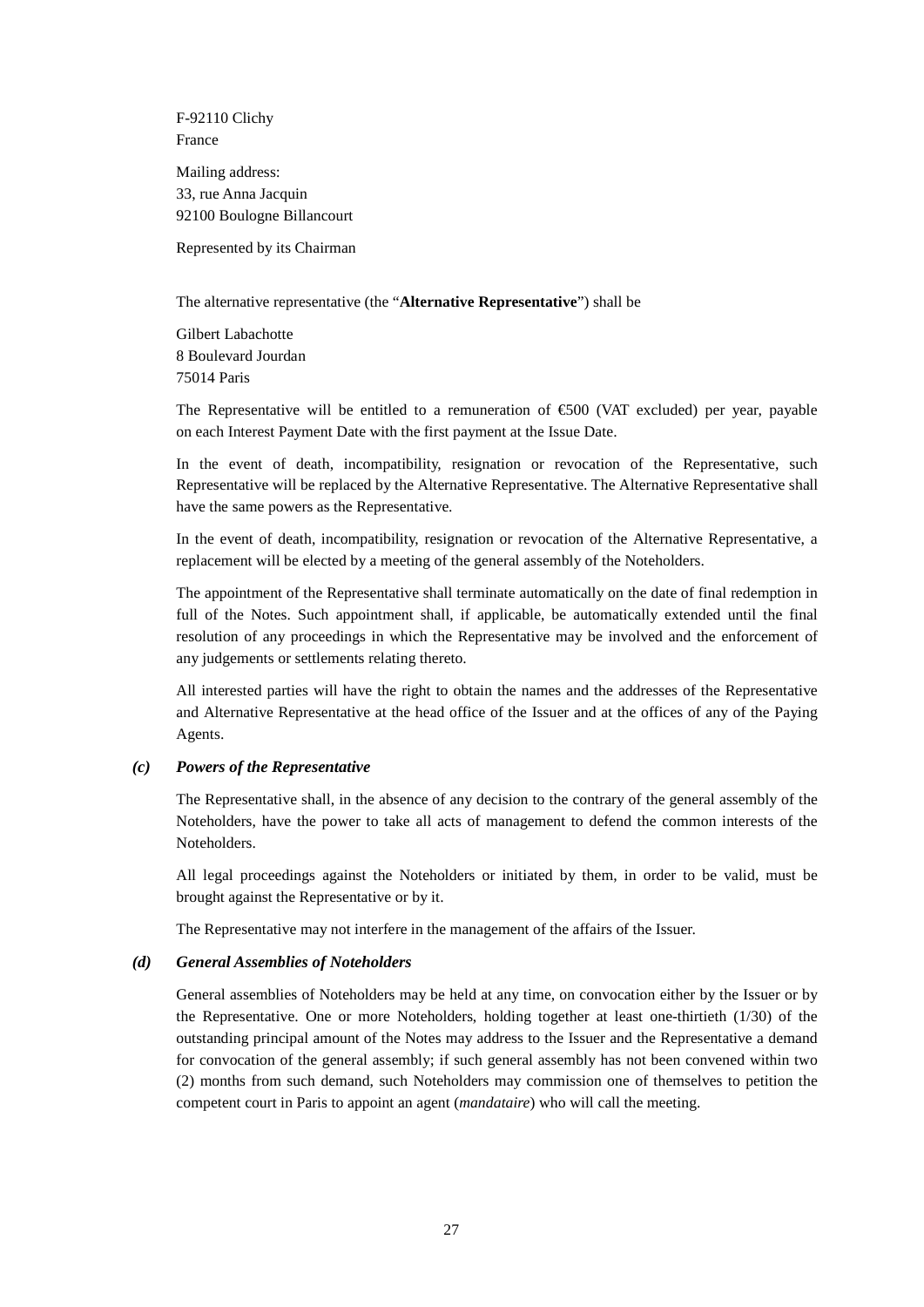Notice of the date, hour, place, agenda and quorum requirements of any meeting of a general assembly will be published as provided under Condition 12 not less than fifteen calendar days prior to the date of the general assembly for a first convocation and not less than six calendar days in the case of a second convocation.

Each Noteholder has the right to participate in general assemblies of the *Masse* in person, by proxy, correspondence, or, if the *statuts* of the Issuer so specify<sup>[1](#page-27-0)</sup>, videoconference or any other means of telecommunications allowing the identification of the participating Noteholders. Each Note carries the right to one vote.

# *(e) Powers of General Assemblies*

A general assembly is empowered to deliberate on the fixing of the remuneration, dismissal or replacement of the Representative and the Alternative Representative and may also act with respect to any other matter that relates to the common rights, actions and benefits which now or in the future may accrue with respect to the Notes, including authorising the Representative to act at law as plaintiff or defendant.

A general assembly may further deliberate on any proposal relating to the modification of the Conditions of the Notes including any proposal, whether for arbitration or settlement, relating to rights in controversy or which were the subject of judicial decisions, it being specified, however, that a general assembly may not increase the liabilities (*charges*) of the Noteholders, nor establish any unequal treatment between the Noteholders, nor decide to convert the Notes into shares.

Meetings of a general assembly may deliberate validly on first convocation only if Noteholders present or represented hold at least one fifth (1/5) of the principal amount of the Notes then outstanding. On second convocation, no quorum shall be required. Decisions at meetings shall be taken by a simple majority of votes cast by the Noteholders attending such meeting or represented thereat.

In accordance with Article R.228-71 of the Code, the right of each Noteholder to participate in a general assembly of the *Masse* will be evidenced by the entries in the books of the relevant Account Holder of the name of such Noteholder as of 0:00, Paris time, on the second business day in Paris preceding the date set for the meeting of the relevant general assembly.

# *(f) Notice of decisions to the Noteholders*

Decisions of the general assembly must be published in accordance with the provisions set out in Condition 12 not more than ninety (90) calendar days from the date thereof.

#### *(g) Information to the Noteholders*

Each Noteholder or representative thereof will have the right, during the fifteen (15) calendar day period preceding the holding of each meeting of a general assembly, to consult or make a copy of the text of the resolutions which will be proposed and of the reports which will be presented at the meeting, which will be available for inspection at the principal office of the Issuer, at the offices of the Paying Agents and at any other place specified in the notice of the general assembly.

#### *(h) Expenses*

j

The Issuer will pay all duly evidenced and reasonable expenses incurred in the operation of the *Masse*, including expenses relating to the calling and holding of general assemblies and the expenses which

<span id="page-27-0"></span><sup>1</sup> At the date of this Prospectus, the *statuts* of the Issuer do not contemplate the right for a Noteholder to participate in general assemblies of the *Masse* by videoconference or any other means of telecommunications allowing the identification of the participating Noteholders.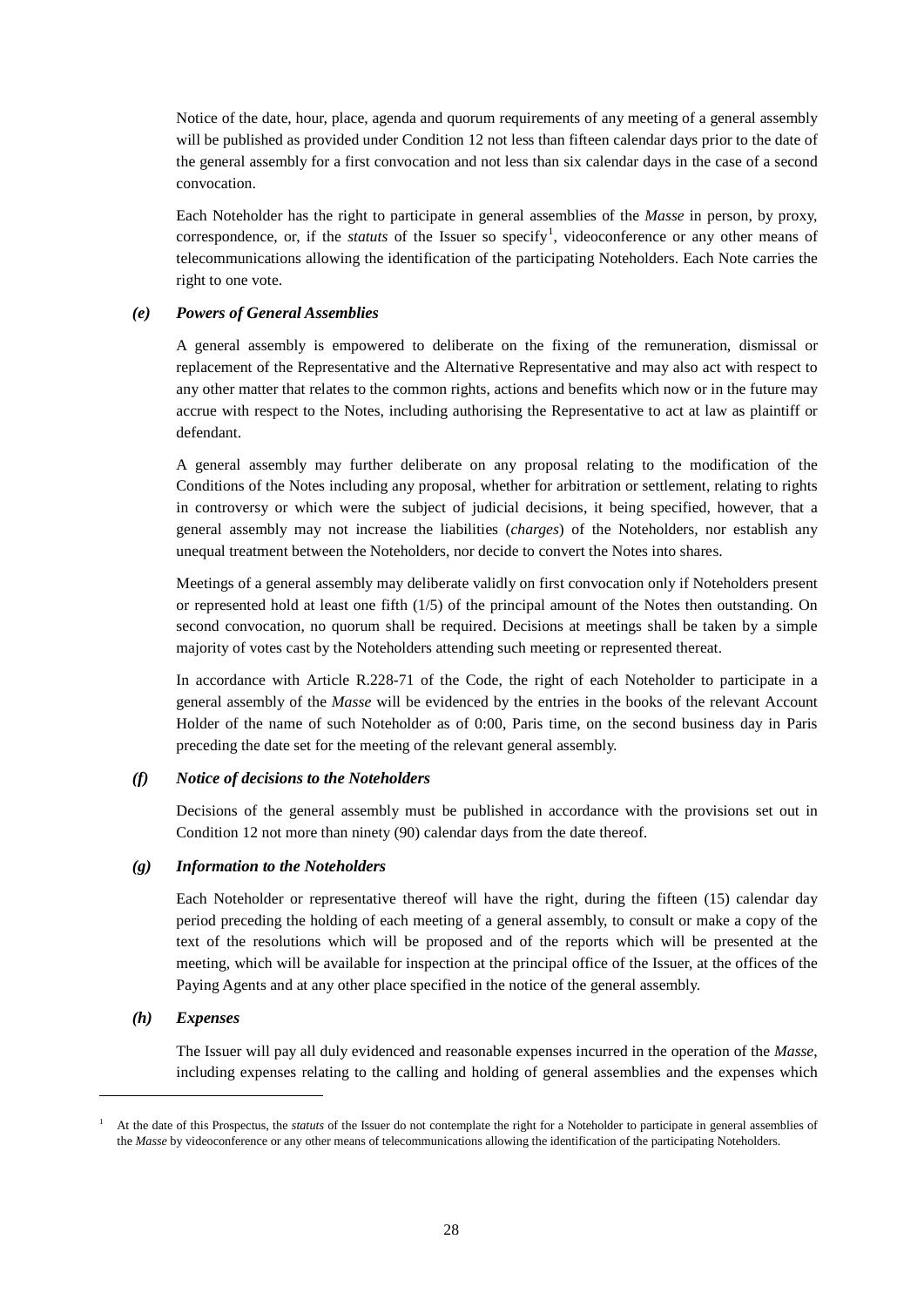arise by virtue of the remuneration of the Representative, if any, and more generally all administrative expenses resolved upon by a general assembly of the Noteholders, it being expressly stipulated that no expenses may be imputed against interest payable on the Notes. Accordingly, the second sentence of the first paragraph of Article L.228-71 of the Code shall not apply to the Notes.

# **12 Notices**

Any notice to the Noteholders will be valid if delivered to Euroclear France, Euroclear and Clearstream for so long as the Notes are cleared through such clearing systems, provided that, so long as the Notes are admitted to trading on Euronext Paris and the rules applicable to that stock exchange so require, such notice shall also be published in a leading daily newspaper having general circulation in the Republic of France (which is expected to be *Les Echos* or such other newspaper as the Fiscal Agent shall deem necessary to give fair and reasonable notice to the Noteholders).

Any such notice shall be deemed to have been given on the date of such publication or, if published more than once or on different dates, on the first date on which such publication is made.

# **13 Further Issues and Assimilation**

The Issuer may from time to time without the consent of the Noteholders issue further notes to be assimilated (*assimilables*) with the Notes as regards their financial service, provided that such further notes and the Notes shall carry rights identical in all respects (or in all respects save for the amount and date of the first payment of interest thereon) and that the terms of such further notes shall provide for such assimilation.

In the event of such an assimilation, the Noteholders and the holders of such further notes will be grouped together in a single *Masse* for the defence of their common interests.

#### **14 Governing Law and Jurisdiction**

#### *(a) Governing Law*

The Notes and all matters arising from or connected with the Notes are governed by, and shall be construed in accordance with, the laws of the Republic of France.

#### *(b) Jurisdiction*

Any legal action or proceeding arising out of or in connection with the Notes will be irrevocably submitted to the exclusive jurisdiction of the competent courts in Paris.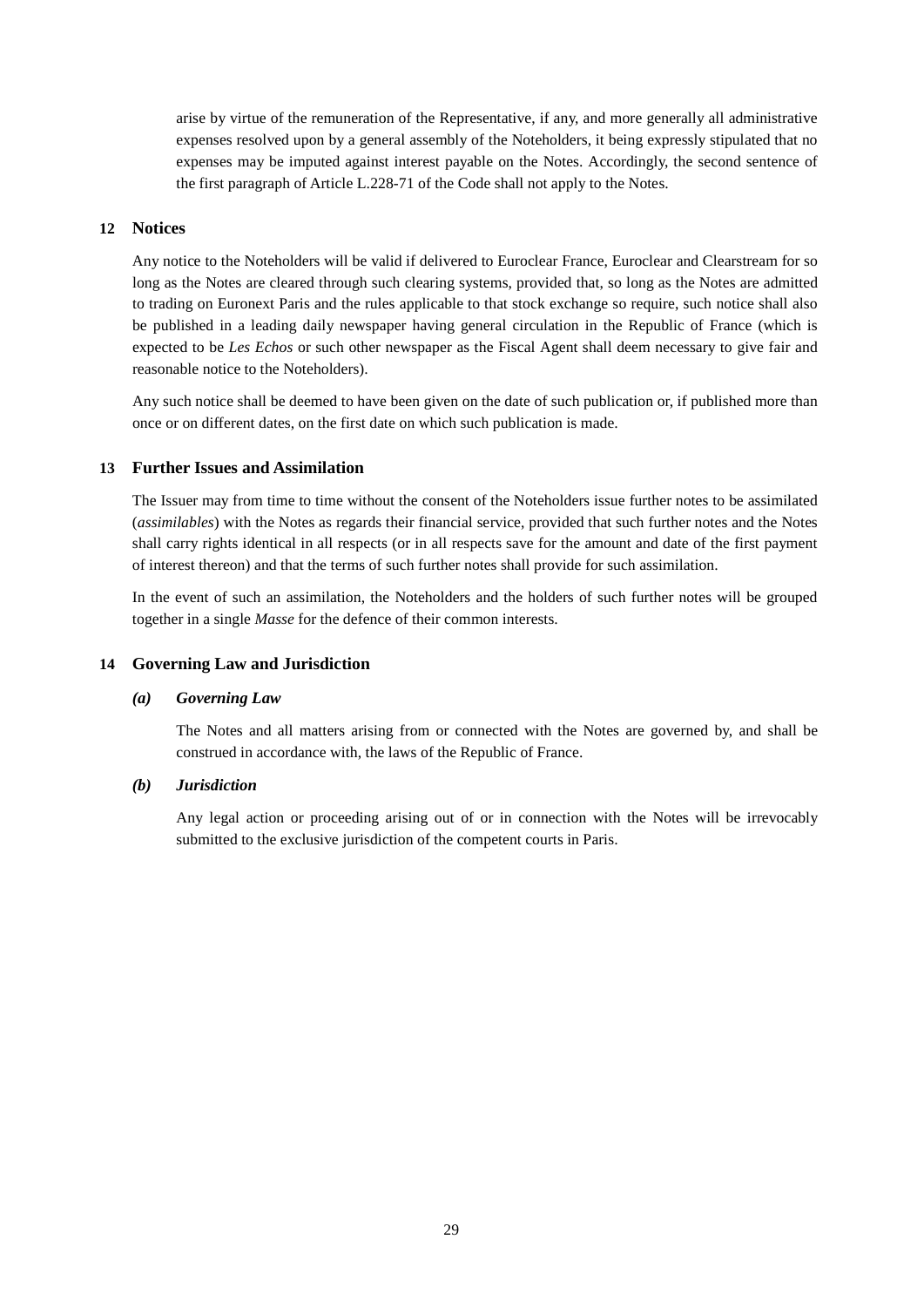# **USE OF PROCEEDS**

<span id="page-29-0"></span>The net proceeds of the issue of the Notes will be used for general corporate purposes.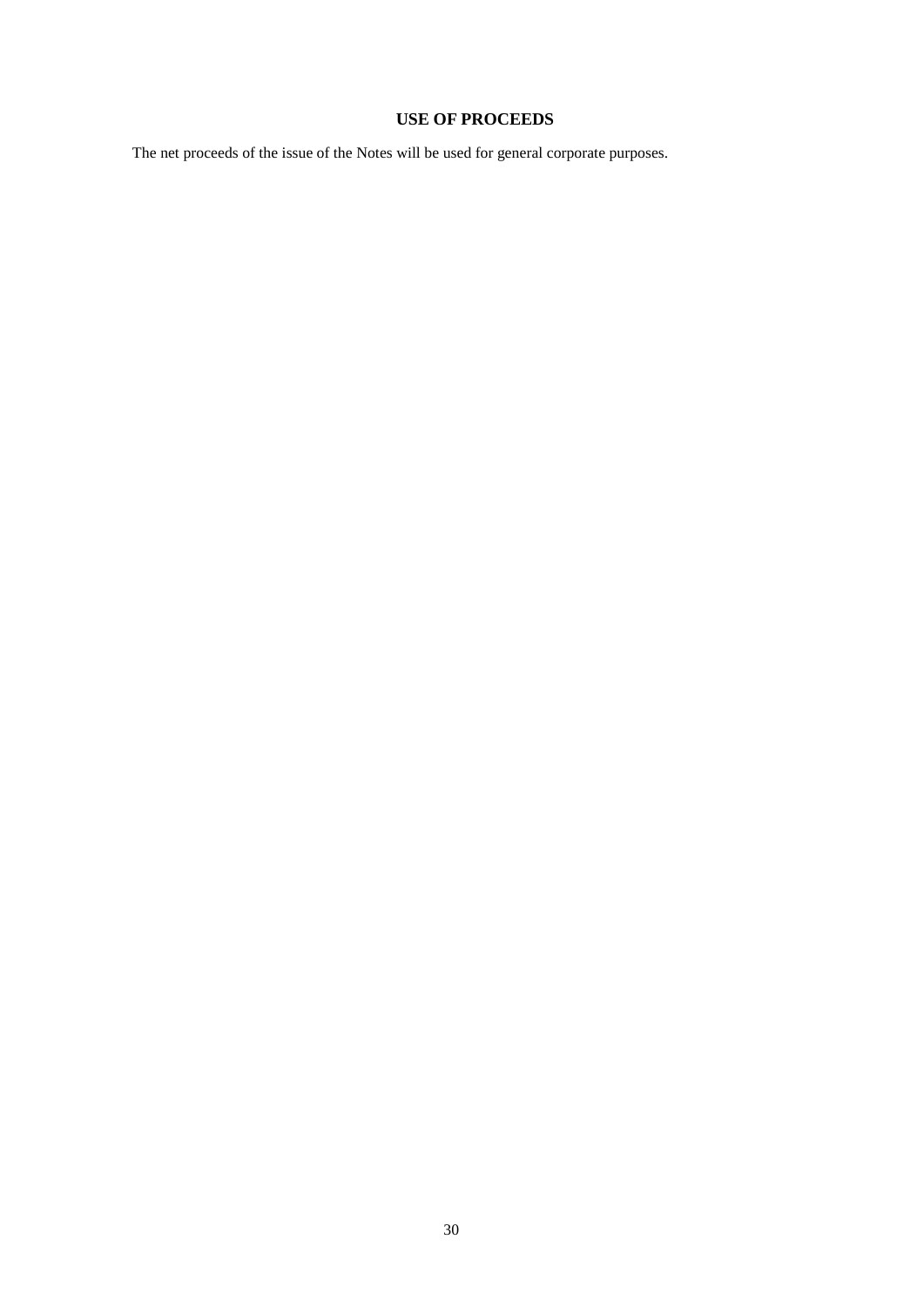# **DESCRIPTION OF THE ISSUER**

<span id="page-30-0"></span>The description of the Issuer and its activities is set out in pages 4-6, 46-72, 152-164 and 185-190 of the 2015 Registration Document and pages 11-24, 26-34 and 47-51 of the 2016 First-Half Financial Report of the Issuer incorporated by reference herein (see the "*Incorporation by Reference*" section set forth above in this Prospectus).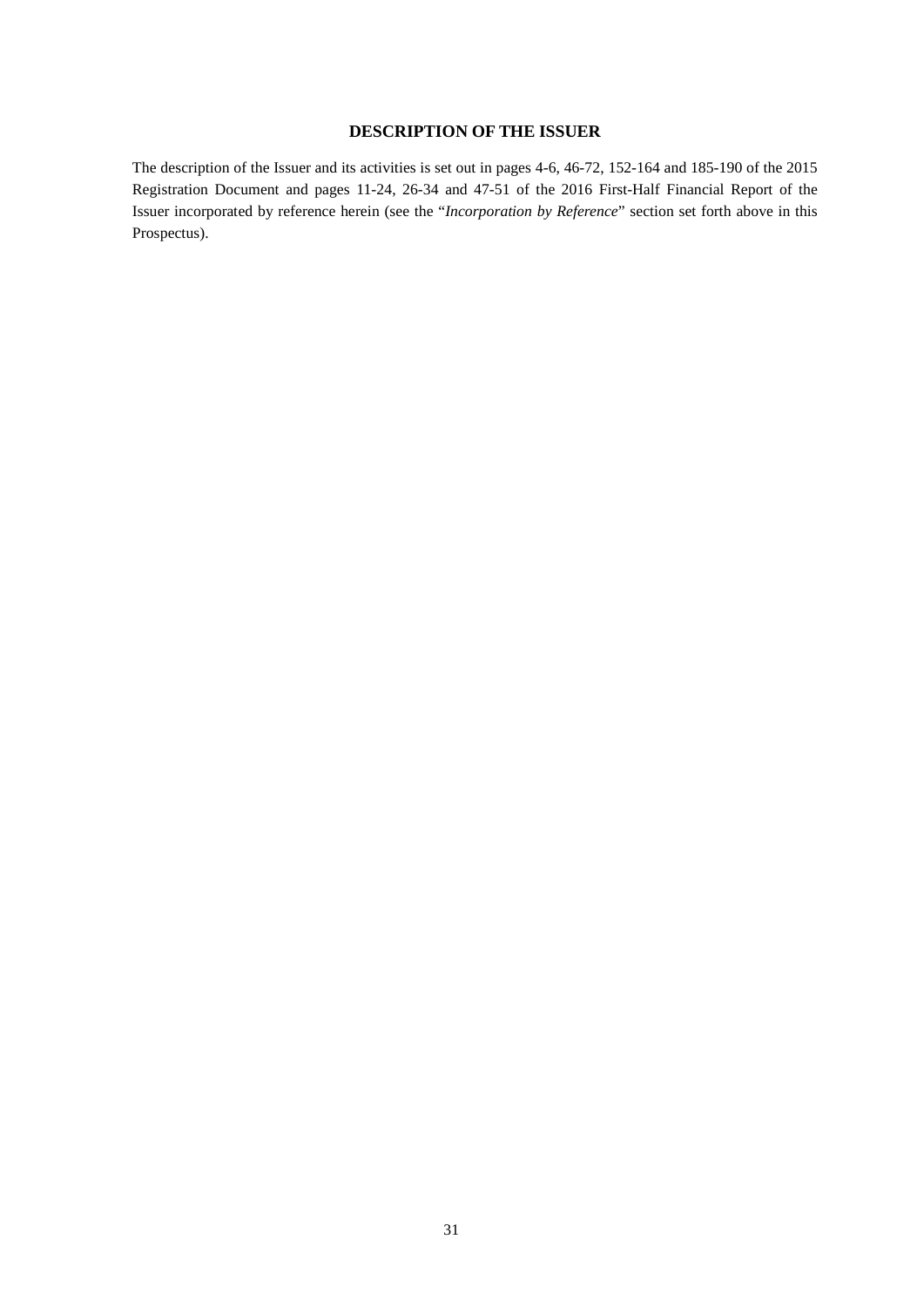# **RECENT DEVELOPMENTS**

# <span id="page-31-0"></span>**2016 First-Half results (Press release dated 27 July 2016)**

# **SECOND QUARTER**

- Revenues of 6.22 billion euros, down 5.2% and down 3.7% like-for-like<sup>[1](#page-31-1)</sup>, with clear deterioration during the quarter
- Non fuel unit costs down 1.5% at constant currency
- EBITDA<sup>[2](#page-31-2)</sup> of 728 million euros, a reported increase of 171 million euros and up 211 million euros like-for-like
- Operating result of 317 million euros, an improvement of 138 million euros and up 183 million euros like-forlike

# **FIRST HALF**

-

- Revenues of 11.82 billion euros, down 2.6% both reported and like-for-like<br>ERITDAR of 1.522 million euros, an improvement of 486 million euros, un
- EBITDAR of 1,522 million euros, an improvement of 486 million euros, up 597 million euros like-for-like
- Strong operating free cash flow<sup>2</sup> generation: 373 million euros
- Further net debt reduction: net debt<sup>2</sup> of 4.04 billion euros, down 265 million euros compared to 31 December 2015
- Adjusted net debt / EBITDAR<sup>2</sup> ratio of 2.9x, an improvement of 0.5 points compared to 31 December 2015

## **FULL YEAR 2016 OUTLOOK**

- High level of geopolitical and economic uncertainties, increasing pressure on unit revenues and special concern about France as a destination
- Impact of fuel savings on P&L expected to be more than offset in the coming quarters by downward pressure on unit revenue and negative currency impacts
- Continued progress in unit cost reduction, targeted at around 1% ex fuel in 2016
- Free operating cash flow generation after disposals maintained between 0.6 billion euros and 1.0 billion euros in 2016
- Further significant net debt reduction

The Board of Directors of Air France-KLM, chaired by Jean-Marc Janaillac, met on 26<sup>th</sup> July 2016 to approve the accounts for the First Half of the Financial Year 2016.

<span id="page-31-1"></span><sup>&</sup>lt;sup>1</sup> Like-for-like: excluding currency. Same definition applies in rest of press release

<span id="page-31-2"></span> $2$  For a definition of the following performance measures – EBITDA, operating free cash flow, net debt and EBITDAR – see Note 4.9 ("Aggregates used within the framework of financial communication") and Note 34 ("Net Debt") to the consolidated financial statements as at, and for the year ended, 31 December 2015 on pages 179 and 229 of the 2015 Registration Document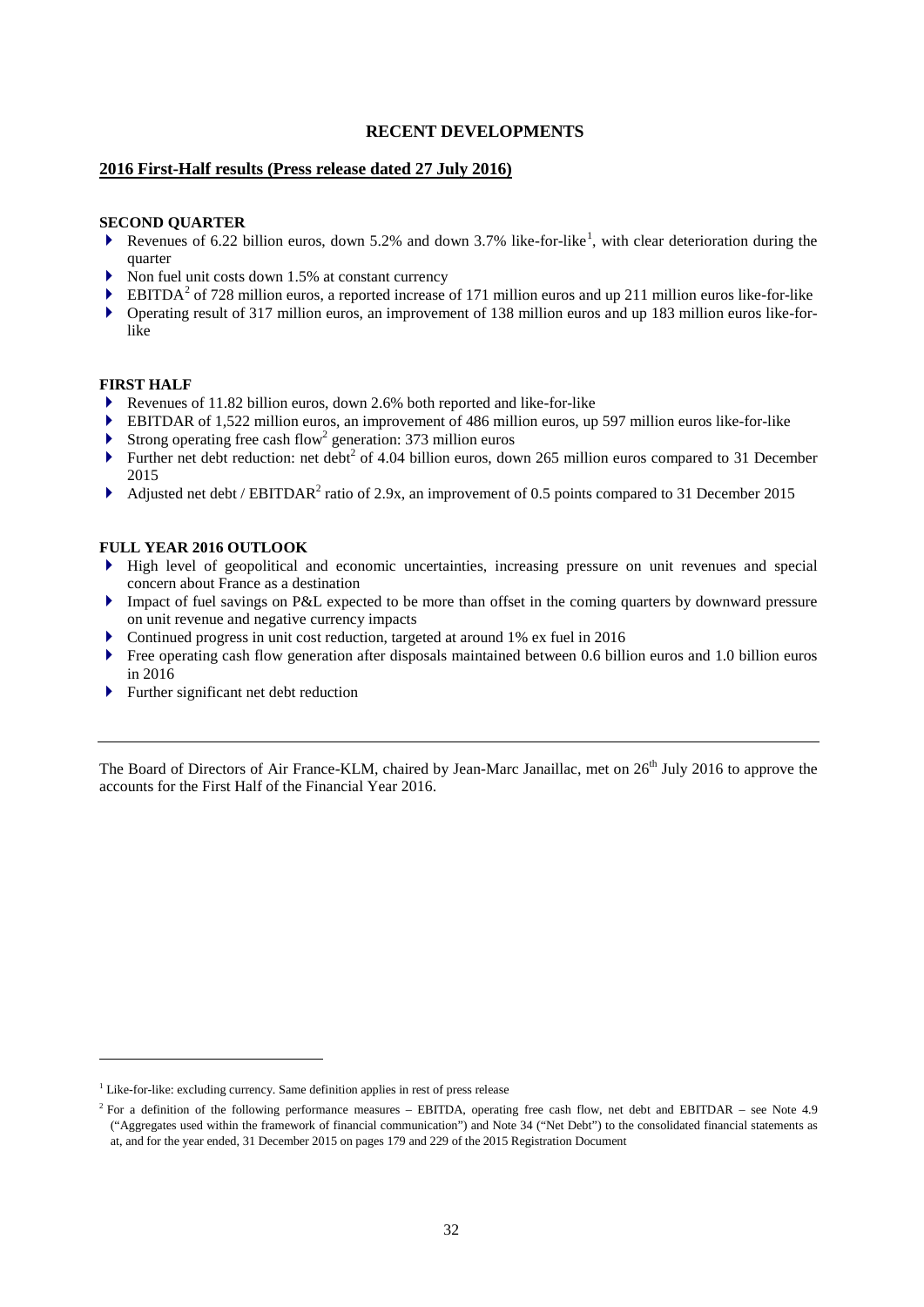#### **Key data**

j

|                                                               |        | <b>Second Quarter</b> |               | <b>First Half</b> |         |               |  |
|---------------------------------------------------------------|--------|-----------------------|---------------|-------------------|---------|---------------|--|
|                                                               | 2016   | 2015*                 | <b>Change</b> | 2016              | 2015*   | <b>Change</b> |  |
| Passengers (thousands)                                        | 24,385 | 23,579                | $+3.4%$       | 44,281            | 42,601  | $+3.9%$       |  |
| Capacity (EASK m)                                             | 85,948 | 85,807                | $+0.2\%$      | 163,392           | 163,039 | $+0.2%$       |  |
| Revenues $(\oplus n)$                                         | 6,215  | 6,558                 | $-5.2\%$      | 11,820            | 12,140  | $-2.6%$       |  |
| Change like-for-like (%)                                      |        |                       | $-3.7%$       |                   |         | $-2.6%$       |  |
| EBITDAR $(\oplus n)$                                          | 991    | 812                   | $+179$        | 1,522             | 1,036   | $+486$        |  |
| EBITDA (€m)                                                   | 728    | 557                   | $+171$        | 994               | 531     | $+463$        |  |
| EBITDA margin (%)                                             | 11.7%  | 8.5%                  | $+3.2$ pt     | 8.4%              | 4.4%    | $+4.0$ pt     |  |
| EBITDA change like-for-like<br>$(\epsilon_m)$                 |        |                       | $+211$        |                   |         | $+582$        |  |
| Operating result $(\oplus n)$                                 | 317    | 179                   | $+138$        | 218               | $-238$  | $+456$        |  |
| Operating margin (%)                                          | 5.1%   | 2.7%                  | $+2.4$ pt     | 1.8%              | $-2.0%$ | $+3.8$ pt     |  |
| Operating result change<br>like-for-like $(\epsilon m)$       |        |                       | $+183$        |                   |         | $+580$        |  |
| Net result, group share $(\oplus n)$                          | 41     | $-79$                 | $+120$        | $-114$            | $-638$  | $+524$        |  |
| Restated net result, group share <sup>2</sup><br>$(\oplus n)$ | 78     | 75                    | $+3$          | $-24$             | $-431$  | $+407$        |  |
| Earnings per share $(\triangleleft)$                          | 0.14   | (0.27)                | $+0.41$       | (0.43)            | (2.16)  | $+1.73$       |  |
| Diluted earnings per share $(\oplus)$                         | 0.13   | (0.27)                | $+0.40$       | (0.43)            | (2.16)  | $+1.73$       |  |
| Adjusted earnings per share $(\Theta)$                        | 0.24   | 0.24                  | $+0$          | (0.12)            | (1.46)  | $+1.34$       |  |
| Diluted adjusted earnings per<br>share $(\epsilon)$           | 0.22   | 0.21                  | $+0.01$       | (0.12)            | (1.46)  | $+1.34$       |  |
| Operating free cash flow ( $\Theta$ m)                        | 177    | 311                   | $-134$        | 373               | 265     | $+108$        |  |
| Net debt at end of period $(\oplus n)$                        |        |                       |               | 4,042             | 4,307   | $-265$        |  |

*\* Servair reclassified as discontinued operation.* 

The consolidated financial statements of the Group were revised as of  $1<sup>st</sup>$  January 2016 in order to reflect Servair as a discontinued operation. The 2015 financial statements have been restated accordingly. Details of this restatement can be found in the appendix of this press release.

**Second Quarter 2016** total revenues stood at 6.22 billion euros versus 6.56 billion euros in Second Quarter 2015, down 5.2% as a result of increasing pressure on unit revenue and down 3.7% like-for-like.

Currencies had a negative 104 million euro impact on revenues, primarily driven by the weakening of currencies other than the US dollar against the euro, notably the BRL, GBP, CNY, CAD and ZAR. The negative effect on revenues was partly offset by the positive effect of currencies on costs, which amounted to 58 million euros. The net impact of currencies on the operating result thus amounted to a negative 46 million euros.

Total operating costs were 7.5% lower year-on-year and down 6.7% on a like-for-like basis. Ex-fuel, they increased by 0.3% and by 0.5% on a like-for-like basis. Unit cost per EASK was down 1.5%, on a constant currency, fuel price and pension-related expense basis, against stable capacity measured in EASK (+0.3%).

The fuel bill amounted to 1,167 million euros, down 29.7% and down 27.6% like-for-like. Based on the forward curve at 15 July 2016, the Full Year 2016 fuel bill is expected to reach 4.6 billion euros<sup>[3](#page-32-0)</sup> and the Full Year 2017 fuel bill could amount to 4.4 billion euros.

<span id="page-32-0"></span><sup>&</sup>lt;sup>3</sup> Average Brent price of USD 45, average jet fuel market price of USD 422 per ton, average exchange rate of 1.11 USD per euro for period July-December 2016. 2017 average Brent price of USD 52, average jet fuel market price of USD 493 per ton, average exchange rate of 1.11 USD per euro.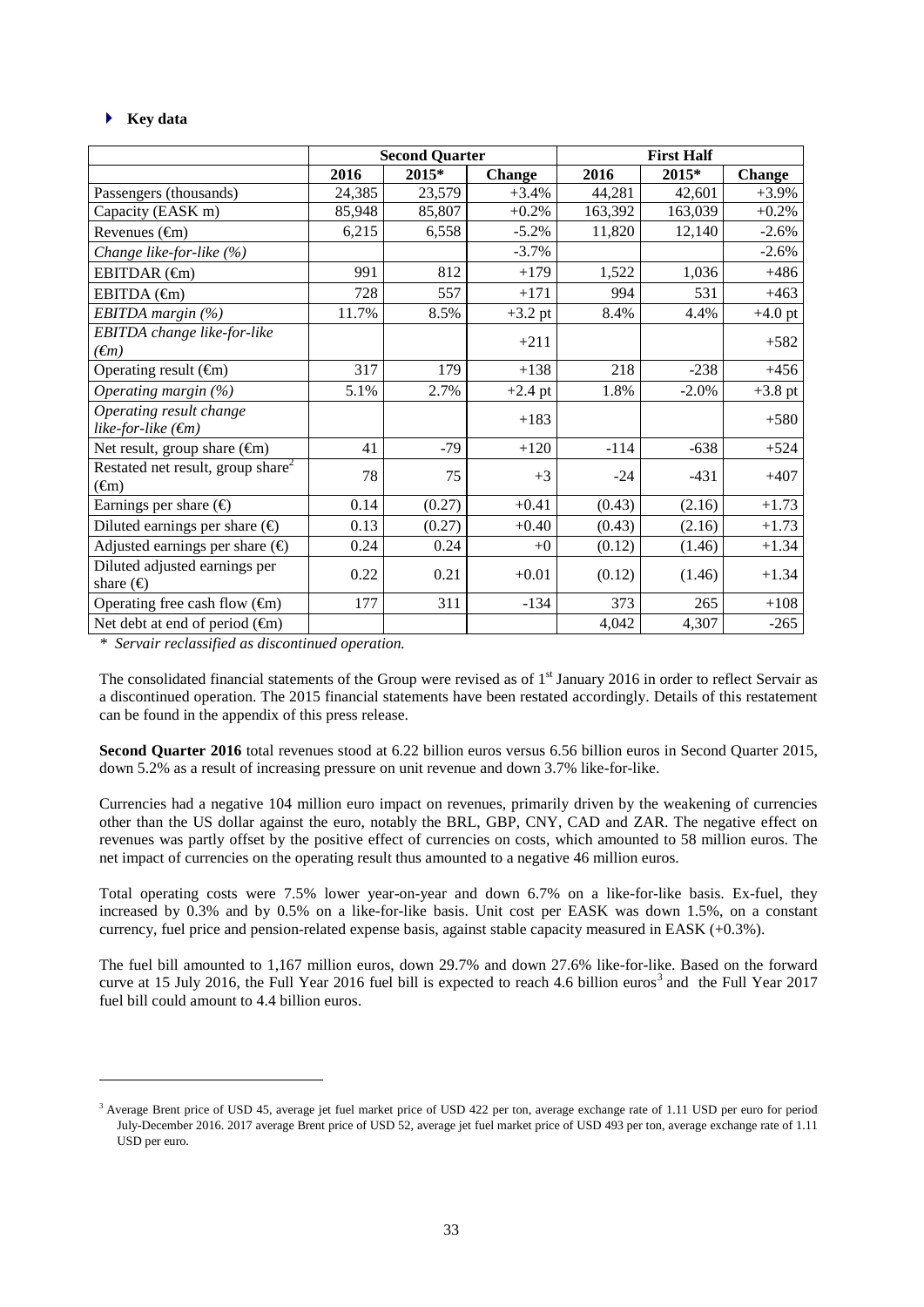Total employee costs including temporary staff were down 2.7% to 1,862 million euros. On a constant scope and pension-related expense basis, employee costs decreased by 2.9% and by 3.6% excluding the increase in the profit sharing scheme.

Over the Second Quarter 2016, 15% of the savings achieved on the fuel bill were retained, down significantly from the 55% retained during First Quarter 2016. During the Second Quarter, the positive fuel price effect of 408 million euros was largely offset by pressure on unit revenues (negative 300 million euros) and currency impacts (negative 46 million euros).

EBITDAR amounted to 991 million euros, a reported increase of 179 million euros and up 226 million euros likefor-like.

EBITDA amounted to 728 million euros, an increase of 171 million euros. Like-for-like, EBITDA increased by 211 million euros, mainly as a result of the strong Passenger network performance, which improved by 186 million euros like-for-like.

|                                                           | <b>Second Quarter</b> |             |               |                   |        | <b>First Half</b> |               |                   |
|-----------------------------------------------------------|-----------------------|-------------|---------------|-------------------|--------|-------------------|---------------|-------------------|
| <b>EBITDA</b> per business<br>$(\boldsymbol{\epsilon}$ m) | 2016                  | $2015*$     | <b>Change</b> | like-<br>for-like | 2016   | 2015*             | <b>Change</b> | like-<br>for-like |
| Passenger network                                         | 675                   | 518         | $+157$        | $+186$            | 952    | 510               | $+442$        | $+541$            |
| Cargo                                                     | $-61$                 | $-80$       | $+19$         | $+24$             | $-103$ | $-128$            | $+25$         | $+37$             |
| Maintenance                                               | 108                   | 112         | $-4$          | - 1               | 193    | 197               | $-4$          | $-4$              |
| Transavia                                                 | $\overline{2}$        | $-1$        | $+3$          | $+9$              | $-50$  | $-59$             | $+9$          | $+20$             |
| Other                                                     | $\overline{4}$        | $\mathbf Q$ | $-5$          | $-7$              | 2      | 11                | -9            | $-12$             |
| <b>Total</b>                                              | 728                   | 557         | $+171$        | $+211$            | 994    | 531               | $+463$        | $+582$            |

*\* Servair reclassified as discontinued operation.* 

Second Quarter 2016 EBITDA improved by 60 million euros like-for-like at Air France and 151 million euros likefor-like at KLM. EBITDA margins were up at both airlines, reaching 10.0% at Air France and 13.8% at KLM.

|                                                          | <b>Second Quarter</b> |       |               |                   | <b>First Half</b> |       |           |                   |
|----------------------------------------------------------|-----------------------|-------|---------------|-------------------|-------------------|-------|-----------|-------------------|
| <b>EBITDA</b> per airline<br>$(\boldsymbol{\epsilon}$ m) | 2016                  | 2015* | <b>Change</b> | like-<br>for-like | 2016              | 2015* | Change    | like-<br>for-like |
| Air France                                               | 382                   | 333   | $+49$         | $+60$             | 532               | 347   | $+185$    | $+240$            |
| EBITDA margin                                            | 10.0%                 | 8.2%  | $+1.8$ pt     | $+2.1$ pt         | 7.2%              | 4.5%  | $+2.7$ pt | $+3.4$ pt         |
| <b>KLM</b>                                               | 341                   | 220   | $+121$        | $+151$            | 459               | 178   | $+281$    | $+346$            |
| EBITDA margin                                            | 13.8%                 | 8.6%  | $+5.2$ pt     | $+6.4$ pt         | 10.0%             | 3.8%  | $+6.1$ pt | $+7.6$ pt         |
| Other/eliminations                                       | 5                     | 4     | $+1$          | $+0$              | 3                 | ⇁     | $-4$      | $+4$              |
| <b>Total</b>                                             | 728                   | 557   | $+171$        | $+211$            | 994               | 531   | $+463$    | $+582$            |

*\* Servair reclassified as discontinued operation.* 

In the **First Half 2016**, total revenues stood at 11.8 billion euros versus 12.1 billion euros in the first half 2015, down 2.6% reported and on a like-for-like basis. The fuel bill amounted to 2,263 million euros, a reported decrease of 28.0% and down 29.1% on a like-for-like basis.

Over the first six months, savings achieved on the fuel bill (positive 858 million euros excluding currency) were partly offset by pressure on unit revenues (negative 419 million euros excluding currency) and negative currency impacts (negative 125 million euros) resulting in 37% of the fuel savings being retained.

In the First Half 2016, EBITDA amounted to a positive 994 million euros, an increase of 463 million euros. On a like-for-like basis, EBITDA increased by 582 million euros.

At 952 million euros, the Passenger Network was the main contributor to the EBITDA, up 541 million euros likefor-like. Despite the challenging Cargo operating context, marked by structural industry overcapacity, Cargo EBITDA improved by 37 million euros like-for-like mainly as a result of restructuring efforts.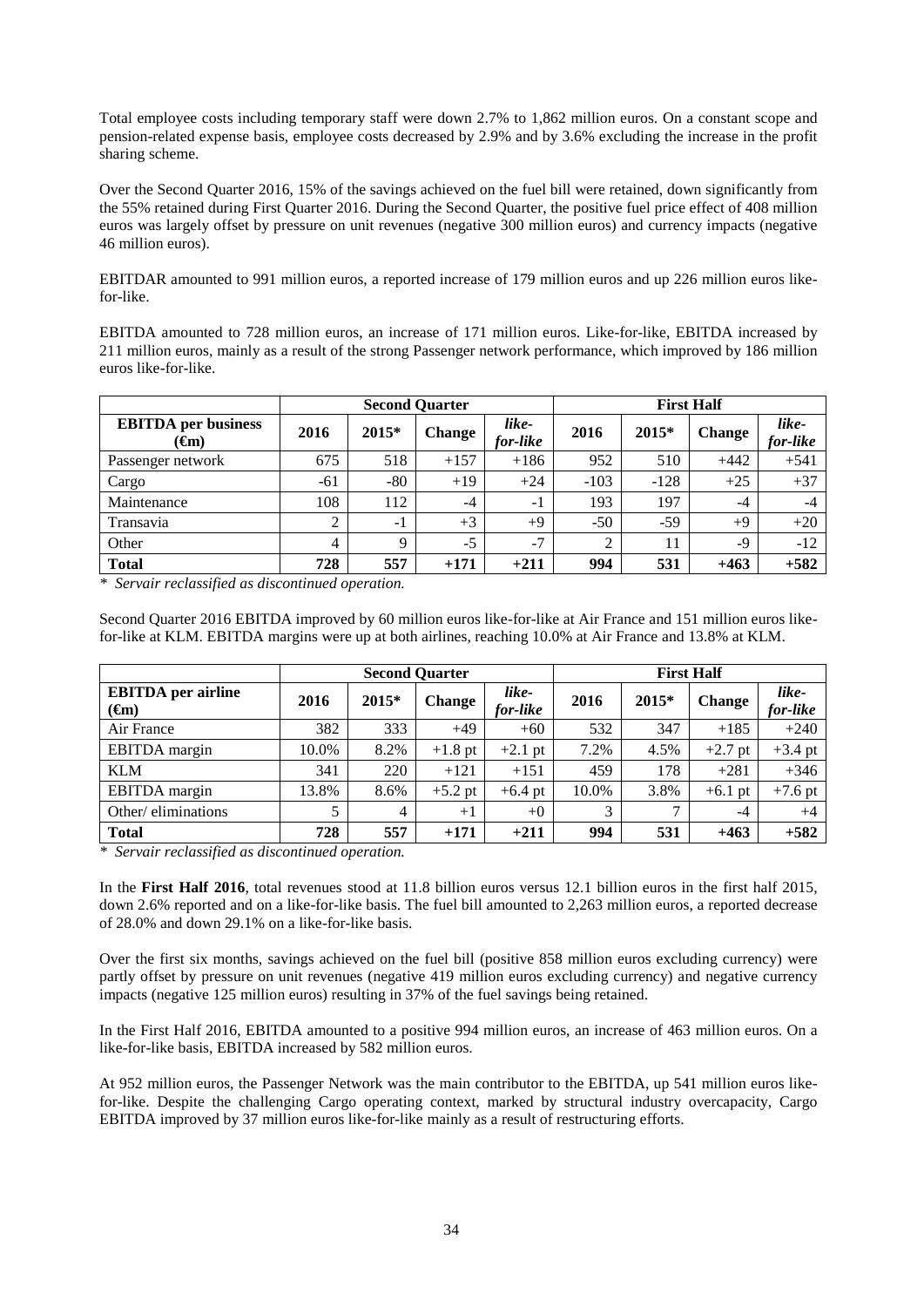The operating result stood at 218 million euros versus negative 238 million euros in 2015, an improvement of 456 million euros. Like-for-like, the operating result increased by 580 million euros.

The net result, group share stood at negative a 114 million euros against a negative 638 million euros a year ago.

At 30 June 2016, the trailing 12 months return on capital employed (ROCE) was 11.7%, up 6.3 points compared to 30 June 2015.

### **Passenger network[4](#page-34-0) business**

|                                           |                     |                     |           | Change        |
|-------------------------------------------|---------------------|---------------------|-----------|---------------|
| Passenger network                         | Q <sub>2</sub> 2016 | Q <sub>2</sub> 2015 | Change    | like-for-like |
| Passengers (thousands)                    | 20,621              | 20,487              | $+0.7\%$  |               |
| Capacity (ASK m)                          | 69,799              | 69,947              | $-0.2\%$  |               |
| Traffic (RPK m)                           | 59,104              | 59,453              | $-0.6\%$  |               |
| Load factor                               | 84.7%               | 85.0%               | $-0.3$ pt |               |
| Total passenger revenues $(\oplus n)$     | 4,940               | 5,242               | $-5.8\%$  | $-4.3\%$      |
| Scheduled passenger revenues $(\oplus n)$ | 4,733               | 5,024               | $-5.8\%$  | $-4.4%$       |
| Unit revenue per ASK $(\epsilon$ cts)     | 6.78                | 7.18                | $-5.6\%$  | $-4.1%$       |
| Unit revenue per RPK $(\epsilon$ cts)     | 8.01                | 8.45                | $-5.2\%$  | $-3.8\%$      |
| Unit cost per ASK $(\epsilon$ cts)        | 6.30                | 6.88                | $-8.5\%$  | $-7.6%$       |
| Operating result $(\oplus n)$             | 337                 | 210                 | $+127$    | $+156$        |

**Second Quarter 2016** total passenger network revenues amounted to 4,940 million euros, down 5.8% and down 4.3% like-for-like. The Air France pilot strike negatively impacted the operating result by an estimated 40 million euros. The operating result of the passenger network business stood at 337 million euros, versus 210 million euros for the Second Quarter 2015. Like-for-like, the operating result was up 156 million euros.

The Group maintained its strict capacity discipline, keeping total passenger network capacity stable (-0.2%). Unit revenue per Available Seat Kilometer (RASK) remained volatile and was on average down by 4.1% excluding currency. The increasing pressure on unit revenue during the quarter reflected the weak supply-demand balance in the different regions of the network and increasingly soft flows to France as a destination.

|                                           |                     |                     |           | Change        |
|-------------------------------------------|---------------------|---------------------|-----------|---------------|
| Passenger network                         | H <sub>1</sub> 2016 | H <sub>1</sub> 2015 | Change    | like-for-like |
| Passengers (thousands)                    | 38,624              | 37,853              | $+2.0\%$  |               |
| Capacity (ASK m)                          | 134,642             | 134,054             | $+0.4%$   |               |
| Traffic (RPK m)                           | 113,910             | 112,370             | $+1.4%$   |               |
| Load factor                               | 84.6%               | 83.8%               | $+0.8$ pt |               |
| Total passenger revenues $(\oplus n)$     | 9,413               | 9,663               | $-2.6\%$  | $-2.4%$       |
| Scheduled passenger revenues $(\oplus n)$ | 9,007               | 9,248               | $-2.6%$   | $-2.4%$       |
| Unit revenue per ASK $(\epsilon \infty)$  | 6.69                | 6.90                | $-3.0\%$  | $-2.8%$       |
| Unit revenue per RPK $(\epsilon$ cts)     | 7.91                | 8.23                | $-3.9\%$  | $-3.7%$       |
| Unit cost per ASK $(\epsilon$ cts)        | 6.45                | 6.98                | $-7.6\%$  | $-8.4%$       |
| Operating result $(\oplus n)$             | 319                 | $-112$              | $+431$    | $+531$        |

In the **First Half 2016**, passenger network revenues amounted to 9,413 million euros, down 2.6% and down 2.4% on a like-for-like basis. The operating result of the passenger network business stood at 319 million euros, versus a negative 112 million euros in the First Half 2015, an improvement of 431 million euros and 531 million euros like-for-like.

-

<span id="page-34-0"></span><sup>&</sup>lt;sup>4</sup> Air France, KLM and HOP!. Transavia is reported in its own business segment.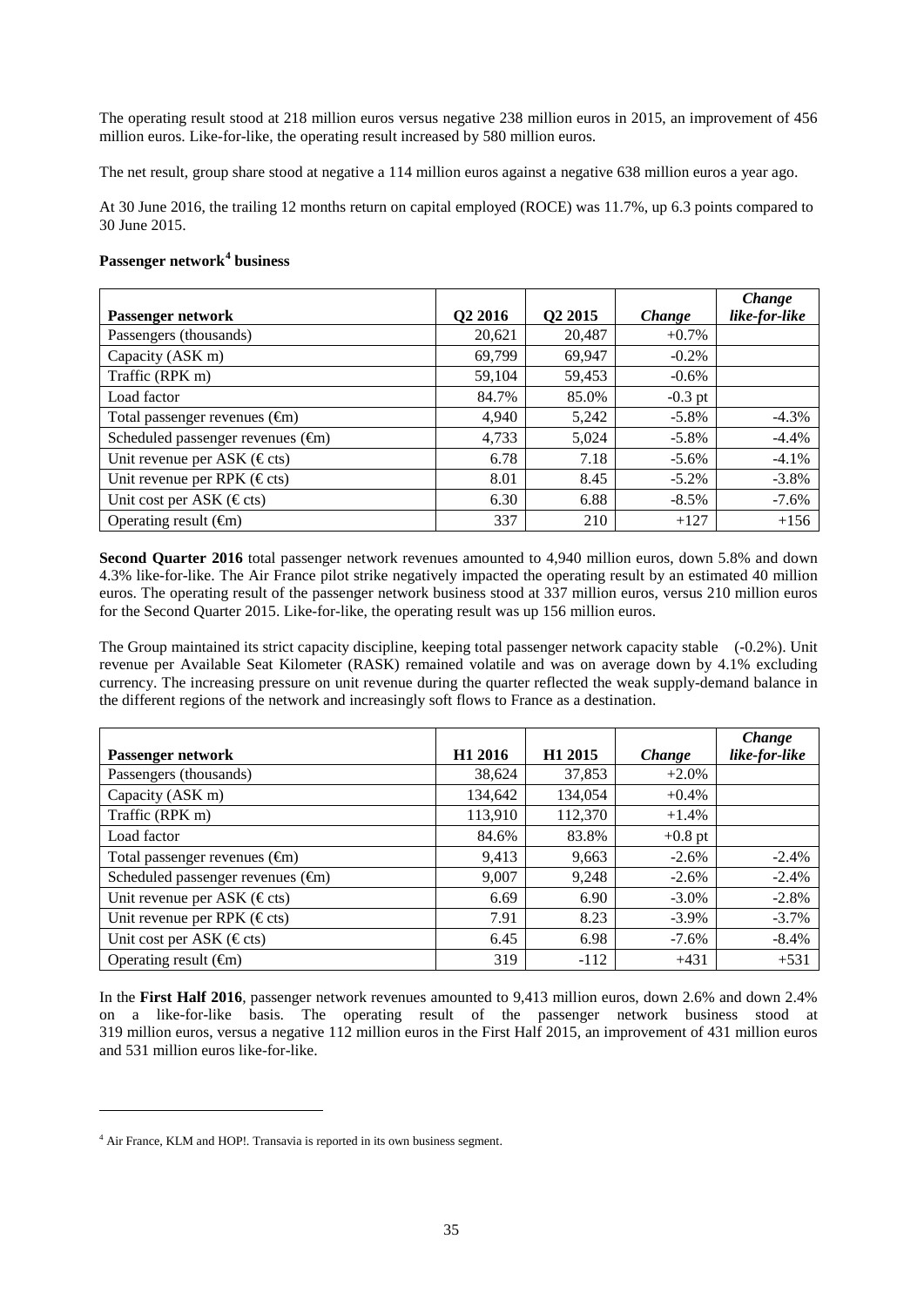The capacity outlook is unchanged with an increase over the Full Year 2016 of around 1% Available Seat Kilometer (ASK) in the passenger network expected as a result.

## **Cargo business**

| Cargo                                 | Q <sub>2</sub> 2016 | Q2 2015 | Change    | Change<br>like-for-like |
|---------------------------------------|---------------------|---------|-----------|-------------------------|
| Tons (thousands)                      | 282                 | 295     | $-4.6\%$  |                         |
| Capacity (ATK m)                      | 3,565               | 3,684   | $-3.2\%$  |                         |
|                                       |                     |         |           |                         |
| Traffic (RTK m)                       | 2,087               | 2,193   | $-4.8\%$  |                         |
| Load factor                           | 58.5%               | 59.5%   | $-1.0$ pt |                         |
| Total Cargo revenues $(\oplus n)$     | 507                 | 604     | $-16.1%$  | $-14.0%$                |
| Scheduled cargo revenues $(\oplus n)$ | 465                 | 562     | $-17.3%$  | $-15.2%$                |
| Unit revenue per ATK $(\epsilon$ cts) | 13.0                | 15.3    | $-14.9%$  | $-12.9%$                |
| Unit revenue per RTK $(\epsilon$ cts) | 22.3                | 25.8    | $-13.5%$  | $-11.4%$                |
| Unit cost per ATK $(\epsilon$ cts)    | 14.9                | 17.4    | $-14.6%$  | $-14.0%$                |
| Operating result $(\oplus n)$         | $-66$               | $-78$   | $+12$     | $+21$                   |

The Group continued to restructure its Cargo activity to address the weak global trade and structural air cargo industry overcapacity. During **Second Quarter 2016**, full-freighter capacity was thus reduced by 16%, leading to a decrease in total Cargo capacity of 3.2%. Revenue per Available Ton Kilometer (ATK) was down by 12.9% likefor-like.

The operating result stood at negative 66 million euros, an improvement of 21 million euros like-for-like resulting from a strong decrease in unit costs (-14.0% like-for-like) due to the restructuring measures taken.

| Cargo                                    | H <sub>1</sub> 2016 | H <sub>1</sub> 2015 | <i>Change</i> | Change<br>like-for-like |
|------------------------------------------|---------------------|---------------------|---------------|-------------------------|
| Tons (thousands)                         | 558                 | 596                 | $-6.5\%$      |                         |
| Capacity (ATK m)                         | 6,999               | 7,418               | $-5.6\%$      |                         |
| Traffic (RTK m)                          | 4,121               | 4,454               | $-7.5\%$      |                         |
| Load factor                              | 58.9%               | 60.0%               | $-1.2$ pt     |                         |
| Total Cargo revenues $(\oplus n)$        | 1,036               | 1,229               | $-15.7%$      | $-15.5%$                |
| Scheduled cargo revenues $(\epsilon n)$  | 957                 | 1,150               | $-16.8%$      | $-16.7%$                |
| Unit revenue per ATK $(\epsilon \infty)$ | 13.7                | 15.5                | $-12.0%$      | $-11.9%$                |
| Unit revenue per RTK $(\epsilon$ cts)    | 23.2                | 25.9                | $-10.3%$      | $-10.2%$                |
| Unit cost per ATK $(\epsilon$ cts)       | 15.3                | 17.4                | $-12.1%$      | $-12.8%$                |
| Operating result $(\oplus n)$            | $-116$              | $-141$              | $+25$         | $+38$                   |

First Half 2016 Cargo revenues amounted to 1,036 million euros, down 15.5% like-for-like. At -116 million euros, the operating result increased by 38 million like-for-like.

One MD11 freighter was retired during the First Quarter, and two MD11 freighters were phased out during the first week of July 2016 reducing the total number of full freighters in operation to six. This reduction should enable the full-freighter business to return to operating breakeven in 2017. The operating result of the Full Freighter business stood at negative 12 million euros over the first six months of 2016, an improvement of 25 million euros compared to the First Half 2015.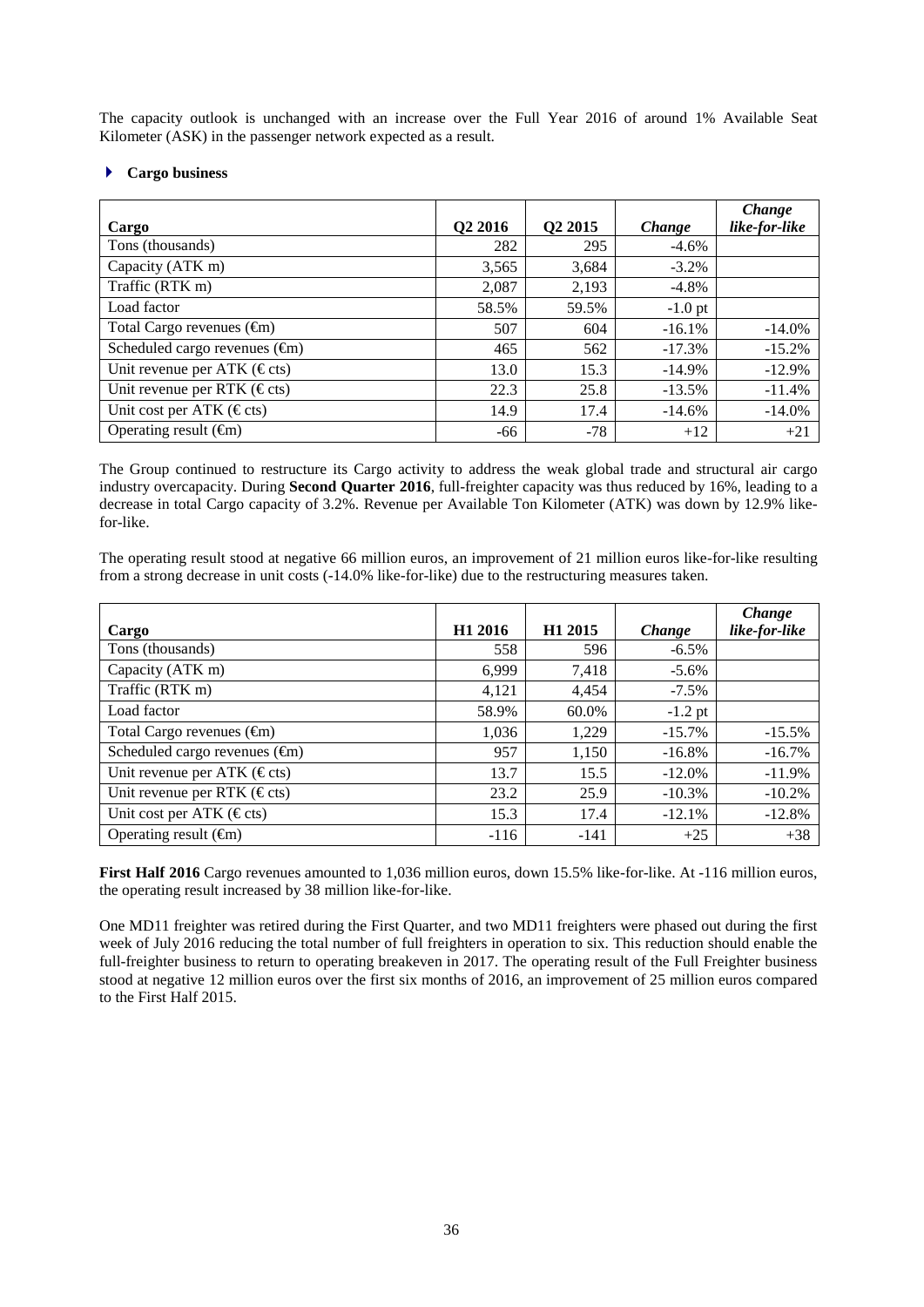#### **Maintenance business**

| <b>Maintenance</b>                | Q <sub>2</sub> 2016 | Q <sub>2</sub> 2015 | Change    | <b>Change</b><br>like-for-like |
|-----------------------------------|---------------------|---------------------|-----------|--------------------------------|
| Total revenues $(\oplus n)$       | 1.000               | 999                 | $+0.1\%$  |                                |
| Third party revenues $(\oplus n)$ | 435                 | 395                 | $+9.8\%$  | 12.9%                          |
| Operating result $(\oplus n)$     | 57                  |                     | $+6$      | $+9$                           |
| Operating margin (%)              | 5.7%                | 5.1%                | $+0.6$ pt | $+0.9$ pt                      |

**Second Quarter 2016** third party maintenance revenues amounted to 435 million euros, up by 9.8% and by 12.9% like-for-like. Revenues benefited not only from the strong dollar relative to the euro but also from the contracts gained in previous years.

The operating result stood at 57 million euros, up 6 million euros year-on-year, and up 9 million euros like-for-like.

| <b>Maintenance</b>                | H <sub>1</sub> 2016 | H <sub>1</sub> 2015 | Change    | <b>Change</b><br>like-for-like |
|-----------------------------------|---------------------|---------------------|-----------|--------------------------------|
| Total revenues $(\oplus n)$       | 2.006               | 1.959               | $+2.1\%$  |                                |
| Third party revenues $(\oplus n)$ | 866                 | 775                 | $+11.6%$  | 9.9%                           |
| Operating result $(\oplus n)$     | 95                  | 86                  | $^{+9}$   | $+9$                           |
| Operating margin (%)              | 4.7%                | 4.4%                | $+0.4$ pt | $+0.3$ pt                      |

During the **First Half 2016**, third party maintenance revenues increased by 11.6% and by 9.9% like-for-like. At 95 million euros, the operating result improved by 9 million euros.

Over the period, the maintenance order book recorded a further 10% increase to reach a record high of 9.2 billion dollars, including several new A350 support contracts.

## **Transavia**

| <b>Transavia</b>                          | Q <sub>2</sub> 2016 | Q2 2015 | Change    |
|-------------------------------------------|---------------------|---------|-----------|
| Passengers (thousands)                    | 3,764               | 3,092   | $+21.7%$  |
| Capacity (ASK m)                          | 7,225               | 6,446   | $+12.1%$  |
| Traffic (RPK m)                           | 6,387               | 5,819   | $+9.8%$   |
| Load factor                               | 88.4%               | 90.3%   | $-1.9$ pt |
| Total passenger revenues $(\oplus n)$     | 323                 | 304     | $+6.3\%$  |
| Scheduled passenger revenues $(\oplus n)$ | 322                 | 302     | $+6.6%$   |
| Unit revenue per ASK $(\epsilon$ cts)     | 4.46                | 4.69    | $-4.9\%$  |
| Unit revenue per RPK $(\epsilon$ cts)     | 5.04                | 5.19    | $-2.9\%$  |
| Unit cost per ASK $(\epsilon$ cts)        | 4.62                | 4.78    | $-3.3%$   |
| Operating result $(\oplus n)$             | $-12$               | -6      | -6        |

In the **Second Quarter 2016**, Transavia capacity was up by 12.1%, reflecting the accelerated development in France (capacity up by 30%) and the opening of the Munich base on  $25<sup>th</sup>$  March 2016. Traffic, measured in revenue passenger kilometers (RPK), rose by 9.8%. The load factor remained high (88.4%) despite the increase in capacity.

The unit revenue per ASK decreased by 4.9%, mainly due to geopolitical unrest and intensification of low cost competition. Unit costs per ASK decreased by 3.3% and by 10.0% at constant currency and stage length. The operating result stood at a negative 12 million euros, down 6 million euros but stable like-for-like.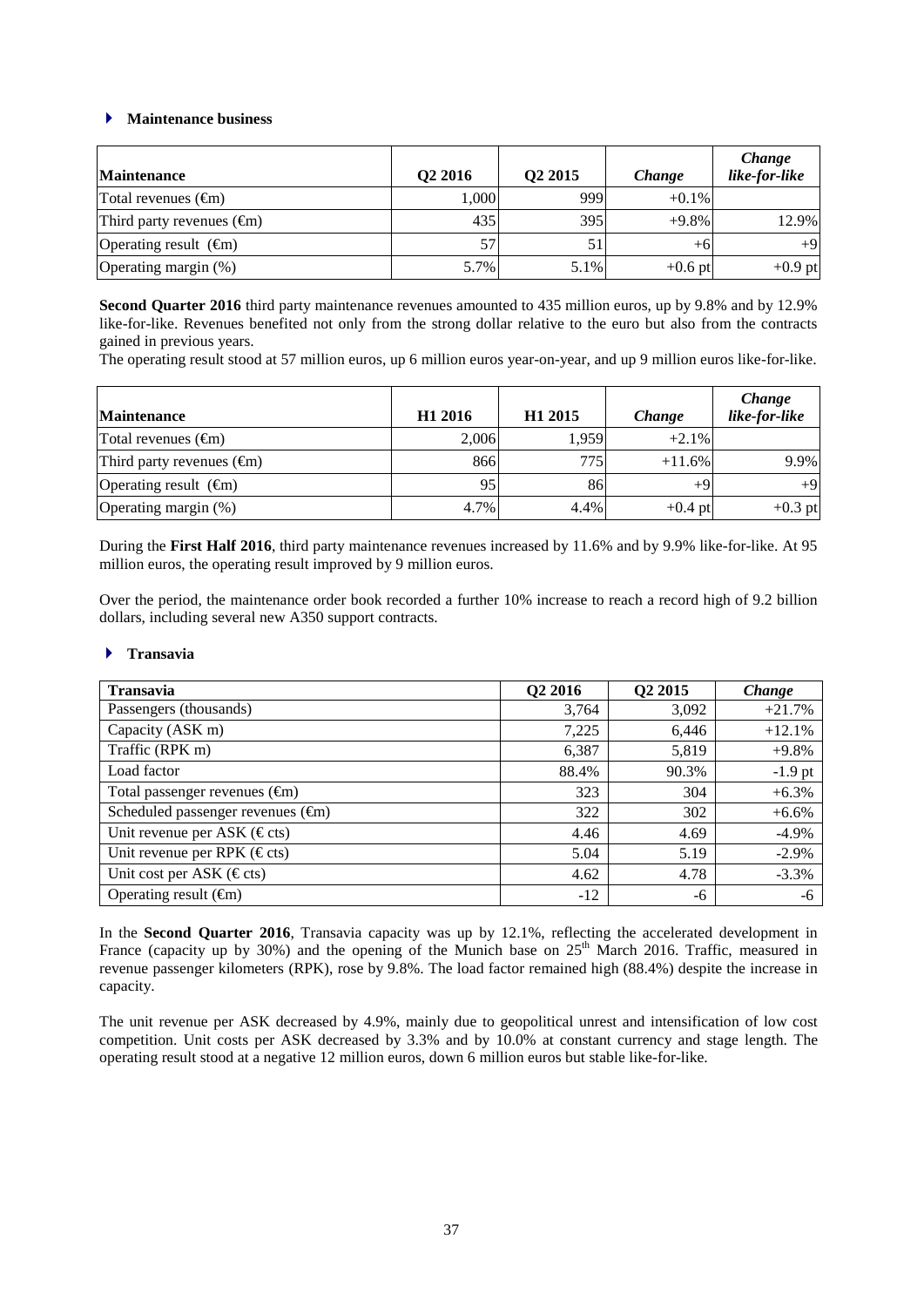| Transavia                                   | H <sub>1</sub> 2016 | H1 2015 | Change    |
|---------------------------------------------|---------------------|---------|-----------|
| Passengers (thousands)                      | 5,657               | 4,748   | $+19.1%$  |
| Capacity (ASK m)                            | 10,943              | 9,877   | $+10.8\%$ |
| Traffic (RPK m)                             | 9,650               | 8,836   | $+9.2%$   |
| Load factor                                 | 88.2%               | 89.5%   | $-1.3$ pt |
| Total passenger revenues $(\oplus n)$       | 483                 | 450     | $+7.3%$   |
| Scheduled passenger revenues $(\oplus n)^*$ | 475                 | 443     | $+7.2%$   |
| Unit revenue per ASK $(\epsilon \infty)$    | 4.34                | 4.50    | $-3.5%$   |
| Unit revenue per RPK $(\epsilon$ cts)       | 4.92                | 5.03    | $-2.1%$   |
| Unit cost per ASK $(\epsilon$ cts)          | 5.03                | 5.26    | $-4.3%$   |
| Operating result $(\oplus n)$               | $-75$               | $-75$   | $+0$      |

In the **First Half 2016**, Transavia revenues amounted to 483 million euros, up 7.3%. The operating result remained stable at a negative 75 million euros.

The rapid development of Transavia will continue in the Second Half of 2016, a capacity increase, measured in Available Seat Kilometer (ASK), of around 15% for the Full Year 2016, unchanged on the previous outlook.

# **Financial situation**

| In $\epsilon$ million                                                                  | H <sub>1</sub> 2016 | $H1 2015*$ | Change |
|----------------------------------------------------------------------------------------|---------------------|------------|--------|
| Cash flow before change in WCR and Voluntary Departure<br>Plans, continuing operations | $+809$              | $+318$     | $+491$ |
| Cash out related to Voluntary Departure Plans                                          | $-173$              | -97        | $-76$  |
| Change in Working Capital Requirement (WCR)                                            | $+793$              | $+853$     | $-60$  |
| <b>Operating cash flow</b>                                                             | $+1,429$            | $+1,074$   | $+355$ |
| Net investments before sale & lease-back                                               | $-1,056$            | $-809$     | $-247$ |
| Cash received through sale & lease-back transactions                                   | $+0$                | $+0$       | $+0$   |
| Net investments after sale & lease-back                                                | $-1,056$            | $-809$     | $-247$ |
| <b>Operating free cash flow</b>                                                        | $+373$              | $+265$     | $+108$ |

*\* Servair reclassified as discontinued operation.* 

In the First Half 2016*,* the increase of 463 million euros in EBITDA translated into a 491 million euro increase in cash flow before change in WCR and cash out related to Voluntary Departure Plans. The Group disbursed 173 million euros for Voluntary Departure Plans. The change in Working Capital Requirement contributed 793 million euros to operating cash flow. Net investments before sale & lease-back transactions stood at 1,056 million euros. As a result, operating free cash flow reached 373 million euros, up 108 million euros compared to the First Half of 2015.

Net debt amounted to 4.0 billion euros at 30 June 2016, versus 4.3 billion euros at 31 December 2015, an improvement of 265 million euros. Currencies had a significant negative impact of 142 million euro on net debt.

The trailing 12 months adjusted net debt/EBITDAR ratio stood at 2.9x at 30 June 2016, down 0.5 points compared to 31 December 2015, and down 1.0 points compared to 30 June 2015.

The 80 basis point fall in discount rates (for period  $> 20$  years) during First Half 2016 led to another significant increase in the actuarial valuation of retirement obligations of more than 2.7 billion euros. The change in asset value amounted to 811 million euros during the First Half. The balance sheet pension situation thus moved from a net liability of 177 million euros at 31 December 2015 to a net liability of 1,979 million euros at 30 June 2016.

At 30 June 2016, equity, group share, amounted to negative 733 million euros, down 1,006 million euros over the First Half mainly due to the increase in the net pension liability.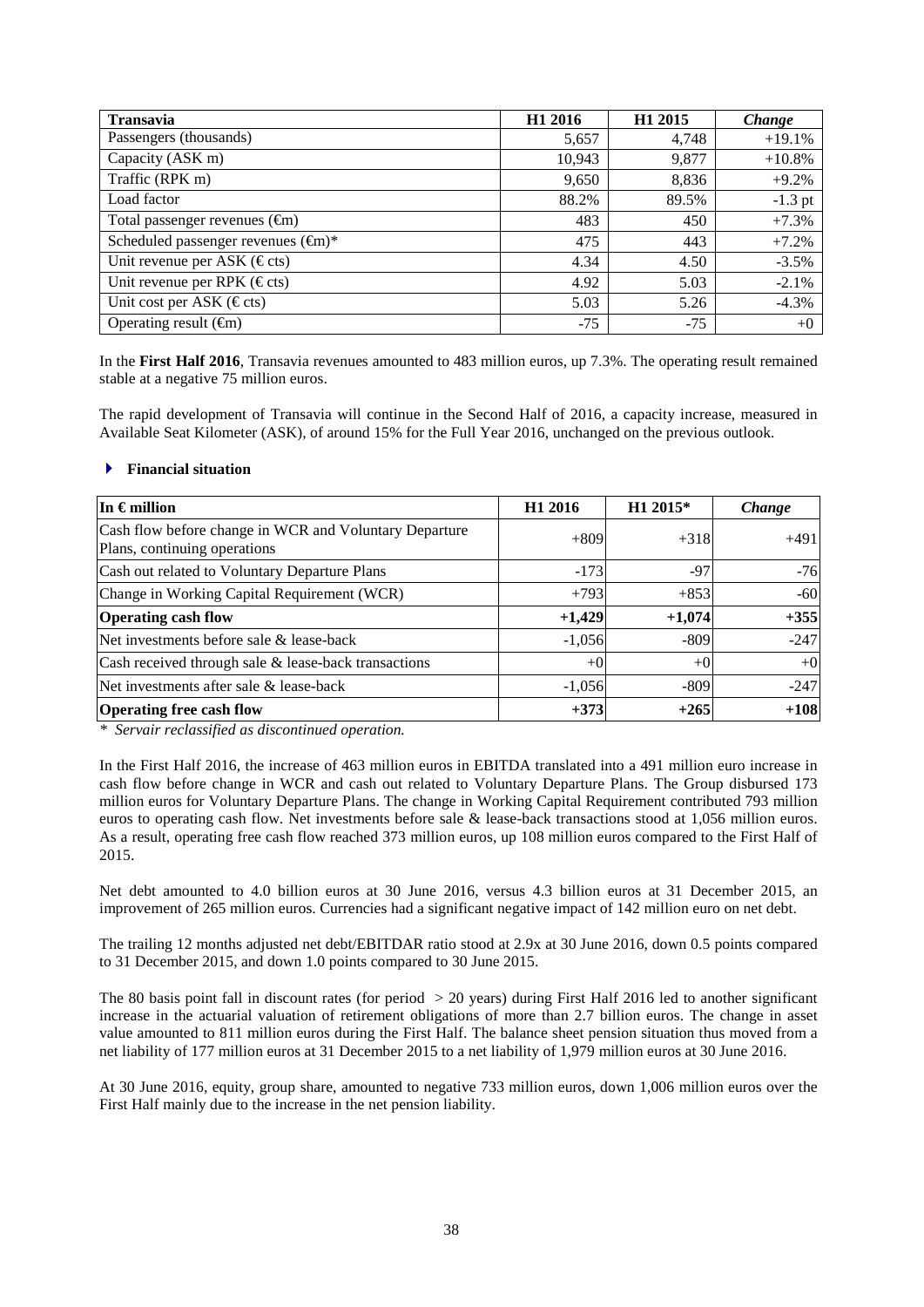The Group continues to enjoy a good level of liquidity, with net cash of 3.8 billion euros at 30 June 2016, and undrawn credit lines of 1.8 billion euros.

#### **Outlook**

**The global context in 2016 remains highly uncertain regarding the geopolitical and economic environment in which we operate, fuel prices and the continuation of the overcapacity in the airline industry resulting in an increasing pressure on unit revenues and a special concern about France as a destination.**

**Under these conditions, the Group is expecting for Full Year 2016:**

- **Free operating cash flow generation after disposals is maintained between 0.6 billion euros and 1.0 billion euros. The updated 2016 investment plan (between 1.8 billion euros and 2.0 billion euros, including buying back aircraft under operating lease) and disposals programme (between 0.3 billion euros and 0.6 billion euros) will continue to be adjusted depending on operating cashflow generation**
- **Impact of fuel savings on the P&L expected to be more than offset in the coming quarters by downward pressure on unit revenue and negative currency impacts**
- **Non fuel unit cost reduction target remain around 1% at constant currency**
- **Further significant reduction in net debt**

\*\*\*\*\*

Limited review procedures were carried out by the external auditors. Their limited review report was issued following the Board Meeting.

The results presentation is available at **[www.airfranceklm.com](http://www.airfranceklm.com/)** on July 27<sup>th</sup> 2016 from 7:15am CET.

An Analysts' meeting will be hosted by Mr Janaillac (CEO) and Mr Riolacci (CFO) on 27<sup>th</sup> July 2016 at 8:30am CET at the Pullman Paris Tour Eiffel hotel, 18, avenue de Suffren, Paris  $(15<sup>th</sup>$  arrondissement).

A live broadcast of the Analysts' meeting will be available at **[www.airfranceklm.com](http://www.airfranceklm.com/)** (password: AFKL) and by conference call.

To connect to the conference call, please dial:

- France: +33(0)1 70 99 42 71
- Netherlands: +31(0)20 716 8295
- UK: +44(0)20 3427 1916
- $US: +1 646 254 3361$

Password: 7461566

To listen to a recording of the conference in English, please dial:

- France: +33(0)1 74 20 28 00
- Netherlands: +31(0)20 708 5013
- United Kingdom: +44 (0)20 3427 0598
- USA: +1 347 366 9565

Replay Passcode: 7461566

#### **Investor relations**

#### **Marie-Agnès de Peslouan**

Head of Investor Relations Tel : +33 1 49 89 52 59 Email: madepeslouan@airfranceklm.com

#### **Dirk Voermans**

Senior manager, Investor Relations Tel : +33 1 49 89 52 60 Email: divoermans@airfranceklm.com **Press**<br>+33 1 41 56 56 00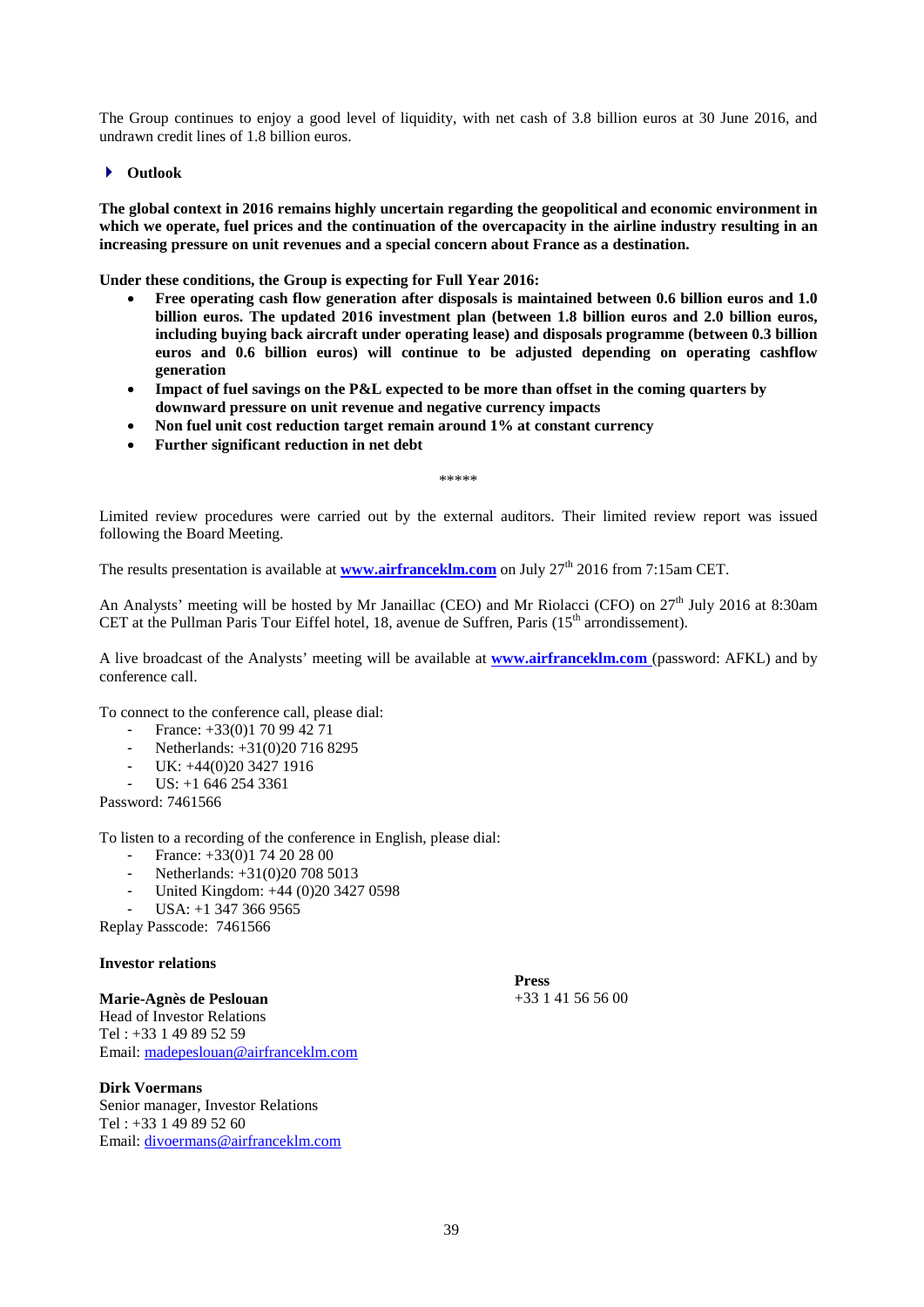# **July 2016 Traffic (press release dated 8 August 2016)**

**Passenger network: activity impacted by Air France cabin crew strike**

| <b>Passenger network activity</b> | Capacity    | <b>Traffic</b>           | <b>Load Factor</b> | <b>Change</b> (pts) |
|-----------------------------------|-------------|--------------------------|--------------------|---------------------|
| (Air France, KLM, HOP!)           | (ASK, %ch.) | (RPK, % <sub>ch.</sub> ) | $(\%)$             |                     |
| Long-haul                         | $-0.3\%$    | $-1.0\%$                 | 89.2%              | $-0.7$              |
| North America                     | $-0.0\%$    | $-1.6\%$                 | 89.1%              | $-1.4$              |
| Latin America                     | $+2.8%$     | $+3.8%$                  | 89.7%              | $+0.8$              |
| Asia                              | $-6.6\%$    | $-7.4%$                  | 91.2%              | $-0.8$              |
| Africa / Middle East              | $+2.3%$     | $+3.4%$                  | 86.2%              | $+0.9$              |
| Caribbean / Indian Ocean          | $+6.5%$     | $+4.5%$                  | 88.3%              | $-1.7$              |
| <b>Short and Medium-haul</b>      | $-0.8\%$    | $-0.5%$                  | 85.8%              | $+0.3$              |
| <b>Total</b>                      | $-0.4\%$    | $-0.9\%$                 | 88.5%              | $-0.5$              |

### **Traffic highlights**

▶ 7.5 million passengers, -0.6%

Slight decrease in load factor of the long-haul network, while stable in the short and medium-haul network

 Excluding the estimated impact of the Air France cabin crew strike, the unit revenue per available seat kilometer (RASK) ex-currency down mid-single digit compared to July 2015, reflecting the weak supplydemand balance in the different regions of the network and soft local flows to France

The impact of the seven day Air France cabin crew strike (period July  $27<sup>th</sup>$  – August  $2<sup>nd</sup>$ ) on the operating result is estimated around €90million

| <b>Transavia activity</b> | Capacity<br>(ASK. %ch.) | <b>Traffic</b><br>(RPK, %ch.) | <b>Load Factor</b><br>(96) | <b>Change</b> (pts) |
|---------------------------|-------------------------|-------------------------------|----------------------------|---------------------|
| <b>Total</b>              | $+13.9\%$               | $+12.9\%$                     | 91.0%                      | $-0.8$              |

 $\blacktriangleright$  1.6 million passengers, +23.1%

Strong increase in capacity driven by Transavia France and the expansion of the Munich base

| Total group passenger      | Capacity    | Traffic     | <b>Load Factor</b> | <b>Change</b> (pts) |
|----------------------------|-------------|-------------|--------------------|---------------------|
| activity (Air France, KLM, | (ASK, %ch.) | (RPK, %ch.) | $\frac{9}{6}$      |                     |
| HOP!. Transavia            |             |             |                    |                     |
| Total                      | $+1.0\%$    | $+0.5%$     | 88.8%              | $-0.5$              |

▶ 9.2 million passengers,  $+2.9%$ 

| Cargo activity | <b>Traffic</b><br>Capacity |               | <b>Load Factor</b>       | <b>Change</b> (pts) |
|----------------|----------------------------|---------------|--------------------------|---------------------|
|                | (ATK. %ch.)                | (RTK.<br>%ch. | $\gamma$ <sup>(0</sup> ) |                     |
| <b>Total</b>   | $-3.2\%$                   | $-6.7\%$      | 55.5%                    | $-2.1$              |

Unit revenue per available ton kilometer (RATK) ex-currency clearly down compared to July 2015

### **Agenda**

8<sup>th</sup> September: August 2016 traffic 10<sup>th</sup> October: September 2016 traffic 3<sup>rd</sup> November: Third Quarter 2016 results

# **Investors Press**

**Marie-Agnès de Peslouan Dirk Voermans** +33 1 49 89 52 59 +33 1 49 89 52 60 +33 1 41 56 56 00 [madepeslouan@airfranceklm.com](mailto:madepeslouan@airfranceklm.com) [divoermans@airfranceklm.com](mailto:divoermans@airfranceklm.com) Website: [www.airfranceklm.com](http://www.airfranceklm.com/)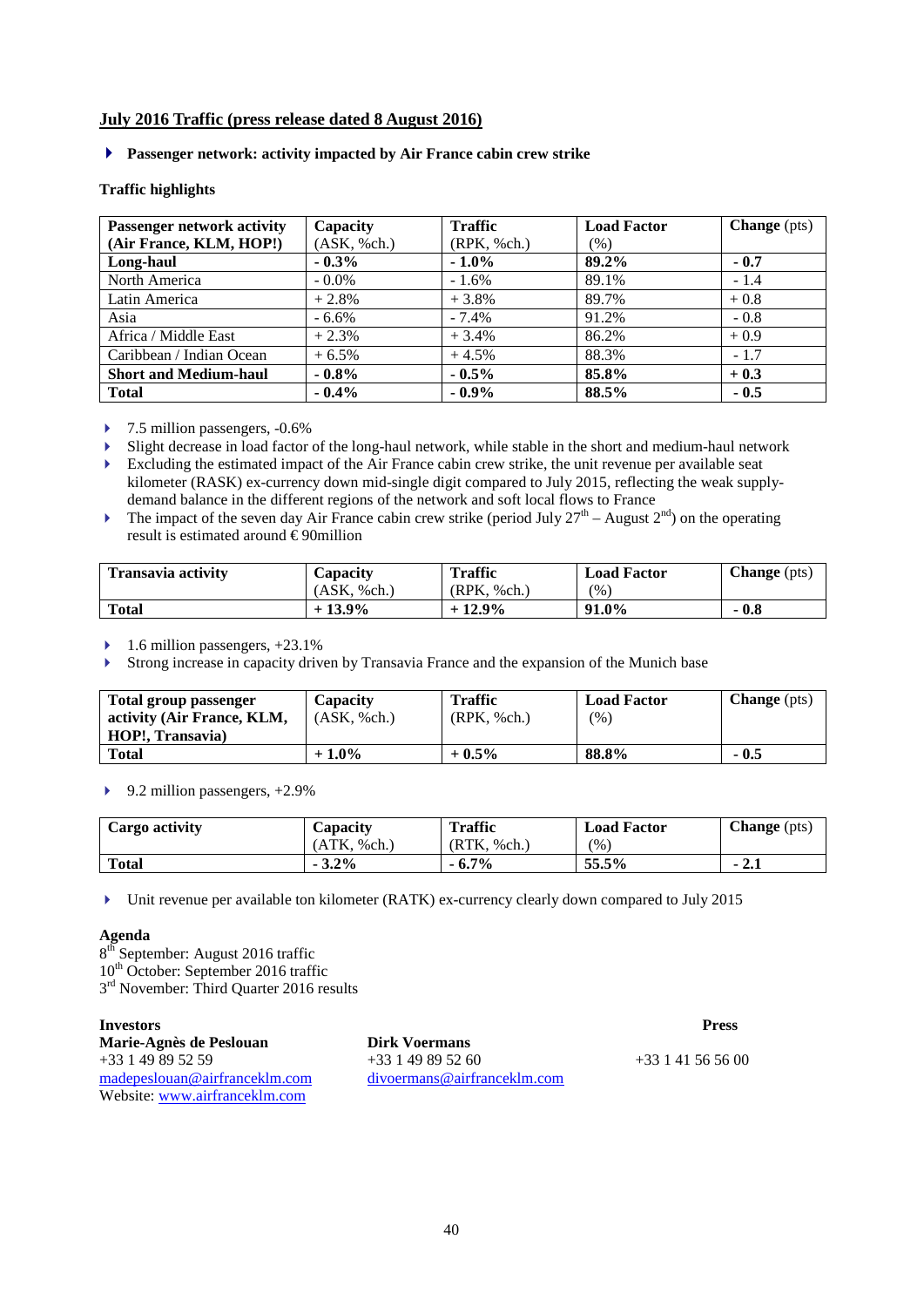# **STATISTICS**

# **Passenger network activity\***

|                                   | July   |        |                  | Year to date |         |                  |  |
|-----------------------------------|--------|--------|------------------|--------------|---------|------------------|--|
| <b>Total Passenger network*</b>   | 2016   | 2015   | <b>Variation</b> | 2016         | 2015    | <b>Variation</b> |  |
| Passengers carried ('000s)        | 7,539  | 7,584  | $(0.6\%)$        | 46,163       | 45,440  | 1.6%             |  |
| Revenue pax-kilometers (m RPK)    | 22,658 | 22,870 | $(0.9\%)$        | 136,568      | 135,242 | 1.0%             |  |
| Available seat-kilometers (m ASK) | 25,594 | 25,695 | $(0.4\%)$        | 160,236      | 159,750 | 0.3%             |  |
| Load factor (%)                   | 88.5%  | 89.0%  | (0.5)            | 85.2%        | 84.7%   | 0.6              |  |
| Long-haul                         |        |        |                  |              |         |                  |  |
| Passengers carried ('000s)        | 2,460  | 2,483  | $(0.9\%)$        | 14,784       | 14,651  | 0.9%             |  |
| Revenue pax-kilometers (m RPK)    | 18,370 | 18,562 | $(1.0\%)$        | 110,742      | 109,947 | 0.7%             |  |
| Available seat-kilometers (m ASK) | 20,598 | 20,661 | $(0.3\%)$        | 128,354      | 127,806 | 0.4%             |  |
| Load factor (%)                   | 89.2%  | 89.8%  | (0.7)            | 86.3%        | 86.0%   | 0.3              |  |
| <b>North America</b>              |        |        |                  |              |         |                  |  |
| Passengers carried ('000s)        | 768    | 784    | $(2.1\%)$        | 4,293        | 4,248   | 1.1%             |  |
| Revenue pax-kilometers (m RPK)    | 5,476  | 5,567  | $(1.6\%)$        | 30,652       | 30,169  | 1.6%             |  |
| Available seat-kilometers (m ASK) | 6,146  | 6,149  | $(0.0\%)$        | 35,143       | 34,252  | 2.6%             |  |
| Load factor (%)                   | 89.1%  | 90.5%  | (1.4)            | 87.2%        | 88.1%   | (0.9)            |  |
| <b>Latin America</b>              |        |        |                  |              |         |                  |  |
| Passengers carried ('000s)        | 291    | 280    | 3.7%             | 1,804        | 1,739   | 3.7%             |  |
| Revenue pax-kilometers (m RPK)    | 2,777  | 2,676  | 3.8%             | 17,290       | 16,723  | 3.4%             |  |
| Available seat-kilometers (m ASK) | 3,097  | 3,011  | 2.8%             | 19,767       | 19,338  | 2.2%             |  |
| Load factor (%)                   | 89.7%  | 88.9%  | $0.8\,$          | 87.5%        | 86.5%   | 1.0              |  |
| Asia / Pacific                    |        |        |                  |              |         |                  |  |
| Passengers carried ('000s)        | 562    | 610    | $(7.9\%)$        | 3,435        | 3,611   | $(4.9\%)$        |  |
| Revenue pax-kilometers (m RPK)    | 4,970  | 5,367  | $(7.4\%)$        | 29,972       | 31,481  | $(4.8\%)$        |  |
| Available seat-kilometers (m ASK) | 5,451  | 5,833  | $(6.6\%)$        | 34,502       | 36,469  | $(5.4\%)$        |  |
| Load factor $(\%)$                | 91.2%  | 92.0%  | (0.8)            | 86.9%        | 86.3%   | 0.6              |  |
| <b>Africa / Middle East</b>       |        |        |                  |              |         |                  |  |
| Passengers carried ('000s)        | 507    | 489    | 3.7%             | 3,126        | 3,011   | 3.8%             |  |
| Revenue pax-kilometers (m RPK)    | 2,761  | 2,671  | 3.4%             | 17,321       | 16,716  | 3.6%             |  |
| Available seat-kilometers (m ASK) | 3,203  | 3,132  | 2.3%             | 21,286       | 20,988  | 1.4%             |  |
| Load factor (%)                   | 86.2%  | 85.3%  | 0.9              | 81.4%        | 79.6%   | 1.7              |  |
| Caribbean / Indian, Ocean         |        |        |                  |              |         |                  |  |
| Passengers carried ('000s)        | 333    | 319    | 4.3%             | 2,127        | 2,043   | 4.1%             |  |
| Revenue pax-kilometers (m RPK)    | 2,386  | 2,282  | 4.5%             | 15,507       | 14,858  | 4.4%             |  |
| Available seat-kilometers (m ASK) | 2,701  | 2,536  | 6.5%             | 17,657       | 16,760  | 5.4%             |  |
| Load factor $(\%)$                | 88.3%  | 90.0%  | (1.7)            | 87.8%        | 88.7%   | (0.8)            |  |
| <b>Short and Medium-haul</b>      |        |        |                  |              |         |                  |  |
| Passengers carried ('000s)        | 5,079  | 5,101  | $(0.4\%)$        | 31,379       | 30,789  | 1.9%             |  |
| Revenue pax-kilometers (m RPK)    | 4,288  | 4,308  | $(0.5\%)$        | 25,825       | 25,295  | 2.1%             |  |
| Available seat-kilometers (m ASK) | 4,996  | 5,034  | $(0.8\%)$        | 31,882       | 31,944  | $(0.2\%)$        |  |
| Load factor (%)                   | 85.8%  | 85.6%  | 0.3              | 81.0%        | 79.2%   | 1.8              |  |

\* Air France, KLM, and HOP!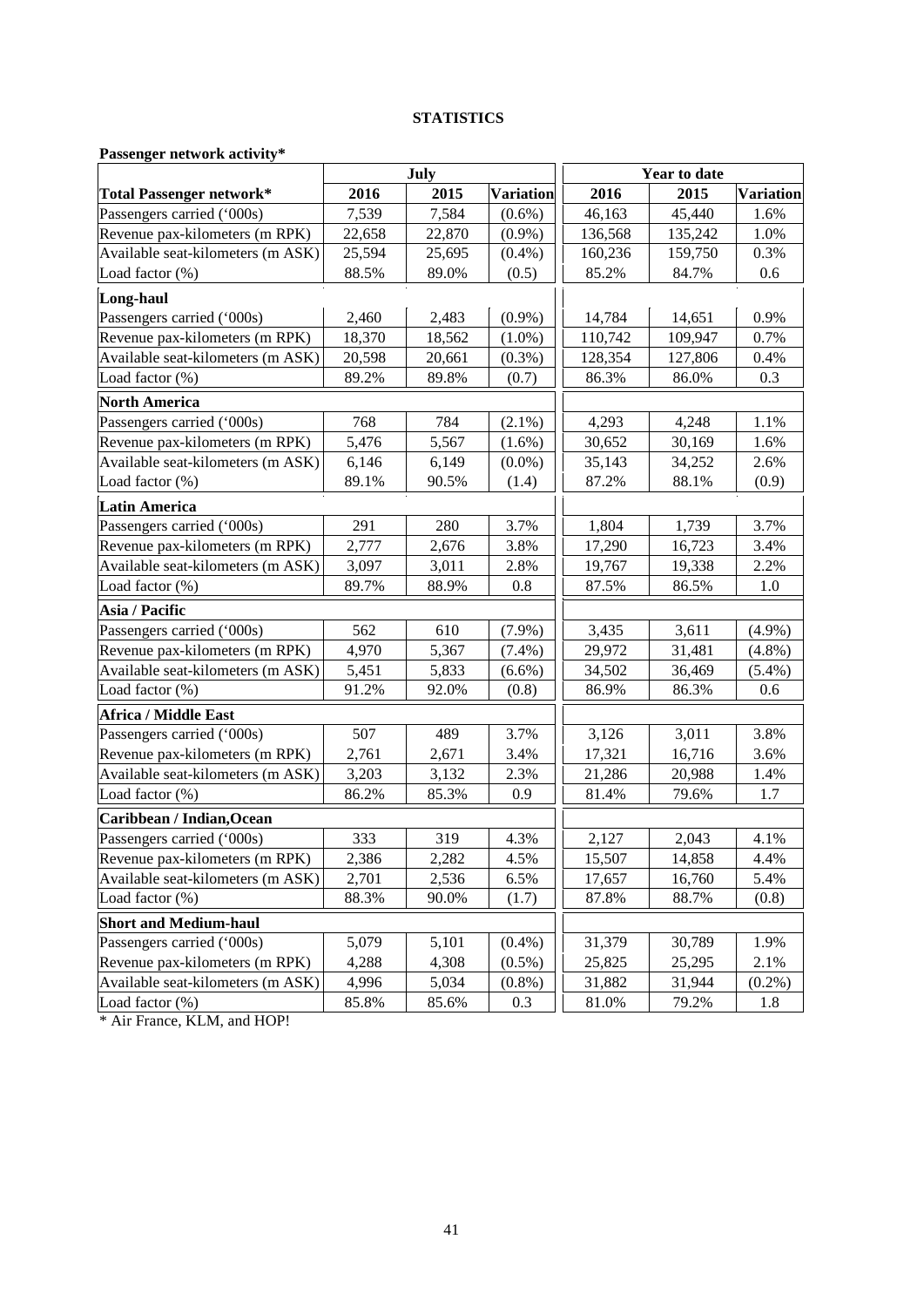# **Transavia activity**

|                                   | July  |       |                  | <b>Year to date</b> |        |                  |  |
|-----------------------------------|-------|-------|------------------|---------------------|--------|------------------|--|
| <b>Transavia</b>                  | 2016  | 2015  | <b>Variation</b> | 2016                | 2015   | <b>Variation</b> |  |
| Passengers carried ('000s)        | 1.626 | 1.321 | 23.1%            | 7.283               | 6.069  | 20.0%            |  |
| Revenue pax-kilometers (m RPK)    | 2,871 | 2,543 | 12.9%            | 12.521              | 11.378 | 10.1%            |  |
| Available seat-kilometers (m ASK) | 3.157 | 2.773 | 13.9%            | 14.100              | 12.649 | 11.5%            |  |
| Load factor $(\%)$                | 91.0% | 91.7% | (0.8)            | 88.8%               | 90.0%  | $1.1\,$          |  |

# **Total group passenger activity\*\***

|                                   | July   |        |                  | <b>Year to date</b> |         |                  |
|-----------------------------------|--------|--------|------------------|---------------------|---------|------------------|
| Total group**                     | 2016   | 2015   | <b>Variation</b> | 2016                | 2015    | <b>Variation</b> |
| Passengers carried ('000s)        | 9.164  | 8.905  | 2.9%             | 53,446              | 51,509  | 3.8%             |
| Revenue pax-kilometers (m RPK)    | 25.529 | 25.413 | $0.5\%$          | 149,089             | 146.620 | 1.7%             |
| Available seat-kilometers (m ASK) | 28.751 | 28.467 | $1.0\%$          | 174.336             | 172.399 | 1.1%             |
| Load factor $(\%)$                | 88.8%  | 89.3%  | (0.5)            | 85.5%               | 85.0%   | 0.5              |

\*\* Air France, KLM, HOP! and Transavia

# **Cargo activity**

|                            | July  |       |                  | Year to date |       |                  |
|----------------------------|-------|-------|------------------|--------------|-------|------------------|
| <b>Total Group</b>         | 2016  | 2015  | <b>Variation</b> | 2016         | 2015  | <b>Variation</b> |
| Revenue tonne-km (m RTK)   | 700   | 750   | $(6.7\%)$        | 4.820        | 5.205 | $(7.4\%)$        |
| Available tonne-km (m ATK) | .260  | 1,301 | $(3.2\%)$        | 8,258        | 8.721 | $(5.3\%)$        |
| Load factor $(\%)$         | 55.5% | 57.6% | (2.1)            | 58.4%        | 59.7% | (1.3)            |

# **Air France and HOP! activity**

|                                         | July   |        |                  | <b>Year to date</b> |        |                  |
|-----------------------------------------|--------|--------|------------------|---------------------|--------|------------------|
| <b>Total Passenger network activity</b> | 2016   | 2015   | <b>Variation</b> | 2016                | 2015   | <b>Variation</b> |
| Passengers carried ('000s)              | 4,638  | 4,851  | $(4.4\%)$        | 28,822              | 29,223 | $(1.4\%)$        |
| Revenue pax-kilometers (m RPK)          | 13,439 | 14,053 | $(4.4\%)$        | 80,991              | 82,049 | $(1.3\%)$        |
| Available seat-kilometers (m ASK)       | 15,408 | 15,918 | $(3.2\%)$        | 96,289              | 97,625 | $(1.4\%)$        |
| Load factor $(\%)$                      | 87.2%  | 88.3%  | (1.1)            | 84.1%               | 84.0%  | 0.1              |
|                                         |        |        |                  |                     |        |                  |
| Long-haul                               |        |        |                  |                     |        |                  |
| Passengers carried ('000s)              | 1,490  | 1,551  | $(3.9\%)$        | 8,892               | 8,957  | $(0.7\%)$        |
| Revenue pax-kilometers (m RPK)          | 10,829 | 11,306 | $(4.2\%)$        | 65,015              | 65,759 | $(1.1\%)$        |
| Available seat-kilometers (m ASK)       | 12,318 | 12,664 | $(2.7\%)$        | 76,112              | 76,884 | $(1.0\%)$        |
| Load factor $(\%)$                      | 87.9%  | 89.3%  | (1.4)            | 85.4%               | 85.5%  | (0.1)            |
|                                         |        |        |                  |                     |        |                  |
| <b>Short and Medium-haul</b>            |        |        |                  |                     |        |                  |
| Passengers carried ('000s)              | 3,148  | 3,301  | $(4.6\%)$        | 19,930              | 20,266 | $(1.7\%)$        |
| Revenue pax-kilometers (m RPK)          | 2,610  | 2,747  | $(5.0\%)$        | 15,977              | 16,290 | $(1.9\%)$        |
| Available seat-kilometers (m ASK)       | 3,090  | 3,253  | $(5.0\%)$        | 20,178              | 20,741 | $(2.7\%)$        |
| Load factor $(\%)$                      | 84.5%  | 84.4%  | 0.0 <sub>1</sub> | 79.2%               | 78.5%  | 0.6              |

|                            | July  |       |                  | Year to date |       |                  |
|----------------------------|-------|-------|------------------|--------------|-------|------------------|
| Cargo activity             | 2016  | 2015  | <b>Variation</b> | 2016         | 2015  | <b>Variation</b> |
| Revenue tonne-km (m RTK)   | 300   | 297   | $.0\%$           | 2.022        | 2,080 | $(2.8\%)$        |
| Available tonne-km (m ATK) | 614   | 608   | .0%              | 3.958        | 3.991 | $(0.8\%)$        |
| Load factor $(\%)$         | 48.9% | 48.9% | (0.0)            | 51.1%        | 52.1% | 1.0              |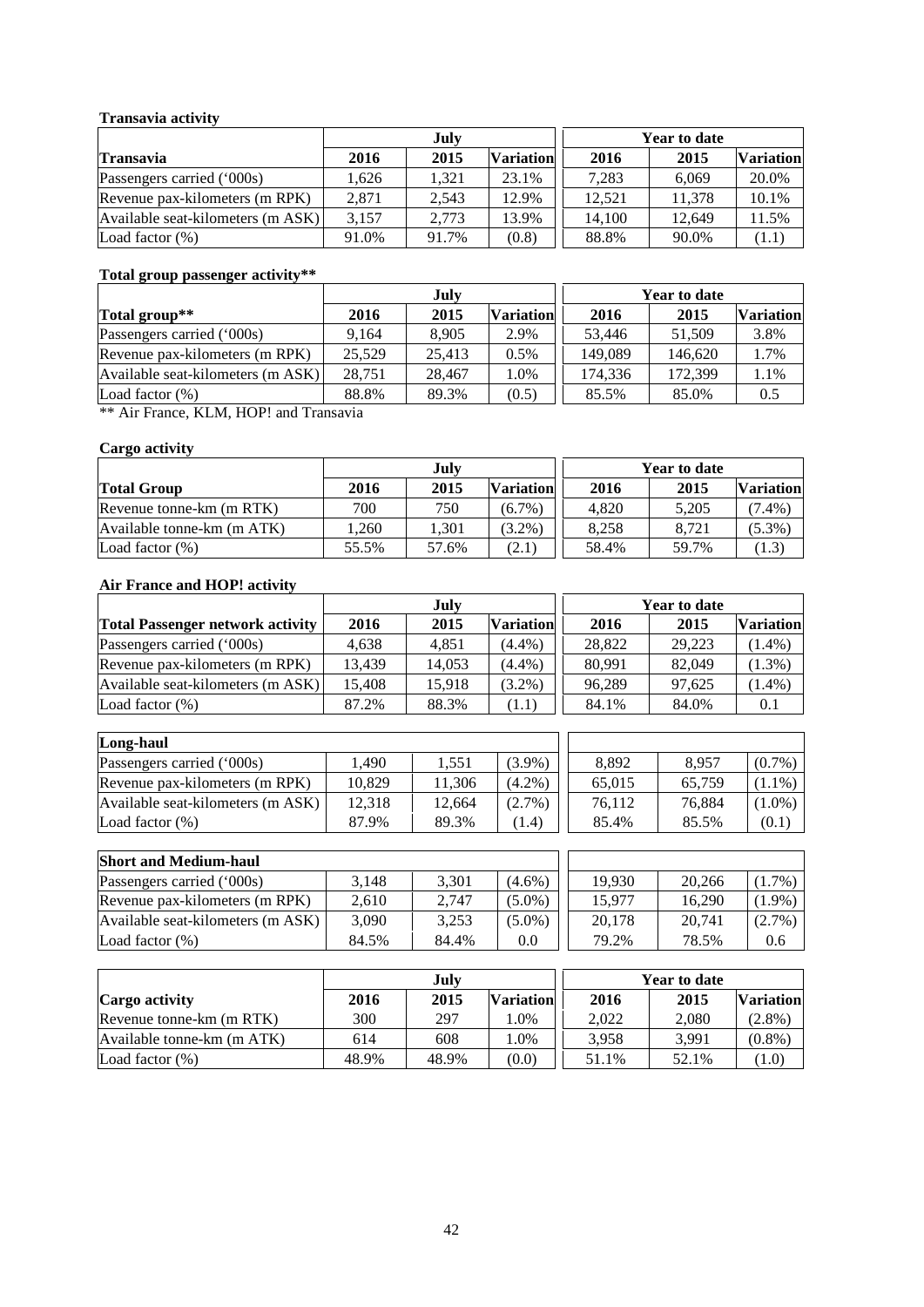# **KLM activity**

| July                              |       |                  | <b>Year to date</b> |        |                  |
|-----------------------------------|-------|------------------|---------------------|--------|------------------|
| 2016                              | 2015  | <b>Variation</b> | 2016                | 2015   | <b>Variation</b> |
| 2,900                             | 2,733 | 6.1%             | 17,341              | 16,217 | 6.9%             |
| 9,219                             | 8,818 | 4.6%             | 55,576              | 53,193 | 4.5%             |
| 10,186                            | 9,777 | 4.2%             | 63,947              | 62,125 | 2.9%             |
| 90.5%                             | 90.2% | 0.3              | 86.9%               | 85.6%  | 1.3              |
|                                   |       |                  |                     |        |                  |
|                                   |       |                  |                     |        |                  |
| 969                               | 932   | 4.0%             | 5,892               | 5,695  | 3.5%             |
| 7,540                             | 7,256 | 3.9%             | 45,727              | 44,188 | 3.5%             |
| 8,280                             | 7,997 | 3.6%             | 52,243              | 50,922 | 2.6%             |
| 91.1%                             | 90.7% | 0.3              | 87.5%               | 86.8%  | 0.8              |
|                                   |       |                  |                     |        |                  |
|                                   |       |                  |                     |        |                  |
| 1,931                             | 1,800 | 7.2%             | 11,449              | 10,522 | 8.8%             |
| 1,679                             | 1,561 | 7.5%             | 9,849               | 9,005  | 9.4%             |
| 1,906                             | 1,780 | 7.0%             | 11,704              | 11,203 | 4.5%             |
| 88.1%                             | 87.7% | 0.4              | 84.1%               | 80.4%  | 3.8              |
| Available seat-kilometers (m ASK) |       |                  |                     |        |                  |

|                            | July  |       |                  | Year to date |       |                  |
|----------------------------|-------|-------|------------------|--------------|-------|------------------|
| Cargo activity             | 2016  | 2015  | <b>Variation</b> | 2016         | 2015  | <b>Variation</b> |
| Revenue tonne-km (m RTK)   | 399   | 453   | 11.8%)           | 2.798        | 3.125 | $(10.5\%)$       |
| Available tonne-km (m ATK) | 645   | 693   | $(6.9\%)$        | 4.300        | 4.730 | $(9.1\%)$        |
| Load factor $(\%)$         | 61.8% | 65.3% | (3.4)            | 65.1%        | 66.1% | 1.0              |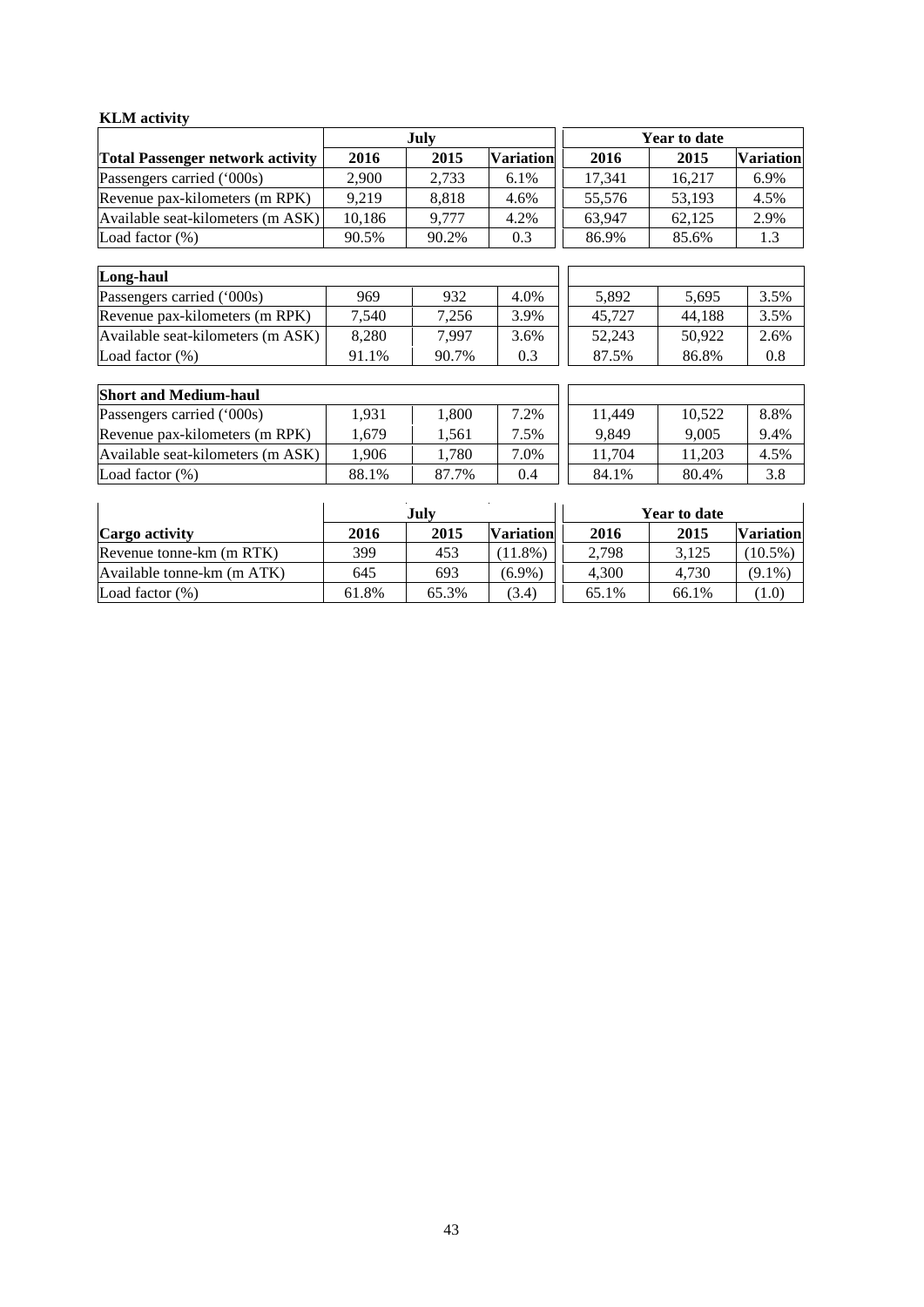# **August 2016 Traffic (press release dated 8 September 2016)**

**Passenger activity: strict capacity discipline passenger network, increase in passengers on Group level**

#### **Traffic highlights**

| <b>Passenger network activity</b><br>(Air France, KLM, HOP!) | Capacity<br>(ASK, %ch.) | Traffic<br>(RPK, % <sub>ch.</sub> ) | <b>Load Factor</b><br>$(\%)$ | <b>Change</b> (pts) |
|--------------------------------------------------------------|-------------------------|-------------------------------------|------------------------------|---------------------|
| Long-haul                                                    | $+0.0\%$                | $-1.7\%$                            | 89.4%                        | $-1.6$              |
| North America                                                | $+0.7\%$                | $-1.8\%$                            | 88.4%                        | $-2.2$              |
| Latin America                                                | $+4.1%$                 | $+3.9%$                             | 88.5%                        | $-0.2$              |
| Asia                                                         | $-6.7\%$                | $-8.4%$                             | 91.7%                        | $-1.7$              |
| Africa / Middle East                                         | $+1.8%$                 | $+0.3%$                             | 88.5%                        | $-1.4$              |
| Caribbean / Indian Ocean                                     | $+6.8\%$                | $+5.5%$                             | 88.9%                        | $-1.1$              |
| <b>Short and Medium-haul</b>                                 | $+0.5\%$                | $-1.8%$                             | 83.0%                        | $-1.9$              |
| <b>Total</b>                                                 | $+0.1\%$                | $-1.7\%$                            | 88.1%                        | $-1.6$              |

▶ 7.2 million passengers, -1.8%

 Slight decrease in load factor, reflecting the increasingly weak supply-demand balance in the different regions of the network and the continuous soft local flows to France

 Excluding the estimated impact of the Air France cabin crew strike, the variation year on year of the unit revenue per available seat kilometer (RASK) ex-currency deteriorated compared to July 2016

As a reminder, the impact of the seven day Air France cabin crew strike (period July  $27^{th}$  – August  $2^{nd}$ ) on the operating result was estimated around  $\epsilon$ 90 million, including the first 2 days of August

| <b>Transavia activity</b> | Capacity<br>(ASK, %ch.) | <b>Traffic</b><br>(RPK, %ch.) | <b>Load Factor</b><br>$\frac{9}{6}$ | <b>Change</b> (pts) |
|---------------------------|-------------------------|-------------------------------|-------------------------------------|---------------------|
| <b>Total</b>              | $+13.9%$                | $+13.2\%$                     | $92.1\%$                            | - 0.6               |

▶ 1.7 million passengers, <math>+21.0%</math>

Strong increase in capacity driven by Transavia France and the expansion of the Munich base

| <b>Total group passenger</b> | Capacity<br>(ASK, %ch.)<br>activity (Air France, KLM, |             | <b>Load Factor</b><br>$(\%)$ | <b>Change</b> (pts) |
|------------------------------|-------------------------------------------------------|-------------|------------------------------|---------------------|
| HOP!, Transavia)             |                                                       | (RPK, %ch.) |                              |                     |
| Total                        | $+1.5%$                                               | $-0.2\%$    | 88.6%                        | $-1.5$              |

 $\triangleright$  8.9 million passengers, +1.9%

| Cargo activity | <b>Traffic</b><br>Capacity<br>(RTK, %ch.)<br>(ATK, %ch.) |          | <b>Load Factor</b><br>$\frac{1}{2}$ | <b>Change</b> (pts) |
|----------------|----------------------------------------------------------|----------|-------------------------------------|---------------------|
| <b>Total</b>   | $-2.7\%$                                                 | $-7.7\%$ | 54.9%                               | $-2.9$              |

Unit revenue per available ton kilometer (RATK) ex-currency clearly down compared to August 2015

#### **Agenda**

10<sup>th</sup> October: September 2016 traffic

3<sup>rd</sup> November: Third Quarter 2016 results

9<sup>th</sup> November: October 2016 traffic

| <b>Investors</b>              | <b>Dirk Voermans</b>        | <b>Press</b>   |
|-------------------------------|-----------------------------|----------------|
| Marie-Agnès de Peslouan       |                             |                |
| $+33149895259$                | $+33149895260$              | $+33141565600$ |
| madepeslouan@airfranceklm.com | divoermans@airfranceklm.com |                |
| Website: www.airfranceklm.com |                             |                |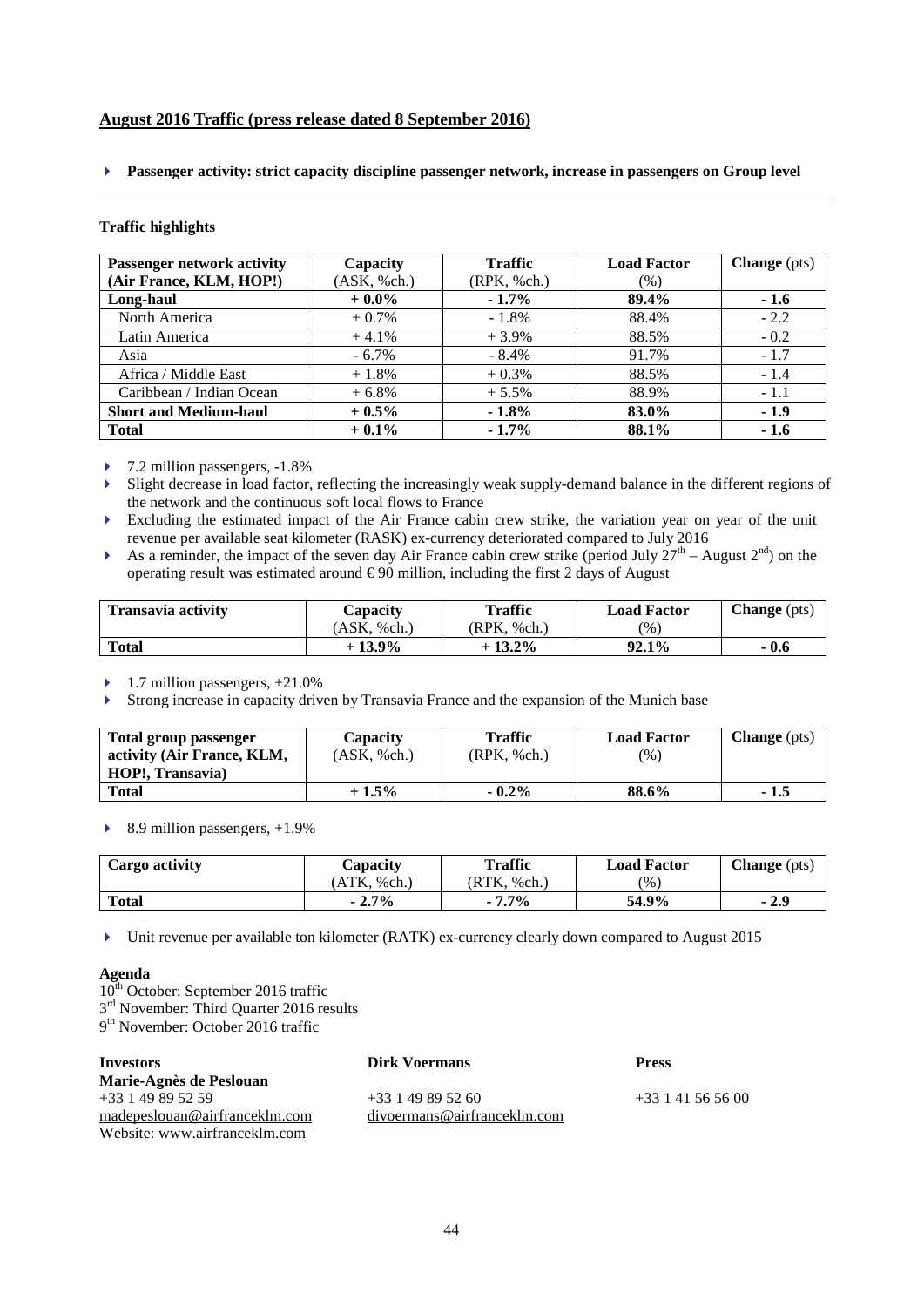# **STATISTICS**

# **Passenger network activity\***

|                                   | <b>August</b> |        |                  | Year to date |         |                  |  |
|-----------------------------------|---------------|--------|------------------|--------------|---------|------------------|--|
| <b>Total Passenger network*</b>   | 2016          | 2015   | <b>Variation</b> | 2016         | 2015    | <b>Variation</b> |  |
| Passengers carried ('000s)        | 7,219         | 7,349  | $(1.8\%)$        | 53,382       | 52,789  | 1.1%             |  |
| Revenue pax-kilometers (m RPK)    | 22,723        | 23,119 | (1.7%)           | 159,291      | 158,362 | 0.6%             |  |
| Available seat-kilometers (m ASK) | 25,780        | 25,748 | 0.1%             | 186,017      | 185,499 | 0.3%             |  |
| Load factor (%)                   | 88.1%         | 89.8%  | (1.6)            | 85.6%        | 85.4%   | 0.3              |  |
| Long-haul                         |               |        |                  |              |         |                  |  |
| Passengers carried ('000s)        | 2,488         | 2,539  | $(2.0\%)$        | 17,272       | 17,190  | 0.5%             |  |
| Revenue pax-kilometers (m RPK)    | 18,591        | 18,912 | (1.7%)           | 129,333      | 128,859 | 0.4%             |  |
| Available seat-kilometers (m ASK) | 20,801        | 20,795 | 0.0%             | 149,156      | 148,602 | 0.4%             |  |
| Load factor (%)                   | 89.4%         | 90.9%  | (1.6)            | 86.7%        | 86.7%   | (0.0)            |  |
| <b>North America</b>              |               |        |                  |              |         |                  |  |
| Passengers carried ('000s)        | 772           | 791    | $(2.4\%)$        | 5,065        | 5,039   | 0.5%             |  |
| Revenue pax-kilometers (m RPK)    | 5,507         | 5,606  | $(1.8\%)$        | 36,158       | 35,775  | 1.1%             |  |
| Available seat-kilometers (m ASK) | 6,232         | 6,187  | 0.7%             | 41,375       | 40,440  | 2.3%             |  |
| Load factor (%)                   | 88.4%         | 90.6%  | (2.2)            | 87.4%        | 88.5%   | (1.1)            |  |
| <b>Latin America</b>              |               |        |                  |              |         |                  |  |
| Passengers carried ('000s)        | 289           | 278    | 3.9%             | 2,092        | 2,016   | 3.8%             |  |
| Revenue pax-kilometers (m RPK)    | 2,773         | 2,668  | 3.9%             | 20,063       | 19,391  | 3.5%             |  |
| Available seat-kilometers (m ASK) | 3,132         | 3,007  | 4.1%             | 22,899       | 22,345  | 2.5%             |  |
| Load factor (%)                   | 88.5%         | 88.7%  | (0.2)            | 87.6%        | 86.8%   | 0.8              |  |
| Asia / Pacific                    |               |        |                  |              |         |                  |  |
| Passengers carried ('000s)        | 564           | 621    | $(9.2\%)$        | 3,998        | 4,232   | $(5.5\%)$        |  |
| Revenue pax-kilometers (m RPK)    | 5,018         | 5,480  | $(8.4\%)$        | 34,991       | 36,960  | $(5.3\%)$        |  |
| Available seat-kilometers (m ASK) | 5,472         | 5,867  | (6.7%)           | 39,973       | 42,336  | $(5.6\%)$        |  |
| Load factor $(\%)$                | 91.7%         | 93.4%  | (1.7)            | 87.5%        | 87.3%   | 0.2              |  |
| <b>Africa / Middle East</b>       |               |        |                  |              |         |                  |  |
| Passengers carried ('000s)        | 519           | 520    | $(0.2\%)$        | 3,645        | 3,532   | 3.2%             |  |
| Revenue pax-kilometers (m RPK)    | 2,841         | 2,834  | 0.3%             | 20,162       | 19,550  | 3.1%             |  |
| Available seat-kilometers (m ASK) | 3,209         | 3,152  | 1.8%             | 24,495       | 24,139  | 1.5%             |  |
| Load factor (%)                   | 88.5%         | 89.9%  | (1.4)            | 82.3%        | 81.0%   | 1.3              |  |
| Caribbean / Indian, Ocean         |               |        |                  |              |         |                  |  |
| Passengers carried ('000s)        | 344           | 328    | 4.8%             | 2,471        | 2,371   | 4.2%             |  |
| Revenue pax-kilometers (m RPK)    | 2,452         | 2,325  | 5.5%             | 17,959       | 17,182  | 4.5%             |  |
| Available seat-kilometers (m ASK) | 2,757         | 2,582  | 6.8%             | 20,414       | 19,341  | 5.5%             |  |
| Load factor $(\%)$                | 88.9%         | 90.0%  | (1.1)            | 88.0%        | 88.8%   | (0.9)            |  |
| <b>Short and Medium-haul</b>      |               |        |                  |              |         |                  |  |
| Passengers carried ('000s)        | 4,732         | 4,811  | $(1.6\%)$        | 36,110       | 35,600  | 1.4%             |  |
| Revenue pax-kilometers (m RPK)    | 4,133         | 4,208  | $(1.8\%)$        | 29,958       | 29,503  | 1.5%             |  |
| Available seat-kilometers (m ASK) | 4,979         | 4,953  | 0.5%             | 36,861       | 36,897  | $(0.1\%)$        |  |
| Load factor $(\%)$                | 83.0%         | 85.0%  | (1.9)            | 81.3%        | 80.0%   | 1.3              |  |

\* Air France, KLM, and HOP!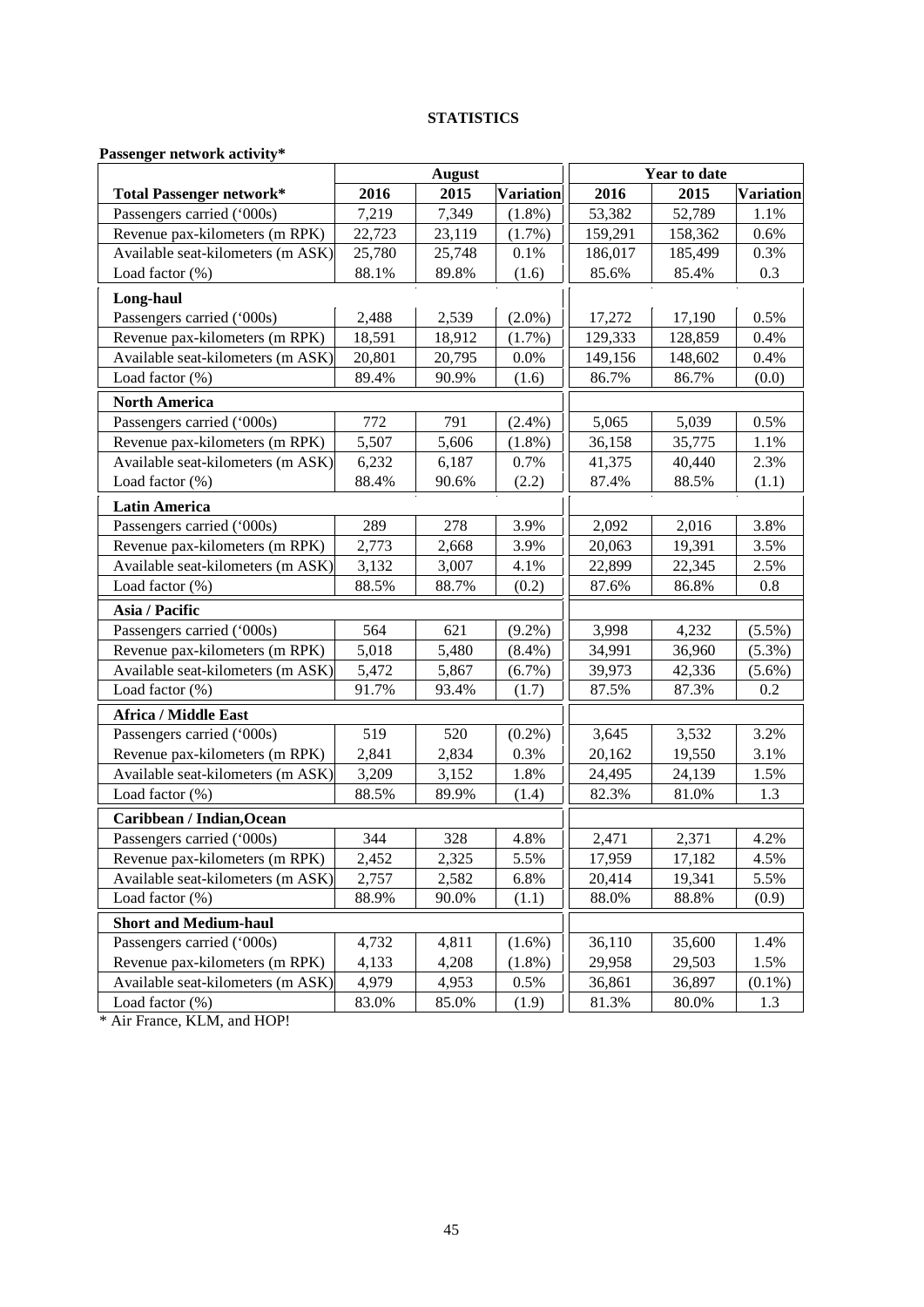# **Transavia activity**

|                                   | <b>August</b> |       |                  | Year to date |        |                  |
|-----------------------------------|---------------|-------|------------------|--------------|--------|------------------|
| <b>Transavia</b>                  | 2016          | 2015  | <b>Variation</b> | 2016         | 2015   | <b>Variation</b> |
| Passengers carried ('000s)        | 1.679         | 1.387 | 21.0%            | 8.962        | 7.457  | 20.2%            |
| Revenue pax-kilometers (m RPK)    | 2,985         | 2.637 | 13.2%            | 15.507       | 14.014 | 10.6%            |
| Available seat-kilometers (m ASK) | 3.243         | 2.846 | 13.9%            | 17.343       | 15.495 | 11.9%            |
| Load factor $(\%)$                | 92.1%         | 92.6% | (0.6)            | 89.4%        | 90.4%  | (1.0)            |

# **Total group passenger activity\*\***

|                                   | <b>August</b> |        |                  | Year to date |         |                  |
|-----------------------------------|---------------|--------|------------------|--------------|---------|------------------|
| Total group**                     | 2016          | 2015   | <b>Variation</b> | 2016         | 2015    | <b>Variation</b> |
| Passengers carried ('000s)        | 8.899         | 8.737  | .9%              | 62.344       | 60,246  | 3.5%             |
| Revenue pax-kilometers (m RPK)    | 25,709        | 25.756 | $(0.2\%)$        | 174.798      | 172,376 | 1.4%             |
| Available seat-kilometers (m ASK) | 29,023        | 28.594 | 1.5%             | 203,360      | 200,994 | 1.2%             |
| Load factor $(\%)$                | 88.6%         | 90.1%  | (1.5)            | 86.0%        | 85.8%   | 0.2              |

\*\* Air France, KLM, HOP! and Transavia

#### **Cargo activity**

|                            | <b>August</b> |       |                  | Year to date |        |                  |
|----------------------------|---------------|-------|------------------|--------------|--------|------------------|
| <b>Total Group</b>         | 2016          | 2015  | <b>Variation</b> | 2016         | 2015   | <b>Variation</b> |
| Revenue tonne-km (m RTK)   | 701           | 759   | $7\%$            | 5,521        | 5.965  | $1.4\%$          |
| Available tonne-km (m ATK) | 1.276         | 1.312 | $(2.7\%)$        | 9,535        | 10.034 | $(5.0\%)$        |
| Load factor $(\%)$         | 54.9%         | 57.8% | (2.9)            | 57.9%        | 59.4%  | (1.5)            |

# **Air France and HOP! activity**

|                                         | August |        | <b>Year to date</b> |         |         |                  |
|-----------------------------------------|--------|--------|---------------------|---------|---------|------------------|
| <b>Total Passenger network activity</b> | 2016   | 2015   | <b>Variation</b>    | 2016    | 2015    | <b>Variation</b> |
| Passengers carried ('000s)              | 4,383  | 4,622  | $(5.2\%)$           | 33,205  | 33,845  | $(1.9\%)$        |
| Revenue pax-kilometers (m RPK)          | 13,484 | 14,181 | $(4.9\%)$           | 94,476  | 96,230  | $(1.8\%)$        |
| Available seat-kilometers (m ASK)       | 15,590 | 15,973 | $(2.4\%)$           | 111,879 | 113,598 | $(1.5\%)$        |
| Load factor $(\%)$                      | 86.5%  | 88.8%  | (2.3)               | 84.4%   | 84.7%   | (0.3)            |
|                                         |        |        |                     |         |         |                  |
| Long-haul                               |        |        |                     |         |         |                  |
| Passengers carried ('000s)              | 1,514  | 1,588  | $(4.7\%)$           | 10,406  | 10,545  | $(1.3\%)$        |
| Revenue pax-kilometers (m RPK)          | 10,983 | 11,520 | $(4.7\%)$           | 75,998  | 77,280  | $(1.7\%)$        |
| Available seat-kilometers (m ASK)       | 12,519 | 12,807 | $(2.3\%)$           | 88,630  | 89,691  | $(1.2\%)$        |
| Load factor $(\%)$                      | 87.7%  | 90.0%  | (2.2)               | 85.7%   | 86.2%   | (0.4)            |
|                                         |        |        |                     |         |         |                  |
| <b>Short and Medium-haul</b>            |        |        |                     |         |         |                  |
| Passengers carried ('000s)              | 2,869  | 3,033  | $(5.4\%)$           | 22,799  | 23,300  | $(2.2\%)$        |
| Revenue pax-kilometers (m RPK)          | 2,501  | 2,661  | $(6.0\%)$           | 18,478  | 18,951  | $(2.5\%)$        |
| Available seat-kilometers (m ASK)       | 3,071  | 3,166  | $(3.0\%)$           | 23,249  | 23,907  | $(2.8\%)$        |
| Load factor $(\%)$                      | 81.4%  | 84.0%  | (2.6)               | 79.5%   | 79.3%   | 0.2              |
|                                         |        |        |                     |         |         |                  |

|                            | August |       |                  | <b>Year to date</b> |       |                  |
|----------------------------|--------|-------|------------------|---------------------|-------|------------------|
| Cargo activity             | 2016   | 2015  | <b>Variation</b> | 2016                | 2015  | <b>Variation</b> |
| Revenue tonne-km (m RTK)   | 289    | 299   | $(3.5\%)$        | 2.311               | 2,380 | $(2.9\%)$        |
| Available tonne-km (m ATK) | 620    | 614   | $1.0\%$          | 4.578               | 4.606 | $(0.6\%)$        |
| Load factor (%)            | 46.6%  | 48.7% | (2.2)            | 50.5%               | 51.7% | (1.2)            |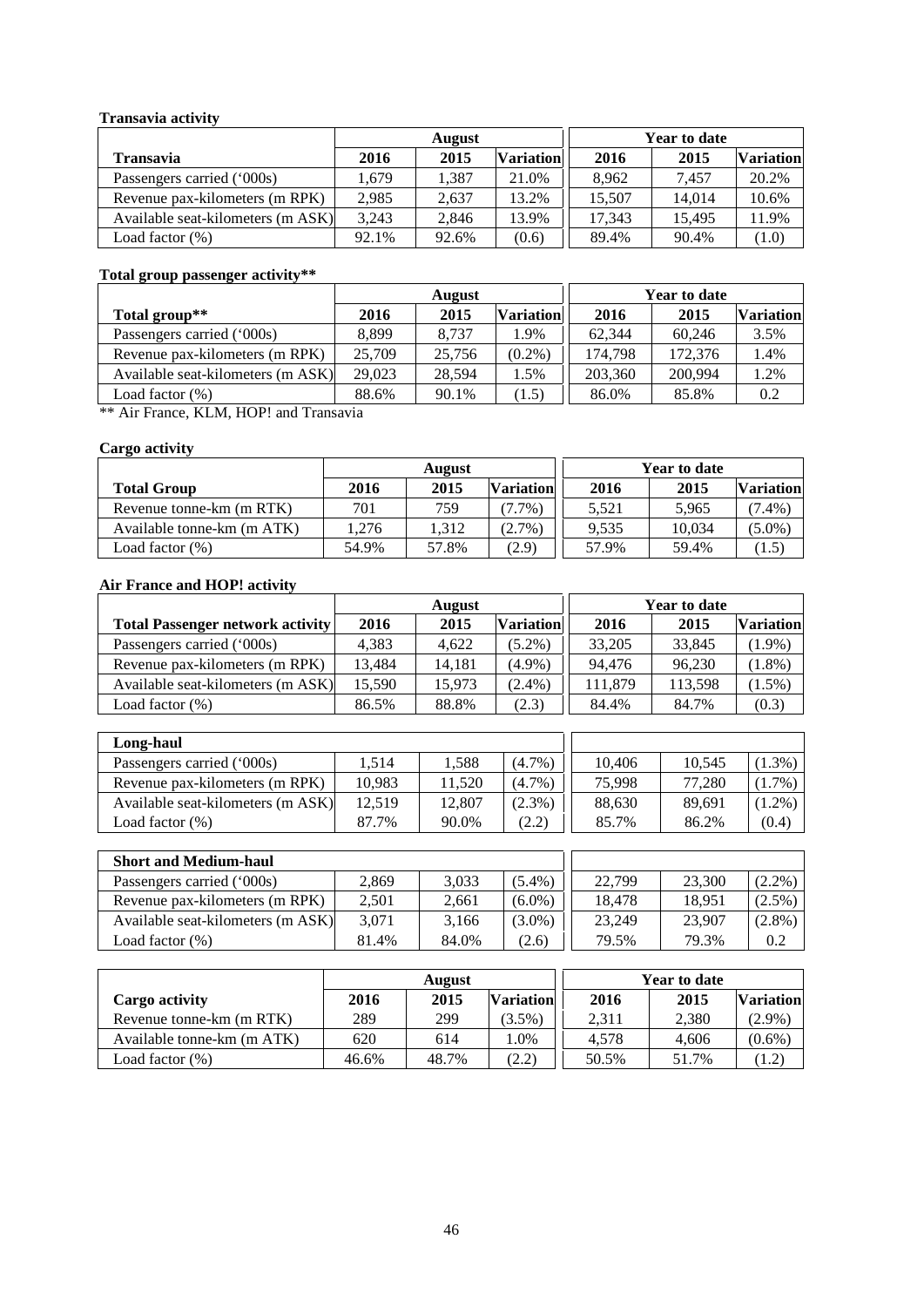# **KLM activity**

|                                         | <b>August</b> |       |                  | <b>Year to date</b> |        |                  |  |
|-----------------------------------------|---------------|-------|------------------|---------------------|--------|------------------|--|
| <b>Total Passenger network activity</b> | 2016          | 2015  | <b>Variation</b> | 2016                | 2015   | <b>Variation</b> |  |
| Passengers carried ('000s)              | 2,836         | 2.727 | 4.0%             | 20.178              | 18.944 | 6.5%             |  |
| Revenue pax-kilometers (m RPK)          | 9.239         | 8,938 | 3.4%             | 64,815              | 62,132 | 4.3%             |  |
| Available seat-kilometers (m ASK)       | 10,191        | 9,775 | 4.3%             | 74,138              | 71,900 | 3.1%             |  |
| Load factor $(\%)$                      | 90.7%         | 91.4% | (0.8)            | 87.4%               | 86.4%  | 1.0              |  |
|                                         |               |       |                  |                     |        |                  |  |
| Long-haul                               |               |       |                  |                     |        |                  |  |

| Long-haul                         |       |       |       |        |        |      |
|-----------------------------------|-------|-------|-------|--------|--------|------|
| Passengers carried ('000s)        | 974   | 950   | 2.5%  | 6,866  | 6.645  | 3.3% |
| Revenue pax-kilometers (m RPK)    | 7.607 | 7,391 | 2.9%  | 53,335 | 51,579 | 3.4% |
| Available seat-kilometers (m ASK) | 8,283 | 7.989 | 3.7%  | 60,526 | 58,911 | 2.7% |
| Load factor $(\%)$                | 91.8% | 92.5% | (0.7) | 88.1%  | 87.6%  | 0.6  |
|                                   |       |       |       |        |        |      |
| <b>Short and Medium-haul</b>      |       |       |       |        |        |      |
| Passengers carried ('000s)        | 1,862 | 1.777 | 4.8%  | 13.311 | 12.300 | 8.2% |
| Revenue pax-kilometers (m RPK)    | 1,632 | 1.547 | 5.5%  | 11,480 | 10,552 | 8.8% |
| Available seat-kilometers (m ASK) | 1,908 | 1.787 | 6.8%  | 13,612 | 12,990 | 4.8% |
| Load factor $(\%)$                | 85.5% | 86.6% | (1.1) | 84.3%  | 81.2%  | 3.1  |

|                            | <b>August</b> |       |                  | Year to date |       |                  |  |
|----------------------------|---------------|-------|------------------|--------------|-------|------------------|--|
| Cargo activity             | 2016          | 2015  | <b>Variation</b> | 2016         | 2015  | <b>Variation</b> |  |
| Revenue tonne-km (m RTK)   | 412           | 460   | $(10.4\%)$       | 3.210        | 3.585 | $(10.5\%)$       |  |
| Available tonne-km (m ATK) | 656           | 698   | $(6.0\%)$        | 4.956        | 5.428 | $(8.7\%)$        |  |
| Load factor $(\%)$         | 62.8%         | 65.9% | (3.1)            | 64.8%        | 66.0% | (1.3)            |  |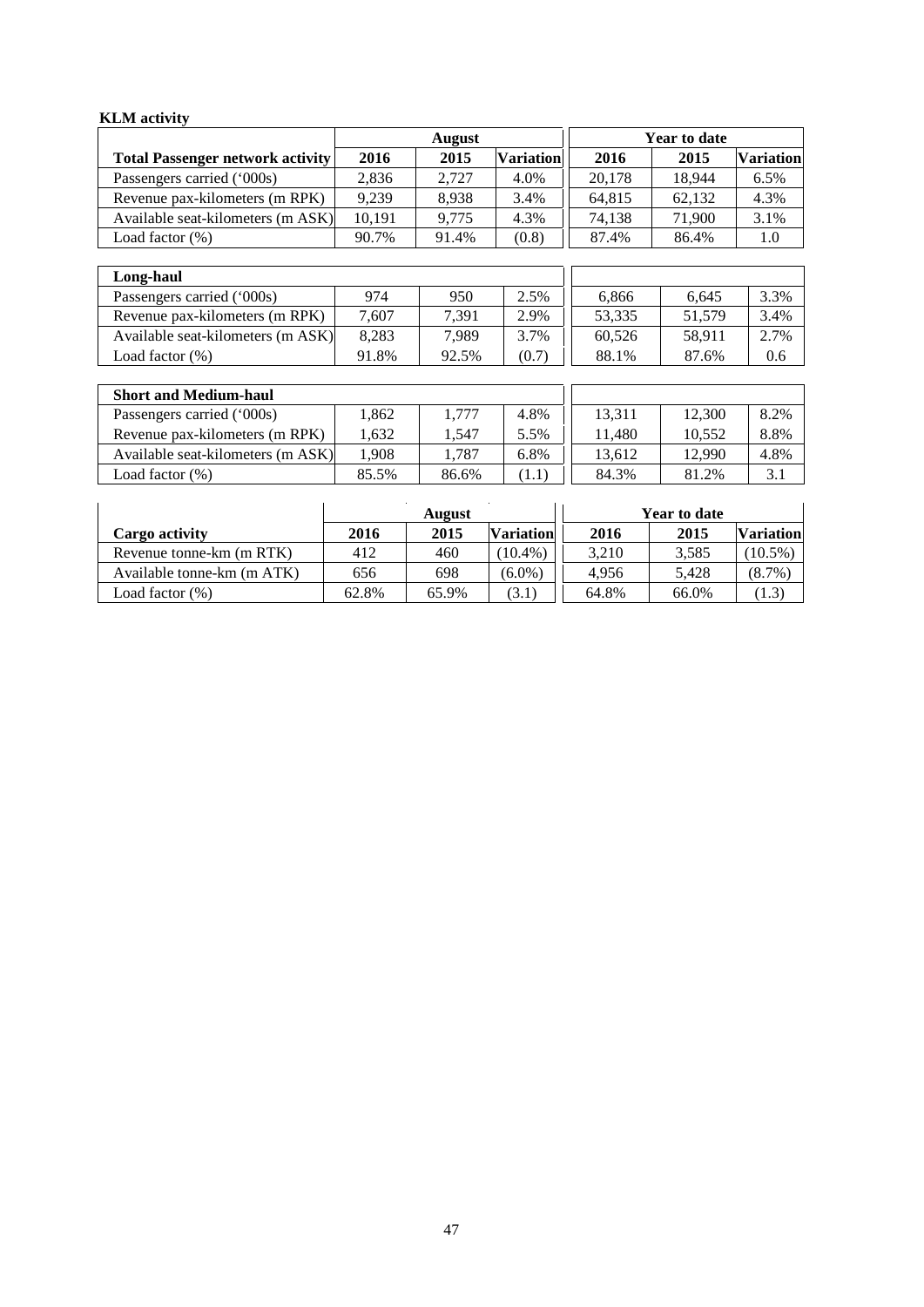# **KLM Flight Deck Crew plan: Court decides in KLM's favour (press release dated 27 September 2016)**

The Amsterdam District Court today ruled in favour of KLM in the pension dispute with the VNV (the Dutch Airline Pilots' Association) concerning KLM's cancellation of the protocol regarding Structural Surpluses and Deficits (*Structureel Overschotten en Tekorten* or STROT) starting 1 December 2016.

The consequences brought about by changes to Dutch pension legislation applicable as of 1 January 2015 combined with low interest rates would force KLM to make a significant additional contribution by the end of the year to achieve indexation of the KLM Flight Deck Crew Plan. As this could impact the company's financial situation, KLM had to take the extreme measure of cancelling the protocol regarding Structural Surpluses and Deficits (STROT) with the VNV (the Dutch Airline Pilots' Association) and the related financing agreement with the Pension Fund.

KLM is confident it will be able to arrive at a suitable solution with the VNV.

| <b>Investors</b>              | <b>Dirk Voermans</b>        | <b>Press</b>   |
|-------------------------------|-----------------------------|----------------|
| Marie-Agnès de Peslouan       |                             |                |
| $+33$ 1 49 89 52 59           | $+33149895260$              | $+33141565600$ |
| madepeslouan@airfranceklm.com | divoermans@airfranceklm.com |                |
| Website: www.airfranceklm.com |                             |                |
|                               |                             |                |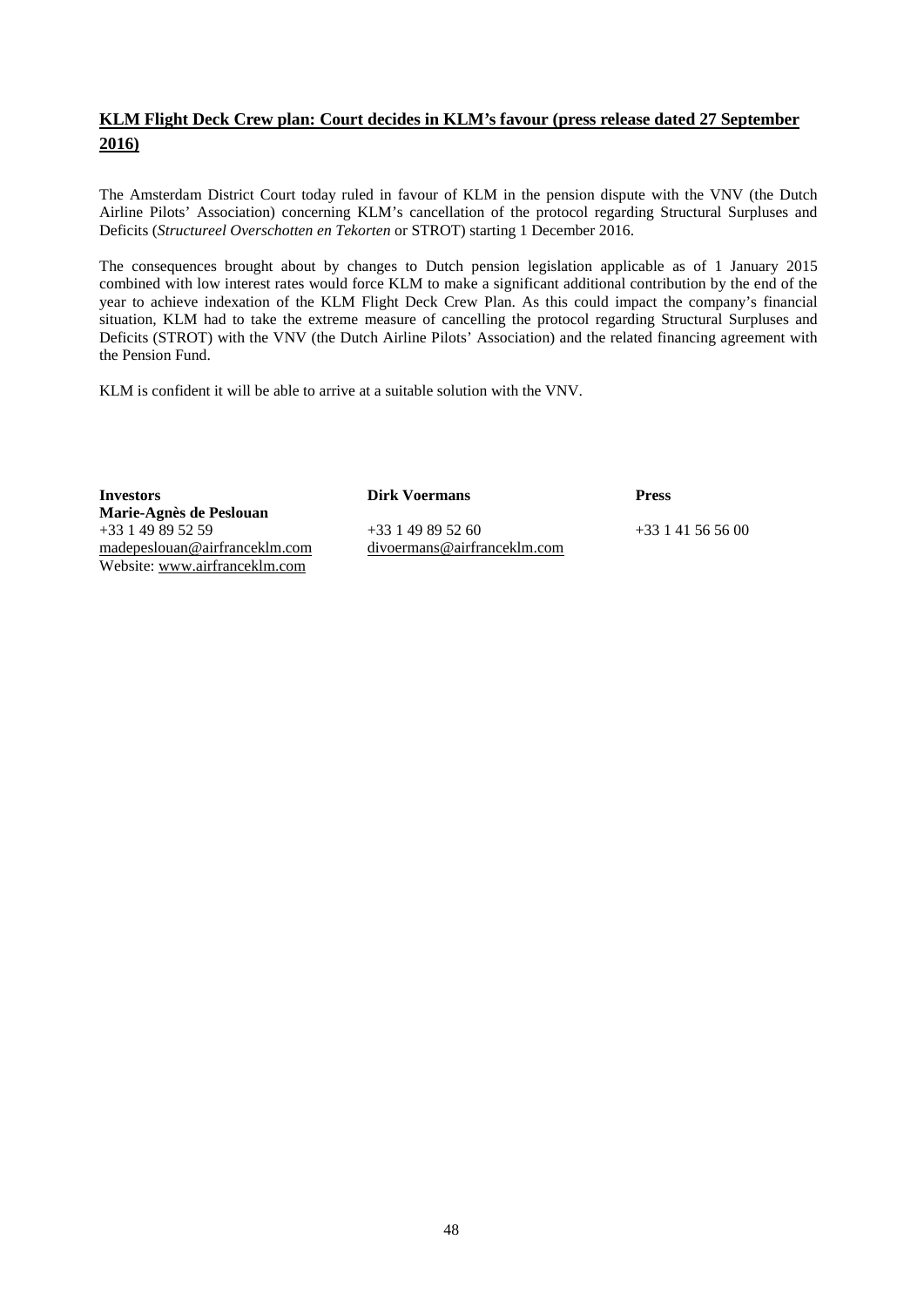#### **TAXATION**

<span id="page-48-0"></span>*The following is a summary limited to certain tax considerations in France relating to the Notes as of the date of this prospectus and subject to any changes in law, and is included herein solely for information purposes. It does not purport to be a comprehensive description of all the tax considerations which may be relevant to a decision to purchase, own or dispose of the Notes. Each prospective holder or beneficial owner of Notes should consult its tax advisor as to the tax consequences of any investment in or ownership and disposition of the Notes.*

#### **France**

*The following specifically contains information on withholding taxes levied on the income from the Notes held by Noteholders who do not otherwise hold shares of the Issuer and This summary is based on the laws in force in France as of the date of this Prospectus, as applied and construed by the French tax authorities, subject to any changes in law or in interpretation. Persons who are in any doubt as to their tax position should consult a professional tax adviser.*

Payments of interest and other revenues made by the Issuer with respect to the Notes will not be subject to the withholding tax set out under Article 125 A III of the French *Code général des impôts* unless such payments are made outside France in a non-cooperative State or territory (*Etat ou territoire non coopératif*) within the meaning of Article 238-0 A of the French *Code général des impôts* (a "**Non- Cooperative State**"). If such payments under the Notes are made in a Non-Cooperative State, a 75% withholding tax will be applicable (subject to certain exceptions and to the more favourable provisions of any applicable double tax treaty) by virtue of Article 125 A III of the French *Code général des impôts*. The 75% withholding tax is applicable irrespective of the tax residence of the Noteholder. The list of Non-Cooperative States is published by a ministerial executive order, which may be updated on a yearly basis.

Furthermore, in application of article 238 A of the French *Code général des impôts*, interest and other revenues on such Notes are not deductible from the Issuer's taxable income inter alia if they are paid or accrued to persons domiciled or established in a Non-Cooperative State or paid to a bank account opened in a financial institution located in such a Non- Cooperative State (the "**Deductibility Exclusion**"). Under certain conditions, any such non-deductible interest and other revenues may be recharacterised as deemed distributions pursuant to Articles 109 et seq. of the French Code *général des impôts*, in which case such nondeductible interest and other revenues may be subject to the withholding tax set out under Article 119 bis 2 of the French *Code général des impôts*, at a rate of 30% or 75% (subject to the more favourable provisions of any applicable double tax treaty).

Notwithstanding the foregoing, neither the 75% withholding tax provided by Article 125 A III of the French *Code général des impôts* nor, to the extent the relevant interest or other revenues relate to genuine transactions and are not in an abnormal or exaggerated amount, the Deductibility Exclusion and the related withholding tax set out in article 119 bis 2 of the French *Code général des impôts* will apply in respect of the issue of the Notes if the Issuer can prove that the principal purpose and effect of such issue of Notes were not that of allowing the payments of interest or other revenues to be made in a Non-Cooperative State (the "**Exception**"). Pursuant to the official regulation (*Bulletin Officiel des Finances Publiques-Impôts*)*BOI*-INT-DG-20-50-20140211, n°550 and 990, BOI-RPPM-RCM-30-10-20-40-20140211, n°70, BOI-IR-DOMIC-10- 20-20-60-20150320, n°10, an issue of notes will benefit from the Exception without the Issuer having to provide any proof of the purpose and effect of the issue of the Notes if such notes are, *inter alia*:

(i) admitted to trading on a regulated market or on a French or foreign multilateral securities trading system provided that such market or system is not located in a Non-Cooperative State, and the operation of such market is carried out by a market operator or an investment services provider, or by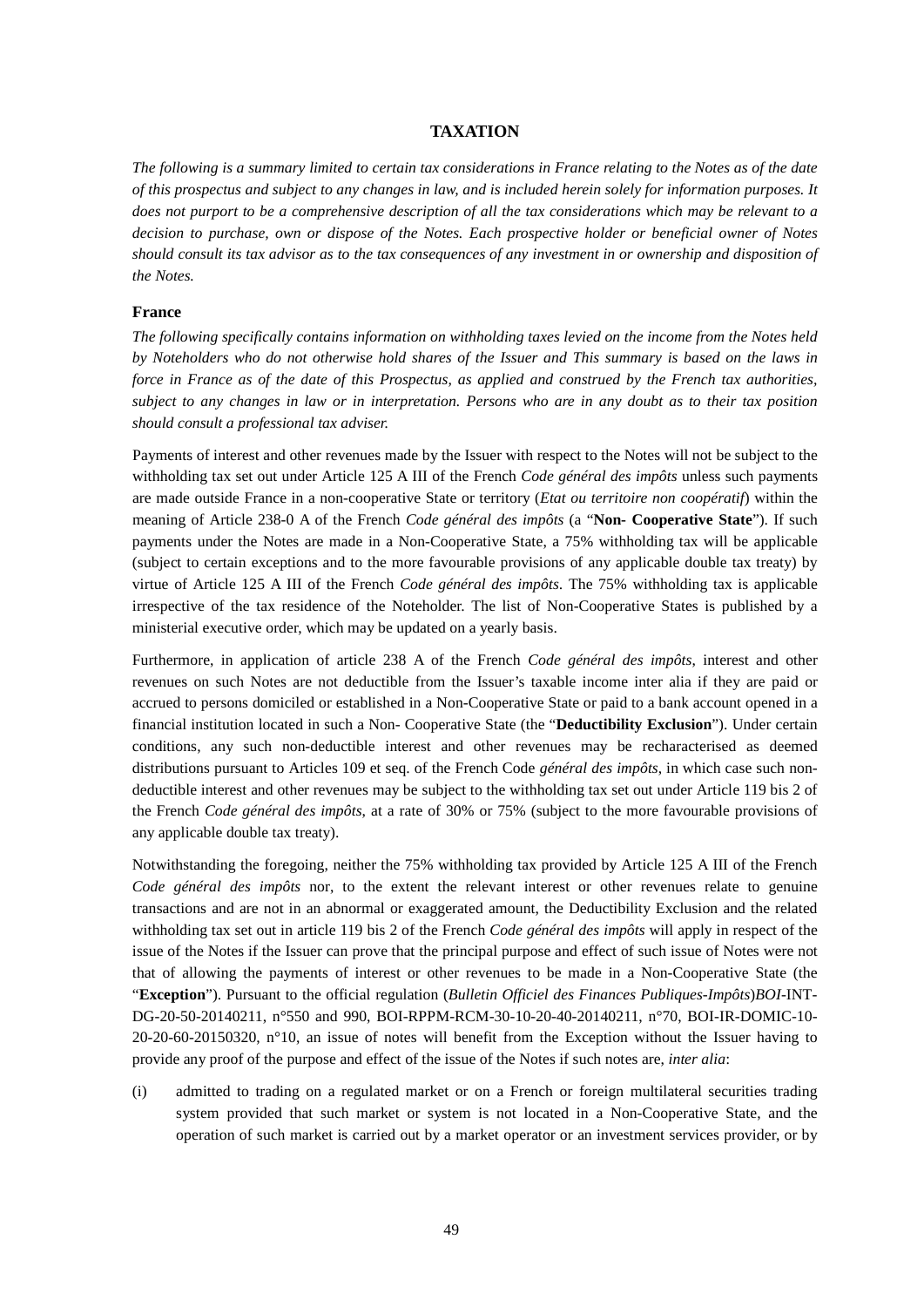such other similar foreign entity, provided further that such market operator, investment services provider or entity is not located in a Non-Cooperative State; or

(ii) admitted, at the time of their issue, to the clearing operations of a central depositary or of a securities clearing and delivery and payments systems operator within the meaning of Article L.561-2 of the French *Code monétaire et financier*, or of one or more similar foreign depositaries or operators provided that such depositary or operator is not located in a Non- Cooperative State.

Consequently, payments of interest and other revenues made by the Issuer under the Notes are not subject to the withholding tax set out under Article 125 A III of the French *Code général des impôts*.

#### **Payments made to individuals fiscally domiciled in France**

Pursuant to Article 125 A of the French *Code général des impôts* (i.e. where the paying agent (*établissement payeur*) is located in France), subject to certain limited exceptions, interest and similar income received by individuals who are fiscally domiciled (*domiciliés fiscalement*) in France are subject to a 24 % withholding tax, which is deductible from their personal income tax liability in respect of the year in which the payment has been made. Social contributions (CSG, CRDS and other related contributions) are also levied by way of withholding tax at an aggregate rate of 15.5 % on interest and similar income paid to individuals who are fiscally domiciled (*domiciliés fiscalement*) in France. Holders of Notes who are French tax resident individuals are urged to consult with their usual tax advisor on the way the 24% levy and the 15.5% social security contributions are collected, where the paying agent is not located in France.

**All prospective investors should seek independent advice as to their tax positions.**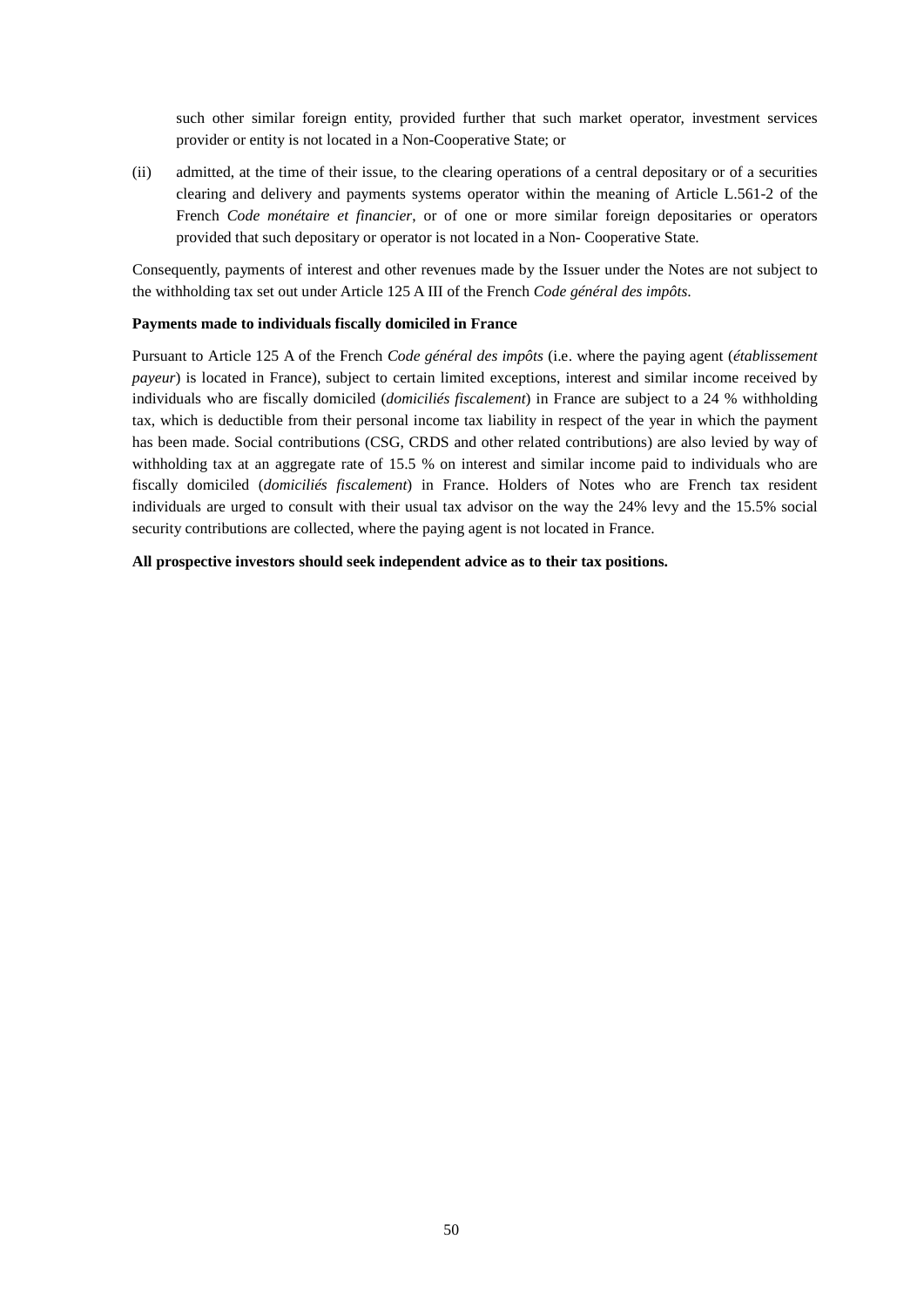#### **SUBSCRIPTION AND SALE**

<span id="page-50-0"></span>Pursuant to a subscription agreement dated 10 October 2016 (the "**Subscription Agreement**") entered into between HSBC Bank plc, Société Générale, Citigroup Global Markets Limited, Commerzbank Aktiengesellschaft, Crédit Industriel et Commercial S.A. and Goldman Sachs International (the "**Joint Lead Managers**") and the Issuer, the Joint Lead Managers have agreed, subject to satisfaction of certain conditions, to jointly and severally subscribe and pay for the Notes at a price equal to 100 per cent. of their principal amount less the commissions agreed between the Issuer and the Joint Lead Managers. The Subscription Agreement entitles the Joint Lead Managers to terminate it in certain circumstances prior to payment being made to the Issuer.

#### **General Restrictions**

Neither the Issuer nor any Joint Lead Manager has taken or will take any action in any jurisdiction that would, or is intended to, permit a public offering of the Notes or possession or distribution of this Prospectus (in preliminary, proof or final form) or of any other offering material relating to the Notes, in any country or jurisdiction where action for that purpose is required.

Each Joint Lead Manager has agreed that it will comply, to the best of its knowledge, with all applicable laws and regulations in each jurisdiction in which it acquires, offers, sells or delivers Notes or has in its possession or distributes this Prospectus (in preliminary, proof or final form) or any other material. It will also ensure that no obligations are imposed on the Issuer or any other Joint Lead Manager in any such jurisdiction as a result of any of the foregoing actions.

#### **France**

The Issuer and each Joint Lead Manager has represented and agreed that it has not offered or sold, and will not offer or sell directly or indirectly, any Notes to the public in the Republic of France, and has not distributed or caused to be distributed and will not distribute or cause to be distributed to the public in the Republic of France this Prospectus or any other offering material relating to the Notes, and such offers, sales and distributions have been and will be made in France only to (i) providers of investment services relating to portfolio management for the account of third parties (*personnes fournissant le service d'investissement de gestion de portefeuille pour compte de tiers*), and/or (ii) qualified investors (*investisseurs qualifiés*), to the exclusion of any individuals, acting for their own account, all as defined in, and in accordance with, Articles L.411-1, L.411-2 and D.411-1 of the French *Code monétaire et financier*.

#### **United States**

The Notes have not been and will not be registered under the Securities Act or the securities law of any U.S. state, and the Notes may not be offered or sold, directly or indirectly, within the United States or to, or for the account or benefit of, U.S. persons except in certain transactions exempt from, or not subject to, the registration requirements of the Securities Act and in compliance with applicable state securities laws. The Notes are being offered and sold solely outside of the United States to non-U.S. persons in reliance on and in accordance with Regulation S. Terms used in this paragraph and not otherwise defined herein have the meanings given to them by Regulation S under the Securities Act ("**Regulation S**").

Each Joint Lead Manager has agreed that (i) except as permitted by the Subscription Agreement, it will not offer, sell or deliver the Notes  $(x)$  as part of its distribution at any time or  $(y)$  otherwise until 40 days after the completion of the distribution of the Notes (the "**Distribution Compliance Period**"), within the United States or to, or for the account or benefit of, U.S. persons, and (ii) it will have sent to each dealer to which it sells Notes during the Distribution Compliance Period a confirmation or other notice setting forth the restrictions on offers and sales of the Notes within the United States or to, or for the account or benefit of, U.S. persons.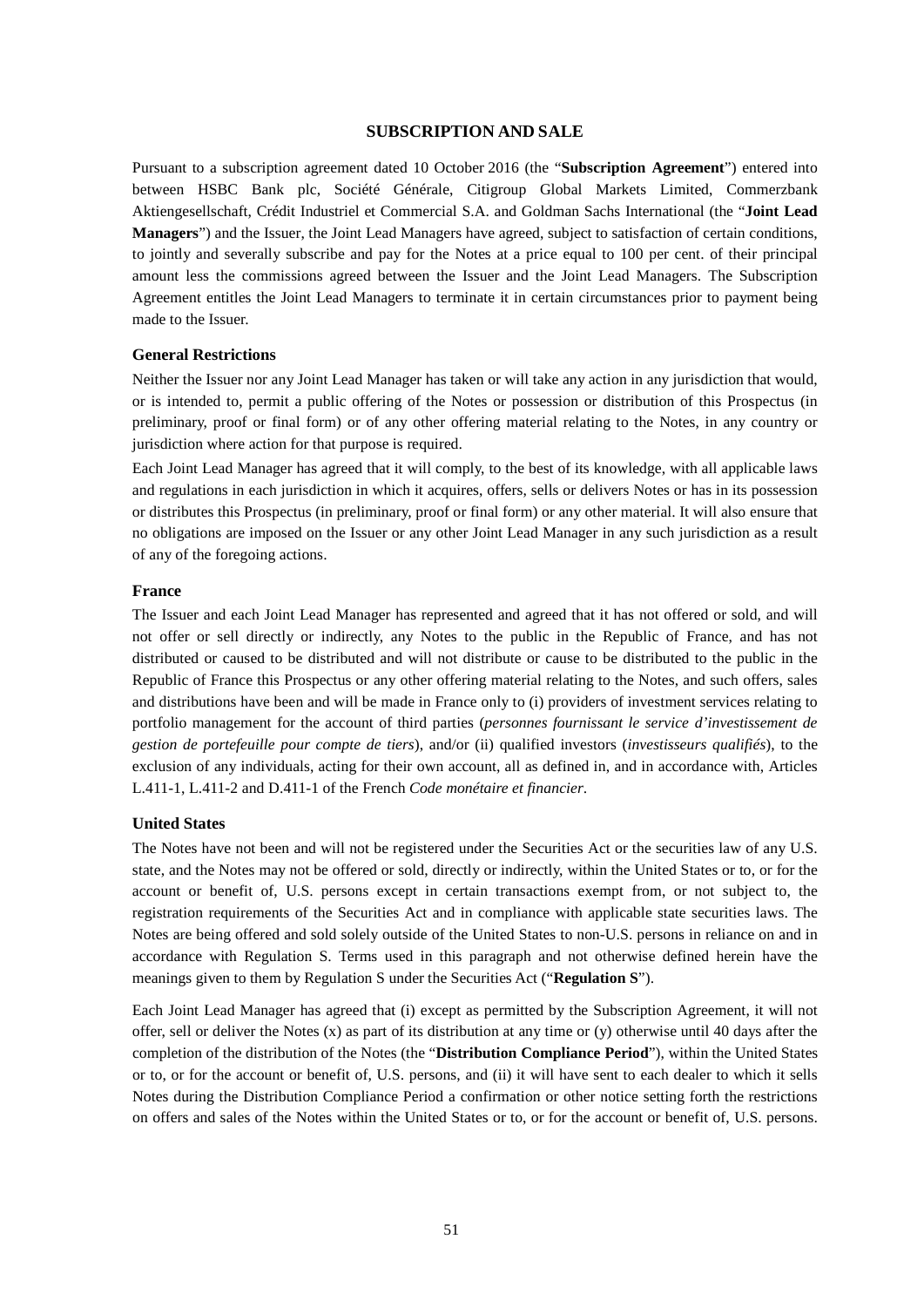Terms used in this paragraph and not otherwise defined herein have the meanings given to them by Regulation S.

In addition, until 40 days after the commencement of the offering of the Notes, an offer or sale of Notes within the United States by a dealer (whether or not it is participating in the offering) may violate the registration requirements of the Securities Act.

The Notes are subject to U.S. tax law requirements and may not be offered, sold or delivered within the United States or its possessions or to a U.S. person, except in certain transactions permitted by U.S. tax regulations. Terms used in this paragraph have the meanings given to them by the U.S. Internal Revenue Code of 1986, as amended, and regulations thereunder.

# **United Kingdom**

Each Joint Lead Manager has represented and agreed that:

- (i) it has only communicated or caused to be communicated and will only communicate or cause to be communicated an invitation or inducement to engage in investment activity (within the meaning of section 21 of the Financial Services and Markets Act 2000, as amended (the "**FSMA**")) received by it in connection with the issue or sale of any Notes which are the subject of the offering contemplated by this Prospectus in circumstances in which section 21 (1) of the FSMA does not apply to the Issuer; and
- (ii) it has complied and will comply with all applicable provisions of the FSMA with respect to anything done by it in relation to the Notes in, from or otherwise involving the United Kingdom.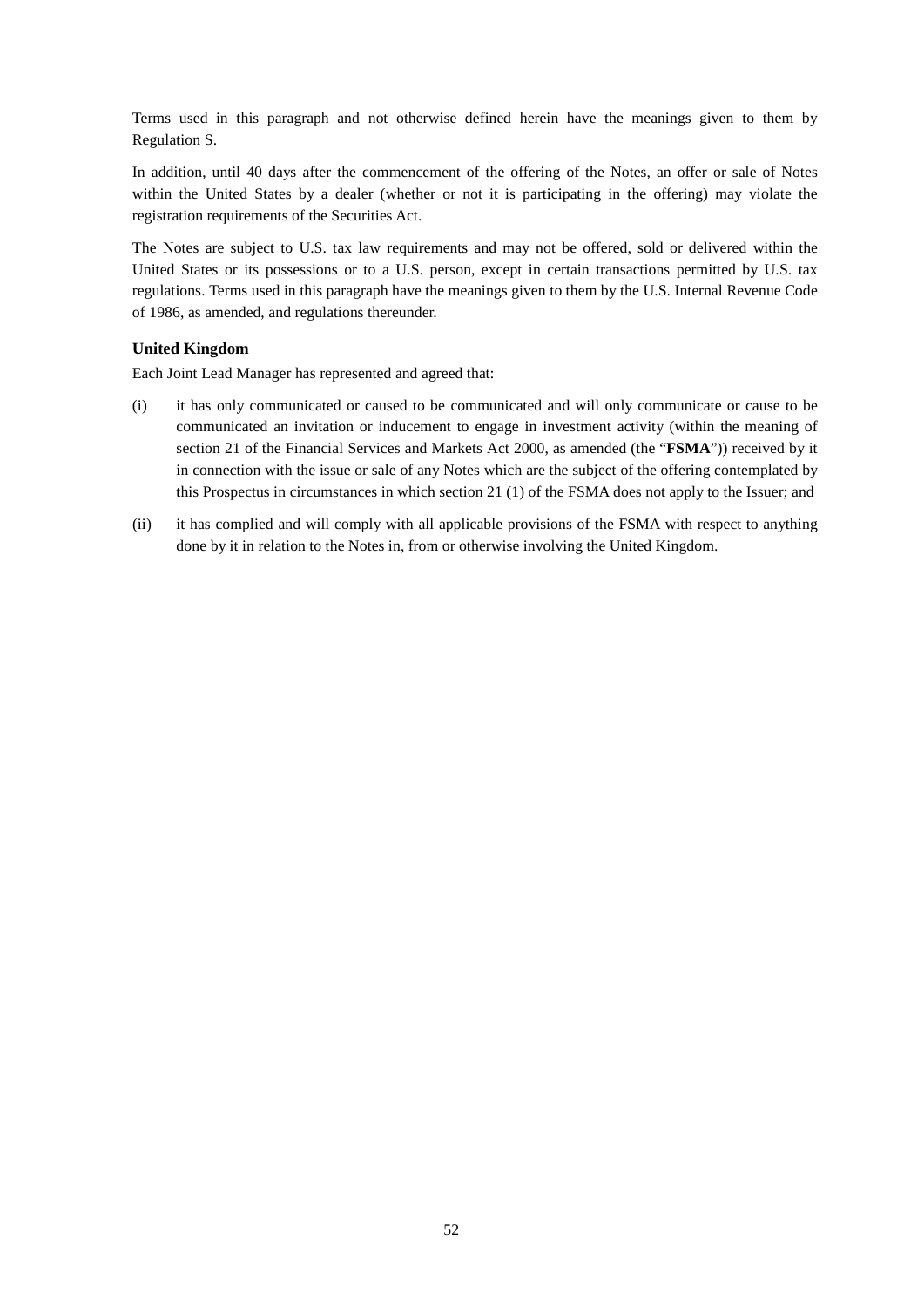# **GENERAL INFORMATION**

- <span id="page-52-0"></span>1. Application has been made to the AMF to approve this document as a prospectus and this Prospectus has received visa n°16-473 from the AMF on 10 October 2016. Application has been made for the Notes to be listed on, and admitted to trading on the regulated market (within the meaning of Directive 2004/39/EC, as amended) of Euronext Paris on 12 October 2016.
- 2. The Notes have been accepted for clearance through Euroclear France (66, rue de la Victoire, 75009 Paris, France), Clearstream (42, avenue JF Kennedy, 1855 Luxembourg, Luxembourg) and Euroclear (1, boulevard du Roi Albert II, 1210 Brussels, Belgium) with the Common Code 150410410. The International Securities Identification Number (ISIN) for the Notes is FR0013212958.
- 3. The issue of the Notes has been authorised pursuant to a resolution of the Board of Directors (*Conseil d'administration*) of the Issuer dated 15 March 2016 and a decision of its Chairman and Chief Executive Officer (*Président Directeur général*) dated 5 October 2016.
- 4. The Issuer has obtained all necessary consents, approvals and authorisations in the Republic of France in connection with the issue of, and performance of the Issuer's obligations under the Notes.
- 5. The total expenses related to the admission to trading are estimated at  $\epsilon 0.500$ .
- 6. The yield of the Notes is 3.750 per cent. *per annum*. The yield is calculated at the Issue Date on the basis of the issue price. It is not an indication of future yield.
- 7. Save for any fees payable to the Joint Lead Managers, as far as the Issuer is aware, no person involved in the issue of the Notes has an interest material, including any conflicting interest, to the issue.
- 8. Save as disclosed in item 11.6 of the cross-reference table on page 11 of this Prospectus, there has been no significant change in the financial or trading position of the Issuer or the Group since 30 June 2016.
- 9. There has been no material adverse change in the prospects of the Issuer or the Group since 31 December 2015.
- 10. Save as disclosed in item 11.5 of the cross-reference table on page 11 of this Prospectus, there have been no governmental, legal or arbitration proceedings (including any such proceedings which are pending or threatened of which the Issuer is aware) during the period of 12 months prior to the date of this Prospectus which may have, or have had in the recent past, significant effects on the Issuer's and/or the Group's financial position or profitability.
- 11. There are no material contracts (other than those entered into in the ordinary course of the Issuer's business) which could result in any member of the Group being under an obligation or entitlement that is material to the Issuer's ability to meet its obligations to Noteholders in respect of the Notes being issued.
- 12. For so long as any of the Notes are outstanding, copies of the following documents may be inspected during normal business hours on any weekday (except Saturdays, Sundays and public holidays) at the registered office of the Issuer, the Fiscal Agent or the Paying Agent:
	- (a) this Prospectus;
	- (b) the Fiscal Agency Agreement;
	- (c) the *statuts* of the Issuer; and
	- (d) the Documents Incorporated by Reference.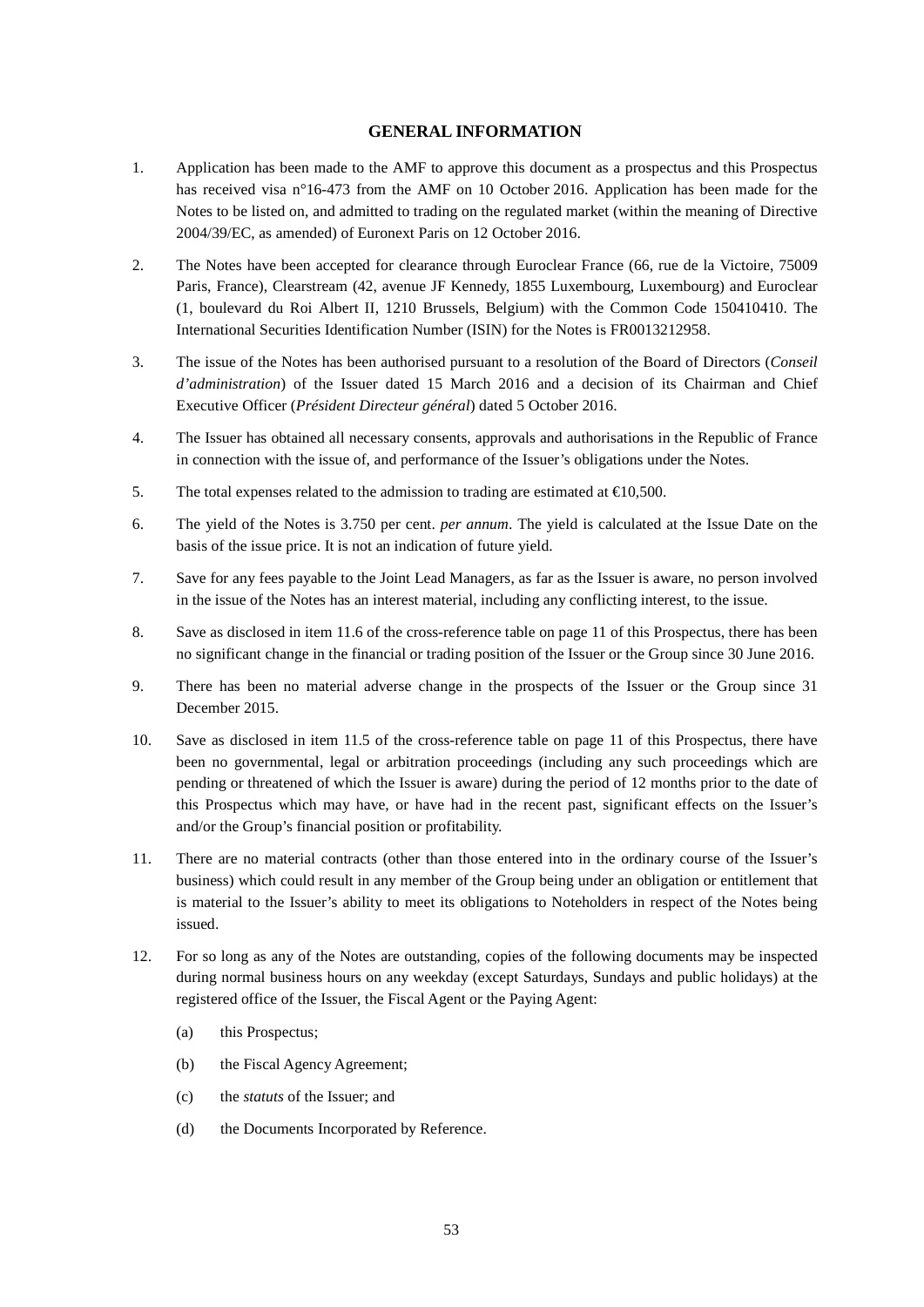The Prospectus, the 2014 Registration Document and the 2015 Registration Document are also available on the website of the AMF (www.amf-france.org).

13. Deloitte & Associés and KPMG Audit, department of KPMG S.A. have audited the consolidated financial statements of the Issuer prepared in accordance with IFRS as adopted by the European Union as of and for the financial years ended 31 December 2015 and 31 December 2014. There reports with respect thereto are respectively dated 18 February 2016 and 19 February 2015. Deloitte & Associés and KPMG Audit, department of KPMG S.A. have rendered a report on the condensed half-yearly consolidated financial statements of the Issuer for the half-year ended 30 June 2016.

Deloitte & Associés (185, avenue Charles de Gaulle, 92524 Neuilly sur Seine Cedex, France) and KPMG Audit, department of KPMG S.A. (Tour EQHO, 2 avenue Gambetta, CS60066, 92066 Paris-La Défense Cedex, France) are members of the *Compagnie régionale des Commisaires aux Comptes de Versailles* and are regulated by the *Haut Conseil du Commissariat aux Comptes* and duly authorised as *Commissaires aux Comptes*.